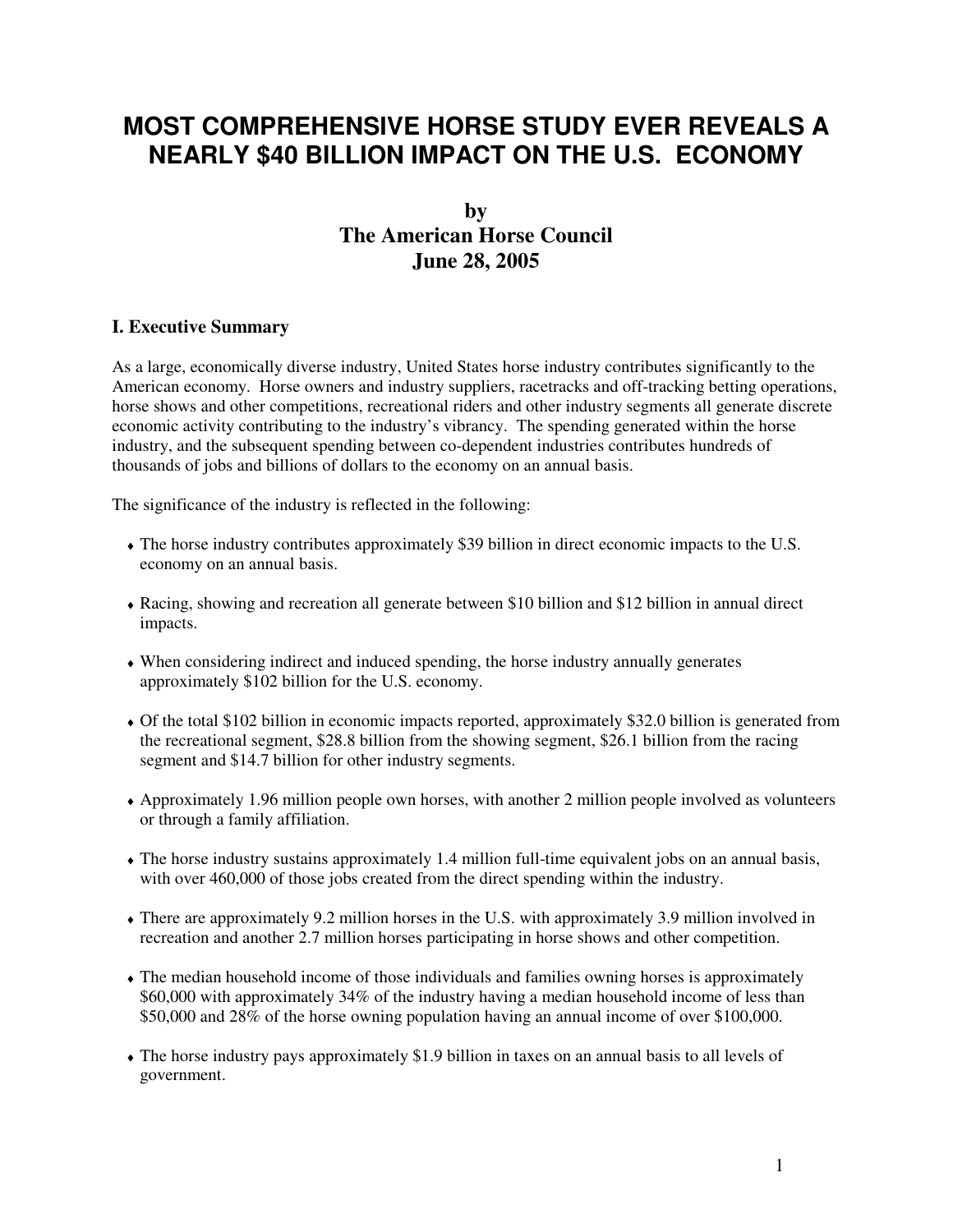This study was commissioned by the American Horse Council Foundation in 2004. The AHCF retained Deloitte Consulting LLP in June of 2004 to develop a study of the Economic Impacts of the U.S. Horse Industry. The final study was issued in June 2005.

### **II. Project Background**

In 1996, the American Horse Council Foundation ("AHCF") commissioned a study to estimate the economic impacts of the horse industry on the United States. This study produced estimates for several key industry characteristics including: the number of horses in the United States, the total direct industry contribution to the U.S. Gross Domestic Product, and the total number of jobs created/sustained by the horse industry.

Since 1996, several changes have had a profound impact on the industry. Other forms of gaming at racetracks have gained increasing acceptance and approval, with video lottery terminals (slots and electronic gaming machines) and account wagering being approved in many jurisdictions across the United States, stimulating a new type of economic activity at each location. The proliferation of the Internet, both for the advertisement and purchase of goods and services, has had a profound impact on horse owners and horse industry suppliers, as well as the pari-mutuel wagering industry. New wagering technologies continue to be introduced at racetracks and OTBs, some of which have contributed to the growth in Off-Track wagering.

Changes to federal, state and local tax policies have also directly affected horse owners and farms. Advances in veterinary medicine and improved horse breeding practices have increased the life span of horses as well as the percentage of live foals to mares bred. There has also been expanded interest in retraining horses for second careers and long-term care for retired horses. These changes are just a few of the many examples illustrating differences in the current horse industry from the industry that was represented in the last version of the study.

Recognizing the industry's need for more current economic information, the AHCF retained Deloitte Consulting LLP ("Deloitte") in June of 2004 to develop a current economic impact analysis. The current study does not differ dramatically from the 1996 study. In fact, some of the same economic modeling and sampling approaches used for the 1996 study have been applied to the 2005 study. Applying a similar methodology allows for greater consistency between the 1996 study and this current version. However, the 2005 report goes beyond merely reproducing the work that was previously conducted. This study has made several enhancements to improve both the quality of data collected for this study, the accuracy with which the data has been reported, and the methods by which the information and findings are presented. In addition, previous studies have been more horse racing centric; this study has more thoroughly and effectively captured other vital elements of the industry (e.g. showing and recreation) in both the survey sampling and economic analysis.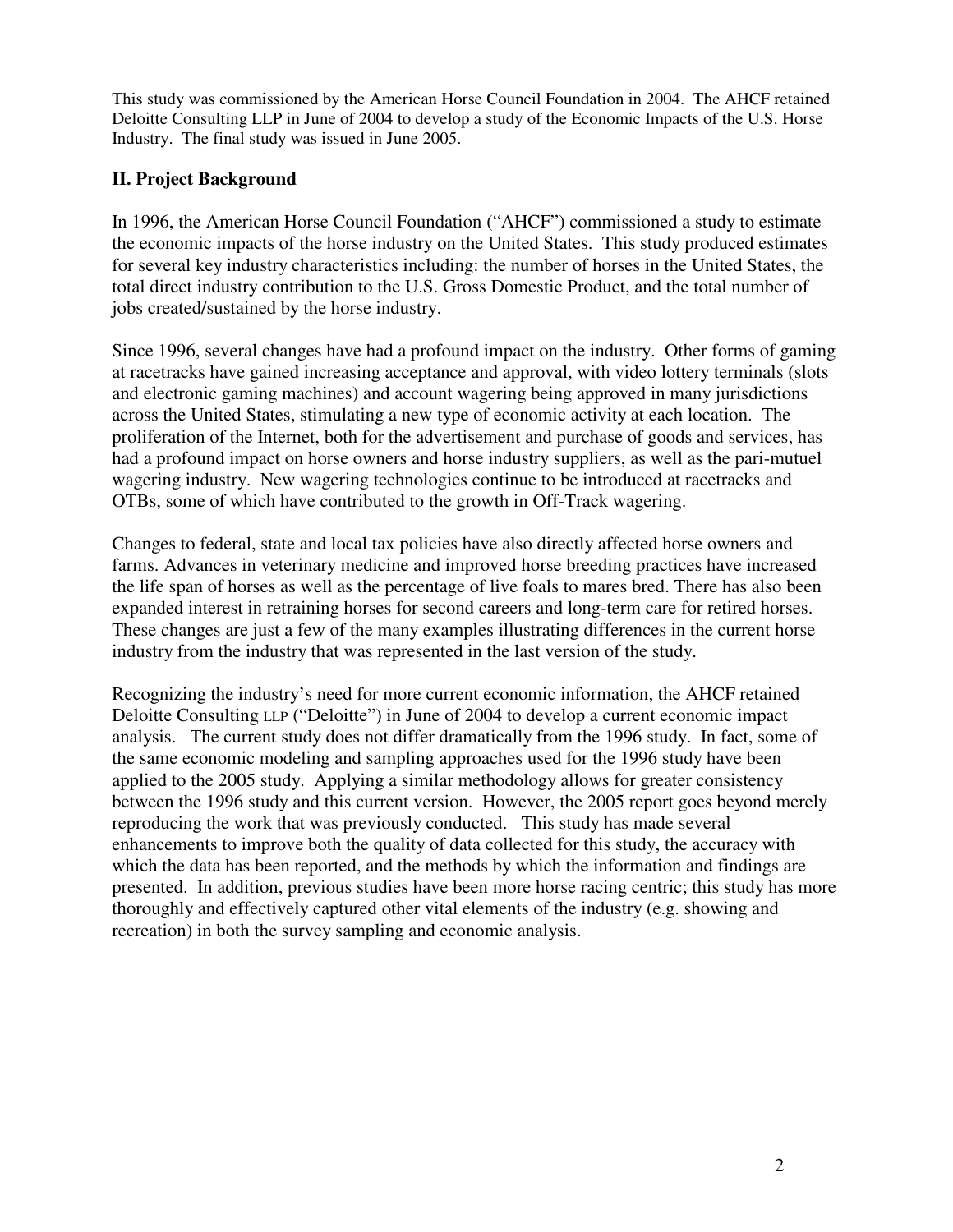Some of the key horse industry statistics and economic indicators reflected in this study include:

- Estimated number of horses in the U.S.
- Estimated number of horses in each of the 50 states
- Number of people participating in the industry
	- o By form of participation (e.g., owner, industry supplier, volunteer, etc.)
	- o By activity (e.g., racing, showing, recreation, other)
	- o By breed (e.g., Quarter Horse, Thoroughbred)
- Direct, Indirect and Induced economic impacts of the industry on U.S. and individual state economies
	- o Contribution to Gross Domestic Product
	- o Number of Full-Time Equivalent (FTE) jobs produced

Note: The study provides breakouts for Thoroughbreds and Quarter Horses because The Jockey Club and American Quarter Horse Association provided the necessary additional funding.

Contemporary perceptions of the horse industry are frequently limited to horse racing and/or the farms that support horse racing. This study highlights the true diversity of the industry, from the individual owner who owns a single horse to corporations that may own several farms and hundreds of horses. The information will show how the industry is comprised of many different socio-economic segments, with each population contributing to the industry through their respective spending on goods and services, as well as by providing employment and volunteer opportunities.

With methodological enhancements, greater representation from the showing and recreation industry segments and the largest sample size of horse owners ever captured, this report is the most comprehensive economic impact study ever issued on the U.S. horse industry.

## **III. Report Overview**

The 2005 economic impact analysis of the U.S. horse industry report is presented in two volumes. The organization of the report has been modified from the 1996 version. The two volumes include:

- National Summary This section highlights economic impacts from the horse industry on a national basis. Statistical information is compiled and consolidated for the entire United States, and all economic data and associated impacts are provided on a national basis. The methodology and approach used to perform the study are introduced in this section, with additional details on the overall study approach including: survey sampling approach, data collection activities, sampling stratifications, and the development of the economic models included in the Technical Appendix. The Appendix also provides additional detail on the supporting rationale for key project assumptions.
- State Breakouts A specific report was developed for each of the 15 "Break-Out States". Each report summarizes the economic impacts generated from the horse industry on that particular state. In addition, each section contains impact and employment information segmented by primary horse use (racing, showing, recreation, and other), as well as by breed (and a combination of both). The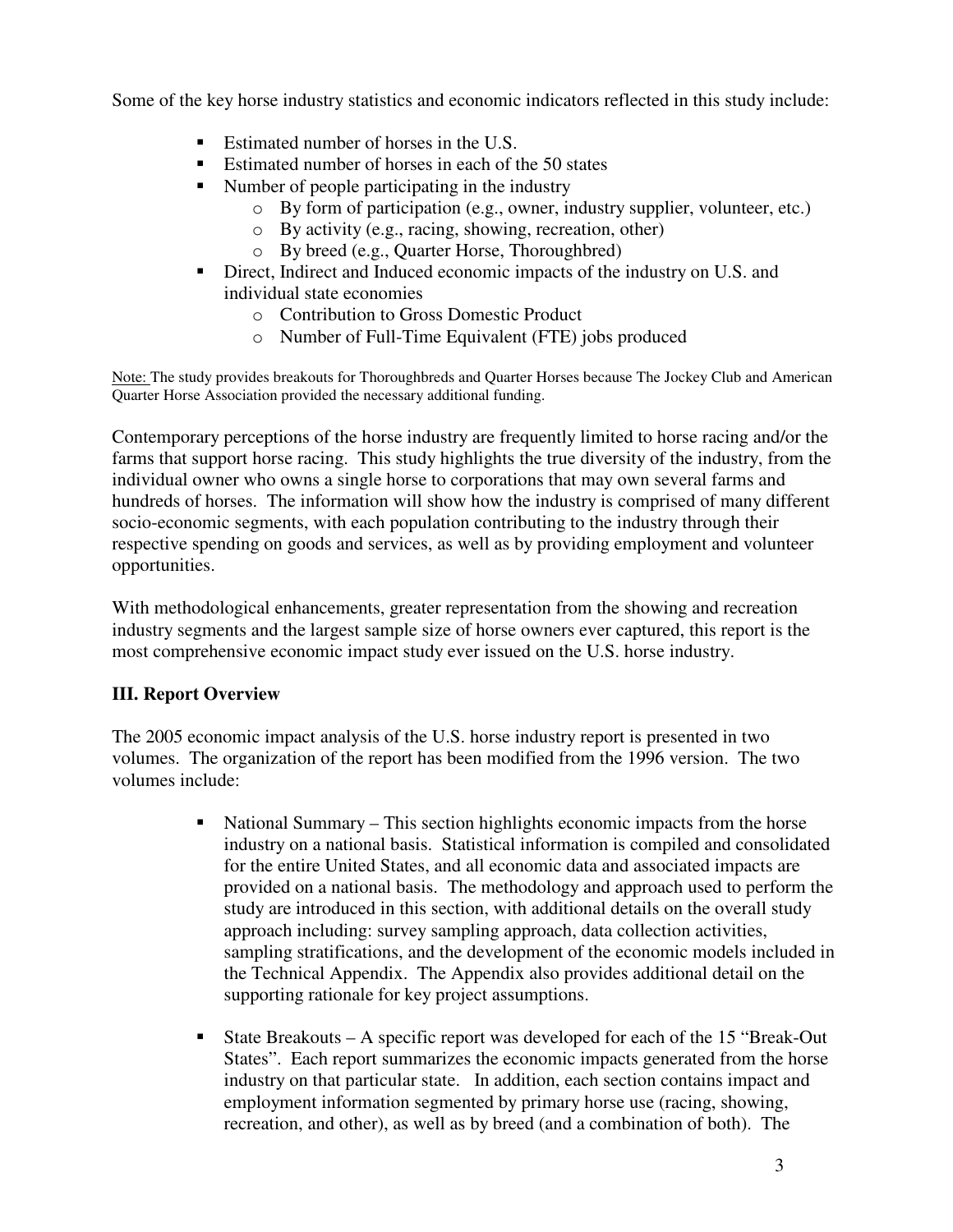Break-Out states contributed additional support to help fund the overall economic impact study.

In making economic impact estimates, generally accepted economic principals and modeling approaches have been used in this report. Impact estimates included in the report reflect not only the industry's direct contribution to the U.S. Gross Domestic Product, but also all of the additional spending stimulated in other inter-related industries. Consistent with the approach taken in the previous study, the economic impacts are not inclusive of patron spending outside of the actual showing or racing facility. For instance, major equestrian events such as the AQHA World Championship Show, Rolex Kentucky Three Day Event, Kentucky Derby, the Hambletonian or the Breeders' Cup World Thoroughbred Championships generate significant visitation from out-of-area patrons. These patrons spend money on airfare, hotels, restaurants, shopping and other travel related expenditures. These expenditures are not captured in this economic impact study, only those patron expenditures within the actual confines of the racetrack are captured. The same approach is taken for people traveling to attend and/or participate in horse shows. Including these "out-of-facility" expenditures would significantly increase the impact estimates shown in this report.

As this section will illustrate, the U.S. horse industry has a very large and positive economic impact on other segments of the U.S. economy. The economic impacts manifest themselves in the following ways:

*Direct Effects* are purchases made by individuals directly involved in the horse industry on goods and services required specifically for the horse industry. The purchases are exactly equal to the value of goods and services produced. For example, \$100 spent by a horse owner to buy a saddle for a horse would be considered direct spending and would provide \$100 in value to the horse industry.

*Indirect Effects* are purchases made by industry suppliers and their suppliers to support the manufacturing and delivery of their respective products. For example, the supplier selling a saddle must purchase raw materials to make the saddle, the equipment to manufacture the saddle (or pay another supplier to manufacture the saddle), and support services to deliver and market the saddle, etc. Each of the businesses involved in the manufacturing and delivery of the saddle also must pay their respective suppliers, and so on. This spending effect is reflected in the Indirect Economic Impacts.

*Induced Effects* are purchases made by individuals employed by the U.S. horse industry or the industry's suppliers. For example, a small business owner providing recreational trail rides presumably spends a percentage of their earnings on food, clothing, entertainment, etc. As a result of the business owner's spending workers in each of those other inter-related industries will be able to increase their production and consumption, and so on.

The economic activity generated by the horse industry quantified throughout this report is shown in terms of economic impacts, employment impacts and fiscal/tax impacts.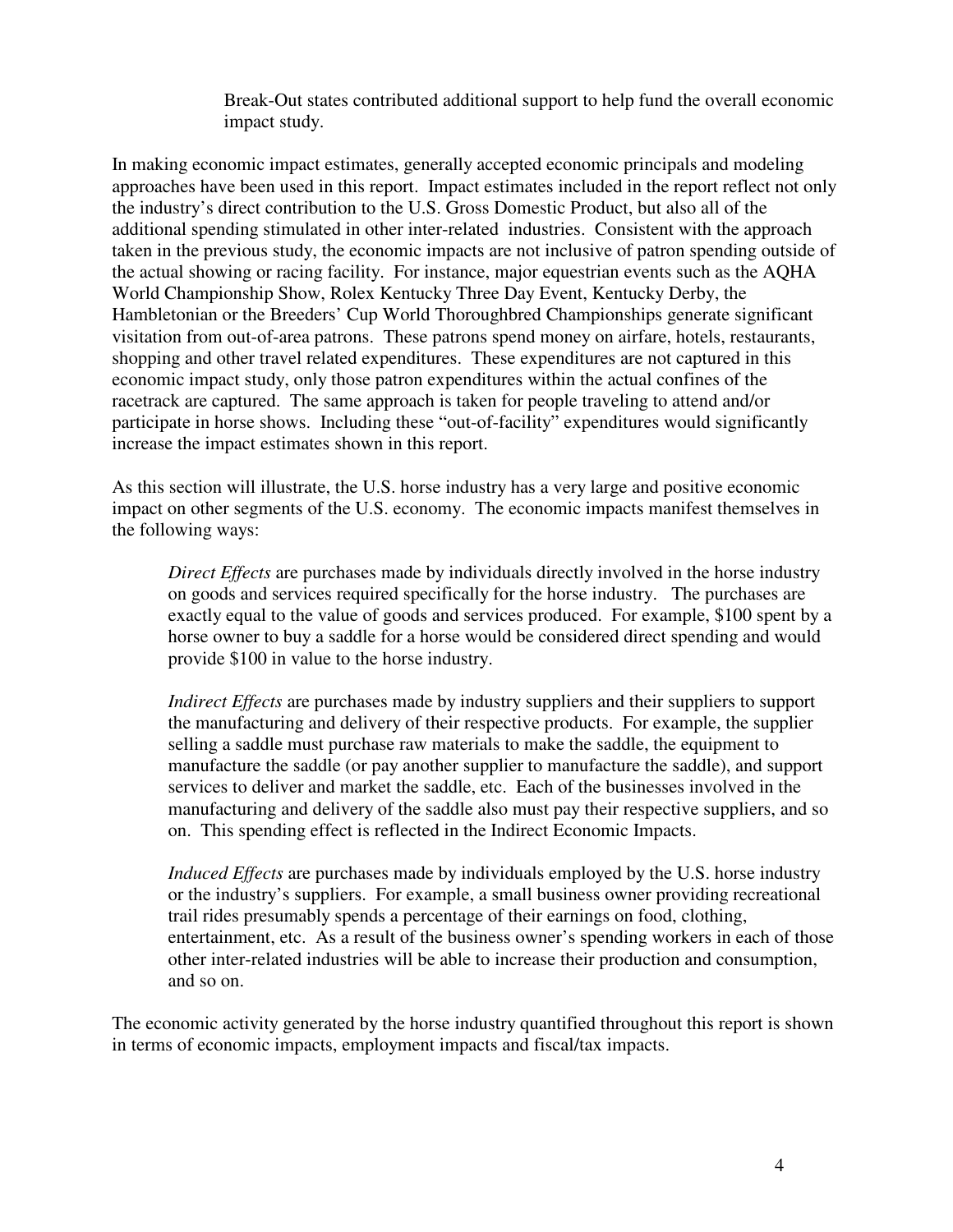#### **IV. Size of the U.S. Horse Industry**

The U.S. horse industry not only sustains a diverse segment of businesses and suppliers across the entire United States, but the industry continues to provide recreation and enjoyment to millions of participants and non-commercial owners. The horse industry itself comprises many different sub-segments, from the small rural owner who owns a single horse for recreational purposes, to the largest commercial breeding farms and industry suppliers. The U.S. horse industry touches many economic segments including breeding, horse maintenance and training, recreation and many other lesser known horse-related activities. As Table 5 in this document will illustrate, all 50 states contain horses and as such, support horse-related activities.

The size of the industry can be seen in the following statistics:

#### **Table 1 Number of Horses by Activity**

| Activity     | Horses    |
|--------------|-----------|
| Racing       | 844.531   |
| Showing      | 2,718,954 |
| Recreation   | 3,906,923 |
| Other        | 1,752,439 |
| <b>TOTAL</b> | 9,222,847 |

**Number of Horses by Activity**



The United States horse industry consists of approximately 9.2 million horses representing many different breeds, uses and disciplines. As highlighted in Table 1, each of the primary use categories has a significant number of horses. Horses identified with a primary use of recreation comprise the largest horse population segment with over 3.9 million horses in the U.S.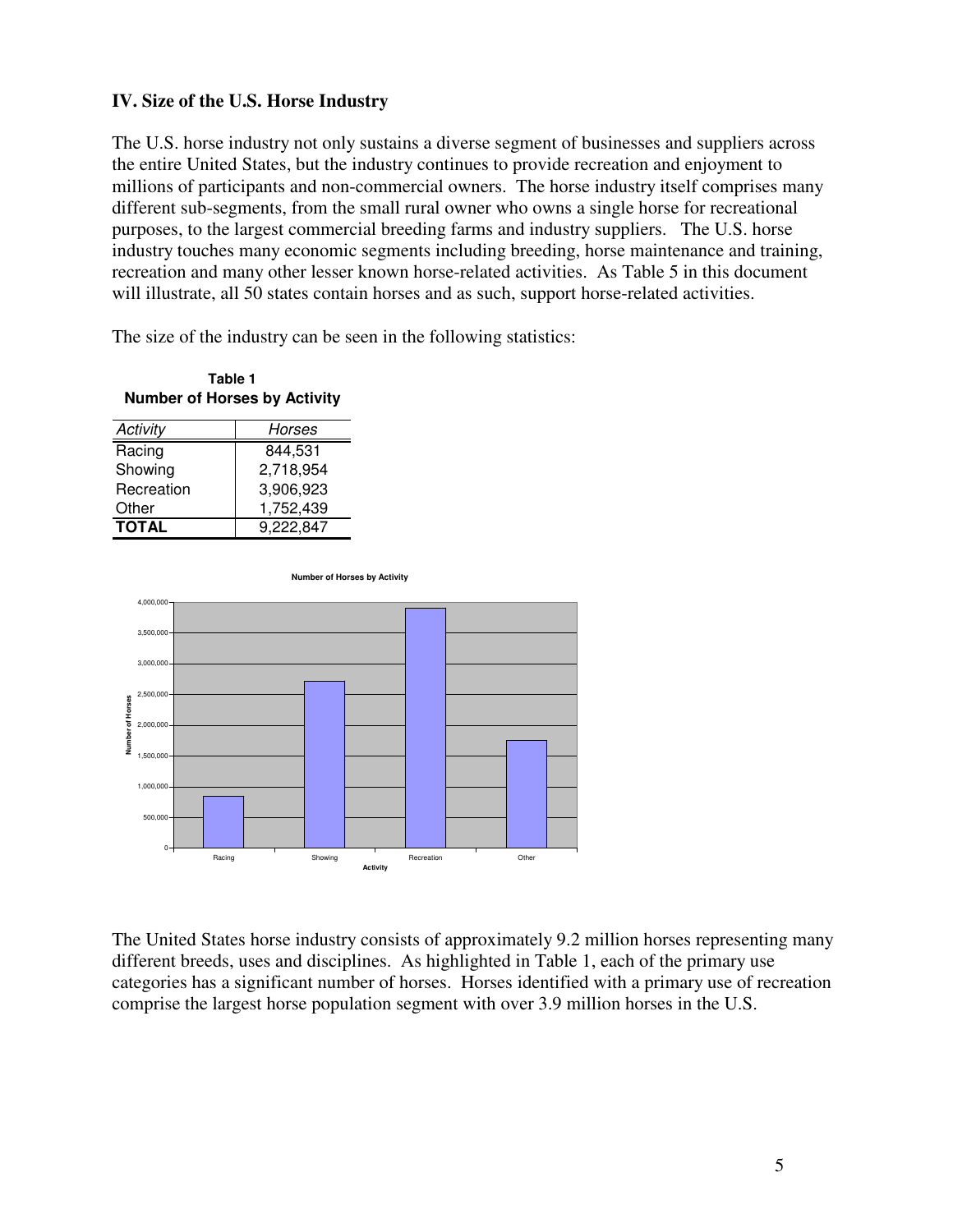|              |                       | $\cdots$                              |           |
|--------------|-----------------------|---------------------------------------|-----------|
| Activity     | <b>Direct Effects</b> | <b>Indirect &amp; Induced Effects</b> | Total     |
| Racing       | \$10,697              | \$15,427                              | \$26,124  |
| Showing      | \$10,759              | \$18,029                              | \$28,788  |
| Recreation   | \$11,886              | \$20,089                              | \$31,975  |
| Other        | \$5,501               | \$9,150                               | \$14,651  |
| <b>TOTAL</b> | \$38,843              | \$62,694                              | \$101,538 |

**Table 2 Direct and Total Effect on GDP by Activity(1)(2)**

(1) Numbers shown in millions

(2) A small number of the horse owner survey respondents did not provide adequate information relating to the breed and use of their horse(s), but did provide economic impact information, such as revenues, expenses, and employee counts. This economic data has been included in our national and state-total results, but cannot be reported by breed and/or use. As a result, reported national and state-level totals for GDP impact and jobs are slightly higher than those reported by breed and use.



**Activity** Horses from the racing, showing, recreation and other use categories stimulate a direct economic impact of \$38.8 billion and an overall impact of \$101.5 billion. As documented in Table 8, the total direct and overall impacts generated in the industry from all horses (including those who could not be categorized in a specific use category) are slightly higher as the impacts attributable

to those horses that can not be categorized to a specific use category are not shown table 2.

Each of the primary use categories has a significant economic impact on the overall economy with recreation having a total impact of \$32.0 billion, showing \$28.8 billion, racing \$26.1 billion and other use of \$14.7 billion respectively. The direct impacts are generally referenced and relied upon more regularly by economists than total impacts as direct spending represents the direct input into the economy prior to the application of any multipliers (which are more open to interpretation).

**Direct and Total Effect on GDP by Activity**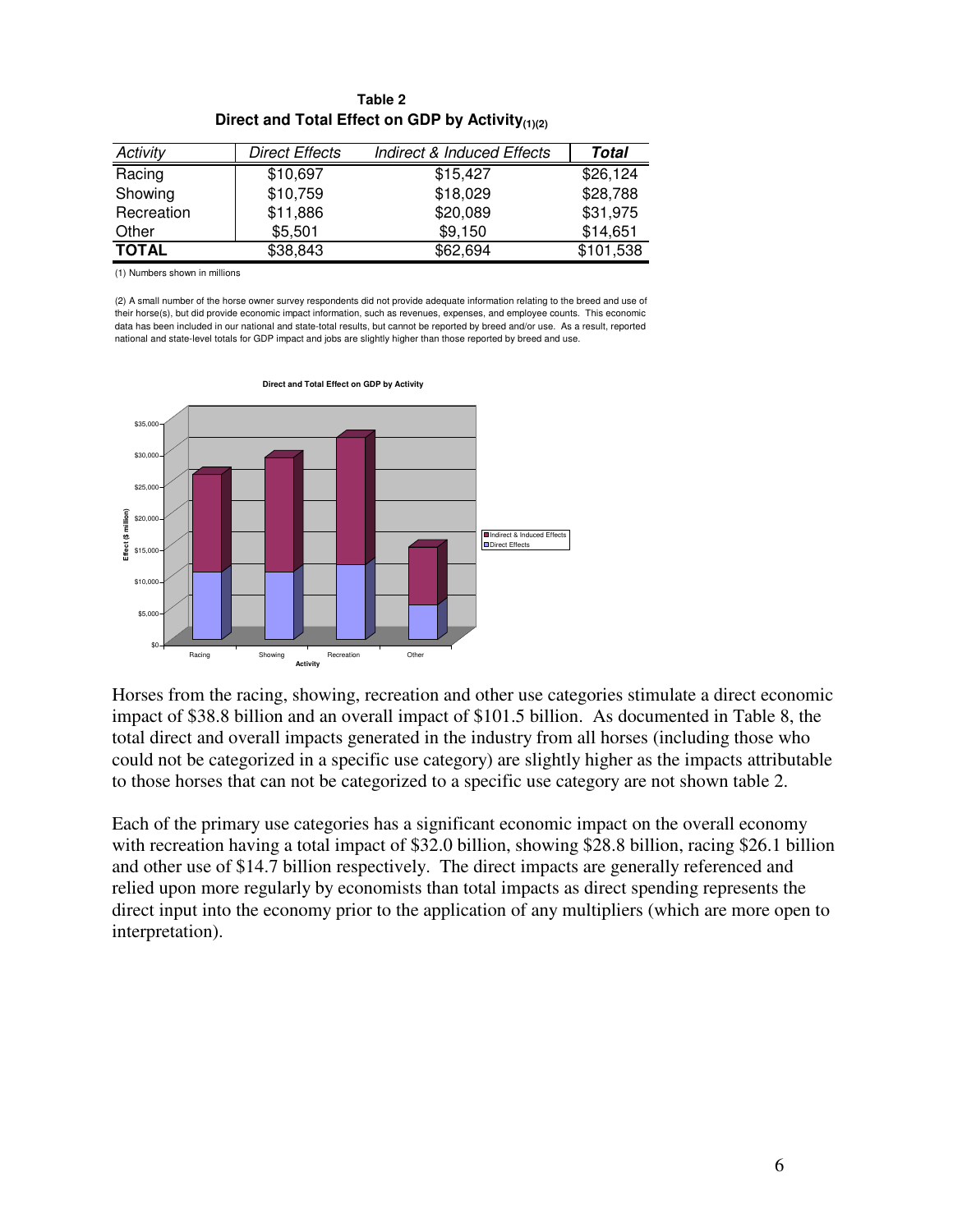| Table 3                                                    |  |  |
|------------------------------------------------------------|--|--|
| Direct and Total Effect on Employment by Activity $_{(1)}$ |  |  |

| Activity     | <b>Direct Effects</b> | <b>Indirect &amp; Induced Effects</b> | Total     |
|--------------|-----------------------|---------------------------------------|-----------|
| Racing       | 146,625               | 237,201                               | 383,826   |
| Showing      | 99.051                | 281,365                               | 380,416   |
| Recreation   | 128,324               | 306.757                               | 435,082   |
| Other        | 79.612                | 132,398                               | 212,010   |
| <b>TOTAL</b> | 453,612               | 957,722                               | 1,411,333 |

(1) A small number of the horse owner survey respondents did not provide adequate information relating to the breed and use of their horse(s), but did provide economic impact information, such as revenues, expenses, and employee counts. These economic data have been included in our national and state-total results, but cannot be reported by breed and/or use. As a result, reported national and state-level totals for GDP impact and jobs are slightly higher than those reported by breed and use.



The U.S. horse industry also creates a significant number of jobs for the U.S. economy. As Table 3 shows, the industry directly supports approximately 454,000 full-time equivalent employees. When including the indirect and induced employment impacts, the industry generates approximately 1.4 million FTEs. (As noted above, the number of total direct FTEs created by the industry is actually 460,000, but approximately 6,000 employees could not be attributed to a primary use category so are not shown in table 3).

Each segment of the industry plays a primary role in full-time job creation, with the recreation segment creating approximately 435,000 jobs, followed closely by the racing and showing segments, which create approximately 384,000 and 380,000 jobs respectively. Other use categories create approximately 212,000 jobs.

These economic data points included in this section provide compelling evidence of the size and importance of the horse industry. The approach used to estimate industry-related jobs and their characteristics is addressed in greater detail later in this report. Details regarding the actual calculations can be found in the Technical Appendix.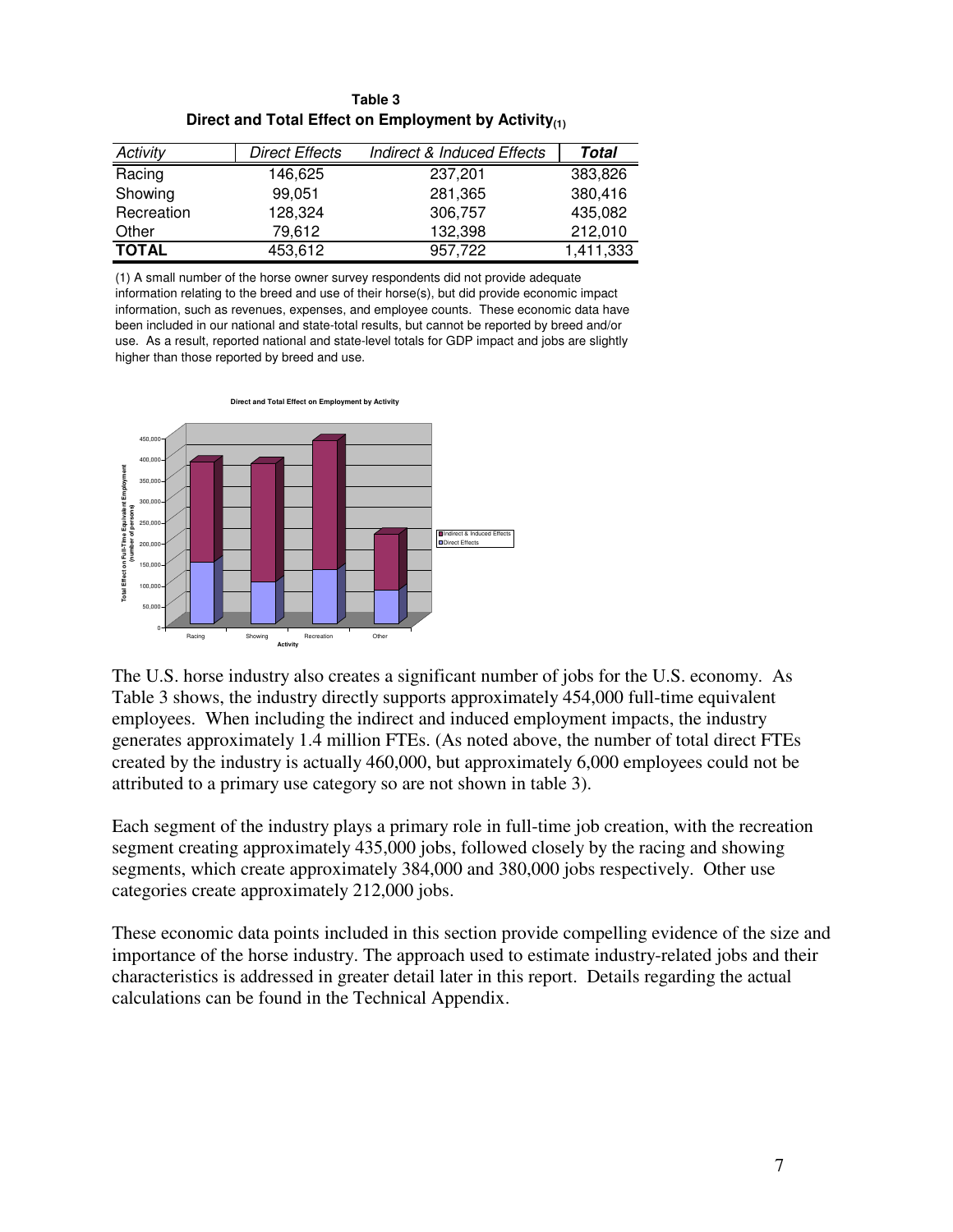### **IV-1 Participation in the U.S. Horse Industry**

To estimate the number of participants in the U.S. horse industry, it is necessary to establish a definition for the industry. This study and its surveys have remained consistent with the 1996 study by defining "the horse industry" as *activities directly contributing to the production of horses or to the production of entertainment and recreation services that utilize horses.* Based on this definition, the following individuals were included as industry participants:

- ♦ Horse owners, including partial owners with no active role in the care, maintenance or training of the horse(s).
- ♦ Employees of horse owners, industry suppliers, racetracks and shows, including all full-time, part-time and seasonal employees.
- ♦ Family members of owners and other volunteers who are involved in the care and maintenance of a horse(s) without pay.

Consistent with the 1996 approach, we have not included individuals that attend racing, shows or other horse-related events, or who lease horses on a short-term basis. Including these individuals would result in an even higher participation estimate.

Unlike the 1996 study we did not list separately the employees of the respondents that identified themselves as industry suppliers and did not own any horses. This group of industry suppliers includes individuals such as stable owners, trainers, veterinarians, rodeo stock contractors, horse transportation providers, jockeys, sulky drivers, rodeo cowboys, and mounted police, as direct participants. These are obviously important participants in the industry, but as will be discussed more fully below, they have been included as indirect participants. In addition, the economic impact of these segments will be captured through horse owner expenditures, as an indirect effect on GDP.

Table 4 illustrates total horse industry participants. This table does not include those industry participants who are under the age of 18. As part of the overall study, surveys were directed to only those industry participants of at least 18 years of age. Therefore the data reflected in Table 4 does not include a population that clearly represents an important industry segment. For instance, approximately 23% of the U.S. Equestrian Federation's total membership consists of junior members.

Expenditures incurred by this under-18 population are likely captured in the economic impact estimates as the expenditures associated with junior activities should be captured when adults complete their respective surveys as horse owners and include the horse-related expenditures they incur on behalf of their children (as directed by the survey instructions).

Adhering to this definition, it is estimated that 4.7 million people participated in the horse industry. Table 4 highlights the participation by industry sub-segment, as well as the percentage of the total ownership population each group represents. As the table illustrates, there are nearly 2.0 million horse owners, and another 2 million individuals who participate in the industry through a family association or as a volunteer. Of the 1.96 million horse owners, approximately 240,000 are dedicated primarily to breeding activities, while another 480,000 owners identified their primary role in the industry as competing.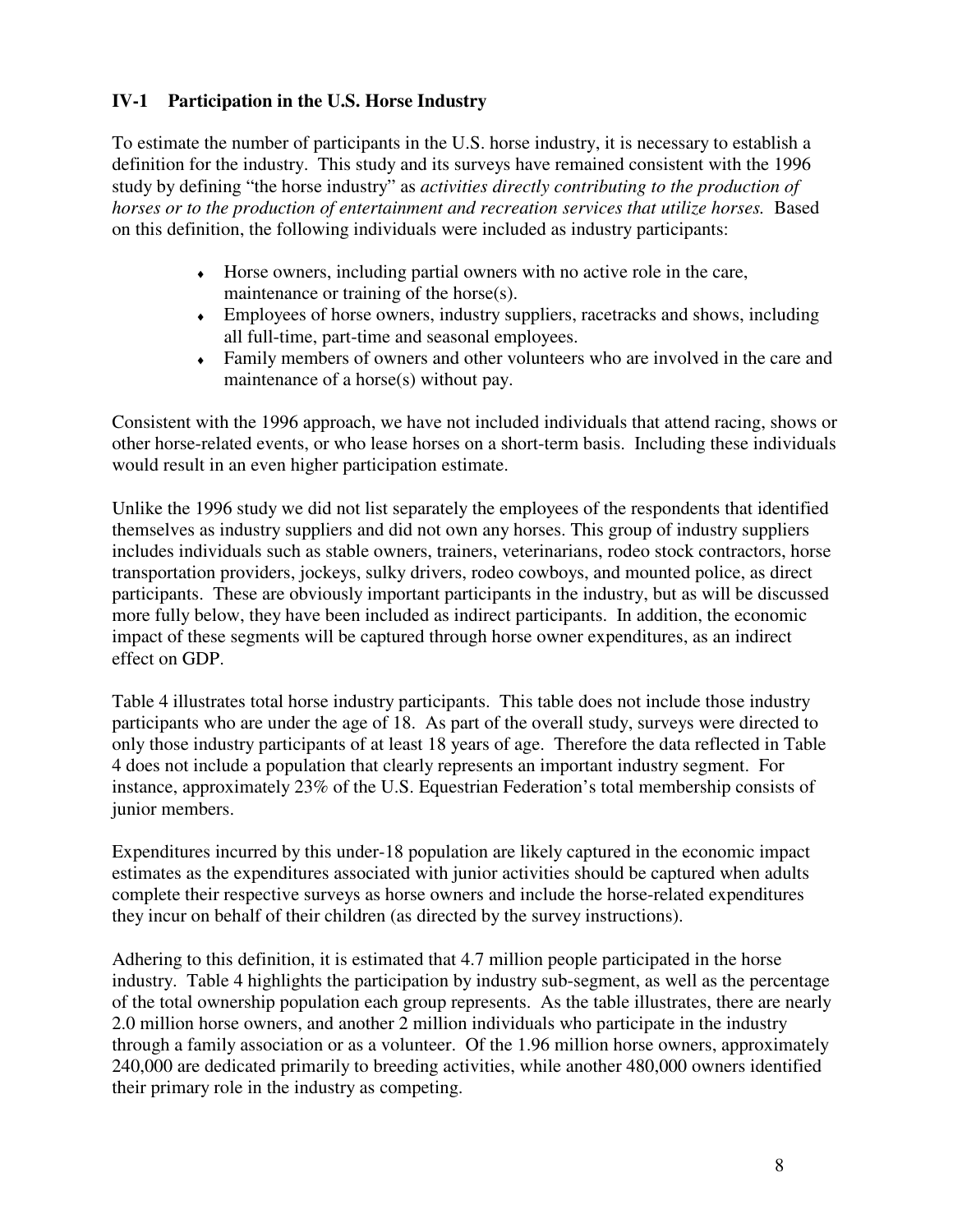| Table 4                                                                 |
|-------------------------------------------------------------------------|
| Number of Industry Participants by Form of Participation <sub>(1)</sub> |

|                                      | Number of    | <b>Percent of Total</b> |
|--------------------------------------|--------------|-------------------------|
| <b>Type of Participation</b>         | Participants | Participation           |
| Horse Owners                         | 1,955,827    | 41.97%                  |
| Primary Activity, Breeding           | 237,868      | 5.10%                   |
| Primary Activity, Competing          | 481,238      | 10.33%                  |
| Primary Activity, Other              | 1,117,330    | 23.98%                  |
| Primary Activity, Service Provider   | 119,392      | 2.56%                   |
| <b>Employees</b>                     | 701,946      | 15.06%                  |
| of Owners                            | 598,398      | 12.84%                  |
| of Racetracks                        | 70.382       | 1.51%                   |
| of Shows                             | 33.166       | 0.71%                   |
| <b>Family Members and Volunteers</b> | 2,001,946    | 42.96%                  |
| <b>TOTAL</b>                         | 4,659,719    | 100.00%                 |

(1) Owner estimates not inclusive of horse owners under the age of 18

The horse industry also provides over 700,000 jobs across all use categories, these jobs are converted to Full-Time Equivalents jobs in subsequent tables.

#### **IV-2 The Number of Horses**

This study includes horse population estimates for the United States and each individual state. To generate these estimates, approximately 400,000 horse owners and industry suppliers were solicited either through a postcard survey invitation, an email invitation, or a telephone call and asked to provide information on their involvement in the industry, including a profile of their ownership status (e.g., number of horses owned, type of horses, sole or partial ownership, use of horses, etc.). The process of compiling horse owners was performed in several steps, with the names being provided by horse industry suppliers, breed associations and activity organizations. A more detailed account of this process is provided later in this volume.

The horse owners included in the survey sample are representative of all segments of the U.S. horse industry, with total horse estimates being fully inclusive of both recreational and commercial horse owners. As this is the first time horse estimates were required for all 50 states, a different weighting approach was used than in previous studies. Table 5 illustrates the number of horses within each state.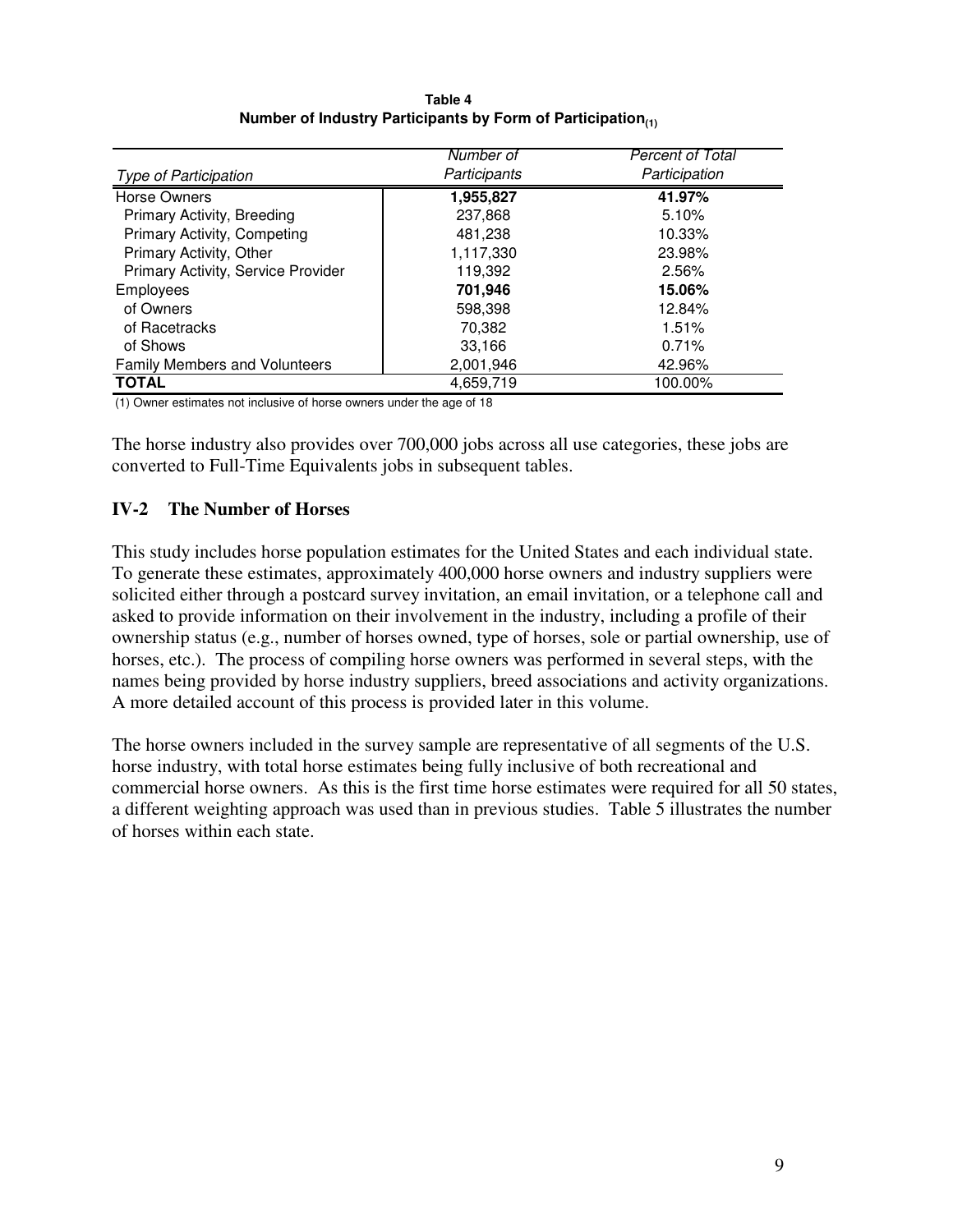| Number of Horses<br>State<br>Alabama<br>148,152<br>Alaska<br>11,449<br>177,124<br>Arizona<br>168,014<br>Arkansas<br>California<br>698,345<br>Colorado<br>255,503<br>Connecticut<br>51,968<br>11,083<br>Delaware<br>District of Columbia<br>33<br><b>Florida</b><br>500,124<br>179,512<br>Georgia<br>Hawaii<br>8,037<br>Idaho<br>158,458<br>192,524<br>Illinois<br><b>Indiana</b><br>202,986<br>lowa<br>199,220<br>Kansas<br>178,651<br>320,173<br>Kentucky<br>164,305<br>Louisiana<br>Maine<br>37,854<br>152,930<br>Maryland<br>Massachusetts<br>37,529<br>234,477<br>Michigan<br>182,229<br>Minnesota<br>Mississippi<br>113,063<br><b>Missouri</b><br>281,255<br>129,997<br>Montana<br>Nebraska<br>150,891<br>Nevada<br>51,619<br>New Hampshire<br>14,681<br><b>New Jersey</b><br>82,982<br><b>New Mexico</b><br>147,181<br><b>New York</b><br>201,906<br>North Carolina<br>256,269<br>North Dakota<br>59,391<br>Ohio<br>306,898<br>326,134<br>Oklahoma<br>167,928<br>Oregon<br>Pennsylvania<br>255,763<br>Rhode Island<br>3,509<br>South Carolina<br>94,773<br>South Dakota<br>120,878<br>Tennessee<br>206,668<br>Texas<br>978,822<br>Utah<br>120,183<br>24,540<br>Vermont<br>Virginia<br>239,102<br>Washington<br>249,964<br>West Virginia<br>89,880<br>Wisconsin<br>178,636<br>Wyoming<br>99,257<br><b>TOTAL</b><br>9,222,847 | Table 5<br>Number of Horses by State |  |  |  |  |
|-----------------------------------------------------------------------------------------------------------------------------------------------------------------------------------------------------------------------------------------------------------------------------------------------------------------------------------------------------------------------------------------------------------------------------------------------------------------------------------------------------------------------------------------------------------------------------------------------------------------------------------------------------------------------------------------------------------------------------------------------------------------------------------------------------------------------------------------------------------------------------------------------------------------------------------------------------------------------------------------------------------------------------------------------------------------------------------------------------------------------------------------------------------------------------------------------------------------------------------------------------------------------------------------------------------------------------------|--------------------------------------|--|--|--|--|
|                                                                                                                                                                                                                                                                                                                                                                                                                                                                                                                                                                                                                                                                                                                                                                                                                                                                                                                                                                                                                                                                                                                                                                                                                                                                                                                                   |                                      |  |  |  |  |
|                                                                                                                                                                                                                                                                                                                                                                                                                                                                                                                                                                                                                                                                                                                                                                                                                                                                                                                                                                                                                                                                                                                                                                                                                                                                                                                                   |                                      |  |  |  |  |
|                                                                                                                                                                                                                                                                                                                                                                                                                                                                                                                                                                                                                                                                                                                                                                                                                                                                                                                                                                                                                                                                                                                                                                                                                                                                                                                                   |                                      |  |  |  |  |
|                                                                                                                                                                                                                                                                                                                                                                                                                                                                                                                                                                                                                                                                                                                                                                                                                                                                                                                                                                                                                                                                                                                                                                                                                                                                                                                                   |                                      |  |  |  |  |
|                                                                                                                                                                                                                                                                                                                                                                                                                                                                                                                                                                                                                                                                                                                                                                                                                                                                                                                                                                                                                                                                                                                                                                                                                                                                                                                                   |                                      |  |  |  |  |
|                                                                                                                                                                                                                                                                                                                                                                                                                                                                                                                                                                                                                                                                                                                                                                                                                                                                                                                                                                                                                                                                                                                                                                                                                                                                                                                                   |                                      |  |  |  |  |
|                                                                                                                                                                                                                                                                                                                                                                                                                                                                                                                                                                                                                                                                                                                                                                                                                                                                                                                                                                                                                                                                                                                                                                                                                                                                                                                                   |                                      |  |  |  |  |
|                                                                                                                                                                                                                                                                                                                                                                                                                                                                                                                                                                                                                                                                                                                                                                                                                                                                                                                                                                                                                                                                                                                                                                                                                                                                                                                                   |                                      |  |  |  |  |
|                                                                                                                                                                                                                                                                                                                                                                                                                                                                                                                                                                                                                                                                                                                                                                                                                                                                                                                                                                                                                                                                                                                                                                                                                                                                                                                                   |                                      |  |  |  |  |
|                                                                                                                                                                                                                                                                                                                                                                                                                                                                                                                                                                                                                                                                                                                                                                                                                                                                                                                                                                                                                                                                                                                                                                                                                                                                                                                                   |                                      |  |  |  |  |
|                                                                                                                                                                                                                                                                                                                                                                                                                                                                                                                                                                                                                                                                                                                                                                                                                                                                                                                                                                                                                                                                                                                                                                                                                                                                                                                                   |                                      |  |  |  |  |
|                                                                                                                                                                                                                                                                                                                                                                                                                                                                                                                                                                                                                                                                                                                                                                                                                                                                                                                                                                                                                                                                                                                                                                                                                                                                                                                                   |                                      |  |  |  |  |
|                                                                                                                                                                                                                                                                                                                                                                                                                                                                                                                                                                                                                                                                                                                                                                                                                                                                                                                                                                                                                                                                                                                                                                                                                                                                                                                                   |                                      |  |  |  |  |
|                                                                                                                                                                                                                                                                                                                                                                                                                                                                                                                                                                                                                                                                                                                                                                                                                                                                                                                                                                                                                                                                                                                                                                                                                                                                                                                                   |                                      |  |  |  |  |
|                                                                                                                                                                                                                                                                                                                                                                                                                                                                                                                                                                                                                                                                                                                                                                                                                                                                                                                                                                                                                                                                                                                                                                                                                                                                                                                                   |                                      |  |  |  |  |
|                                                                                                                                                                                                                                                                                                                                                                                                                                                                                                                                                                                                                                                                                                                                                                                                                                                                                                                                                                                                                                                                                                                                                                                                                                                                                                                                   |                                      |  |  |  |  |
|                                                                                                                                                                                                                                                                                                                                                                                                                                                                                                                                                                                                                                                                                                                                                                                                                                                                                                                                                                                                                                                                                                                                                                                                                                                                                                                                   |                                      |  |  |  |  |
|                                                                                                                                                                                                                                                                                                                                                                                                                                                                                                                                                                                                                                                                                                                                                                                                                                                                                                                                                                                                                                                                                                                                                                                                                                                                                                                                   |                                      |  |  |  |  |
|                                                                                                                                                                                                                                                                                                                                                                                                                                                                                                                                                                                                                                                                                                                                                                                                                                                                                                                                                                                                                                                                                                                                                                                                                                                                                                                                   |                                      |  |  |  |  |
|                                                                                                                                                                                                                                                                                                                                                                                                                                                                                                                                                                                                                                                                                                                                                                                                                                                                                                                                                                                                                                                                                                                                                                                                                                                                                                                                   |                                      |  |  |  |  |
|                                                                                                                                                                                                                                                                                                                                                                                                                                                                                                                                                                                                                                                                                                                                                                                                                                                                                                                                                                                                                                                                                                                                                                                                                                                                                                                                   |                                      |  |  |  |  |
|                                                                                                                                                                                                                                                                                                                                                                                                                                                                                                                                                                                                                                                                                                                                                                                                                                                                                                                                                                                                                                                                                                                                                                                                                                                                                                                                   |                                      |  |  |  |  |
|                                                                                                                                                                                                                                                                                                                                                                                                                                                                                                                                                                                                                                                                                                                                                                                                                                                                                                                                                                                                                                                                                                                                                                                                                                                                                                                                   |                                      |  |  |  |  |
|                                                                                                                                                                                                                                                                                                                                                                                                                                                                                                                                                                                                                                                                                                                                                                                                                                                                                                                                                                                                                                                                                                                                                                                                                                                                                                                                   |                                      |  |  |  |  |
|                                                                                                                                                                                                                                                                                                                                                                                                                                                                                                                                                                                                                                                                                                                                                                                                                                                                                                                                                                                                                                                                                                                                                                                                                                                                                                                                   |                                      |  |  |  |  |
|                                                                                                                                                                                                                                                                                                                                                                                                                                                                                                                                                                                                                                                                                                                                                                                                                                                                                                                                                                                                                                                                                                                                                                                                                                                                                                                                   |                                      |  |  |  |  |
|                                                                                                                                                                                                                                                                                                                                                                                                                                                                                                                                                                                                                                                                                                                                                                                                                                                                                                                                                                                                                                                                                                                                                                                                                                                                                                                                   |                                      |  |  |  |  |
|                                                                                                                                                                                                                                                                                                                                                                                                                                                                                                                                                                                                                                                                                                                                                                                                                                                                                                                                                                                                                                                                                                                                                                                                                                                                                                                                   |                                      |  |  |  |  |
|                                                                                                                                                                                                                                                                                                                                                                                                                                                                                                                                                                                                                                                                                                                                                                                                                                                                                                                                                                                                                                                                                                                                                                                                                                                                                                                                   |                                      |  |  |  |  |
|                                                                                                                                                                                                                                                                                                                                                                                                                                                                                                                                                                                                                                                                                                                                                                                                                                                                                                                                                                                                                                                                                                                                                                                                                                                                                                                                   |                                      |  |  |  |  |
|                                                                                                                                                                                                                                                                                                                                                                                                                                                                                                                                                                                                                                                                                                                                                                                                                                                                                                                                                                                                                                                                                                                                                                                                                                                                                                                                   |                                      |  |  |  |  |
|                                                                                                                                                                                                                                                                                                                                                                                                                                                                                                                                                                                                                                                                                                                                                                                                                                                                                                                                                                                                                                                                                                                                                                                                                                                                                                                                   |                                      |  |  |  |  |
|                                                                                                                                                                                                                                                                                                                                                                                                                                                                                                                                                                                                                                                                                                                                                                                                                                                                                                                                                                                                                                                                                                                                                                                                                                                                                                                                   |                                      |  |  |  |  |
|                                                                                                                                                                                                                                                                                                                                                                                                                                                                                                                                                                                                                                                                                                                                                                                                                                                                                                                                                                                                                                                                                                                                                                                                                                                                                                                                   |                                      |  |  |  |  |
|                                                                                                                                                                                                                                                                                                                                                                                                                                                                                                                                                                                                                                                                                                                                                                                                                                                                                                                                                                                                                                                                                                                                                                                                                                                                                                                                   |                                      |  |  |  |  |
|                                                                                                                                                                                                                                                                                                                                                                                                                                                                                                                                                                                                                                                                                                                                                                                                                                                                                                                                                                                                                                                                                                                                                                                                                                                                                                                                   |                                      |  |  |  |  |
|                                                                                                                                                                                                                                                                                                                                                                                                                                                                                                                                                                                                                                                                                                                                                                                                                                                                                                                                                                                                                                                                                                                                                                                                                                                                                                                                   |                                      |  |  |  |  |
|                                                                                                                                                                                                                                                                                                                                                                                                                                                                                                                                                                                                                                                                                                                                                                                                                                                                                                                                                                                                                                                                                                                                                                                                                                                                                                                                   |                                      |  |  |  |  |
|                                                                                                                                                                                                                                                                                                                                                                                                                                                                                                                                                                                                                                                                                                                                                                                                                                                                                                                                                                                                                                                                                                                                                                                                                                                                                                                                   |                                      |  |  |  |  |
|                                                                                                                                                                                                                                                                                                                                                                                                                                                                                                                                                                                                                                                                                                                                                                                                                                                                                                                                                                                                                                                                                                                                                                                                                                                                                                                                   |                                      |  |  |  |  |
|                                                                                                                                                                                                                                                                                                                                                                                                                                                                                                                                                                                                                                                                                                                                                                                                                                                                                                                                                                                                                                                                                                                                                                                                                                                                                                                                   |                                      |  |  |  |  |
|                                                                                                                                                                                                                                                                                                                                                                                                                                                                                                                                                                                                                                                                                                                                                                                                                                                                                                                                                                                                                                                                                                                                                                                                                                                                                                                                   |                                      |  |  |  |  |
|                                                                                                                                                                                                                                                                                                                                                                                                                                                                                                                                                                                                                                                                                                                                                                                                                                                                                                                                                                                                                                                                                                                                                                                                                                                                                                                                   |                                      |  |  |  |  |
|                                                                                                                                                                                                                                                                                                                                                                                                                                                                                                                                                                                                                                                                                                                                                                                                                                                                                                                                                                                                                                                                                                                                                                                                                                                                                                                                   |                                      |  |  |  |  |
|                                                                                                                                                                                                                                                                                                                                                                                                                                                                                                                                                                                                                                                                                                                                                                                                                                                                                                                                                                                                                                                                                                                                                                                                                                                                                                                                   |                                      |  |  |  |  |
|                                                                                                                                                                                                                                                                                                                                                                                                                                                                                                                                                                                                                                                                                                                                                                                                                                                                                                                                                                                                                                                                                                                                                                                                                                                                                                                                   |                                      |  |  |  |  |
|                                                                                                                                                                                                                                                                                                                                                                                                                                                                                                                                                                                                                                                                                                                                                                                                                                                                                                                                                                                                                                                                                                                                                                                                                                                                                                                                   |                                      |  |  |  |  |
|                                                                                                                                                                                                                                                                                                                                                                                                                                                                                                                                                                                                                                                                                                                                                                                                                                                                                                                                                                                                                                                                                                                                                                                                                                                                                                                                   |                                      |  |  |  |  |
|                                                                                                                                                                                                                                                                                                                                                                                                                                                                                                                                                                                                                                                                                                                                                                                                                                                                                                                                                                                                                                                                                                                                                                                                                                                                                                                                   |                                      |  |  |  |  |
|                                                                                                                                                                                                                                                                                                                                                                                                                                                                                                                                                                                                                                                                                                                                                                                                                                                                                                                                                                                                                                                                                                                                                                                                                                                                                                                                   |                                      |  |  |  |  |

**Bold** font indicates a focus state - with additional detail available in State Break-Out Volumes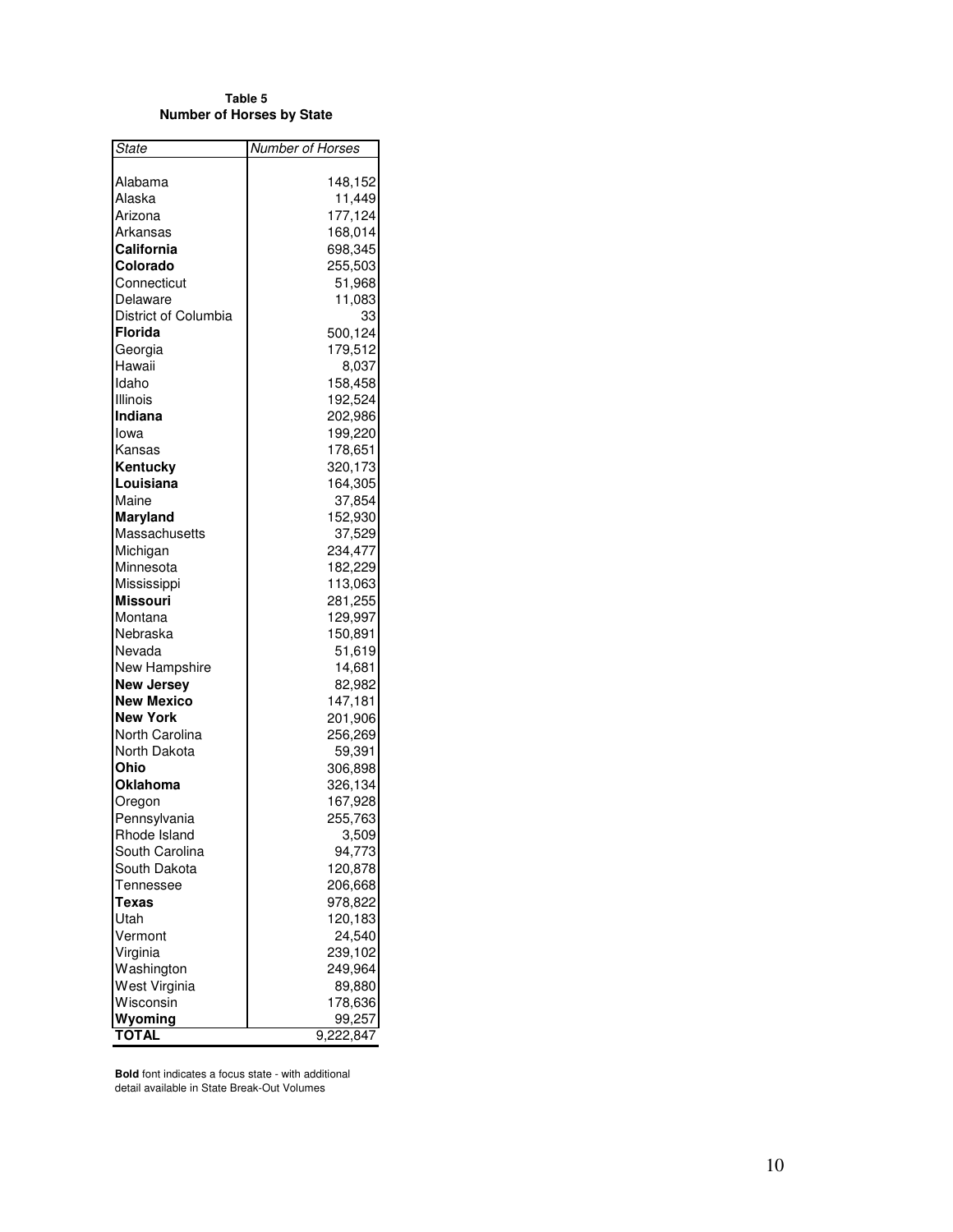**T a b l e 5 - A Number of Horses by State** 

|    | State                | Number of Horses |
|----|----------------------|------------------|
|    |                      |                  |
|    | 1 Texas              | 978,822          |
|    | 2 California         | 698,345          |
|    | 3 Florida            | 500,124          |
|    | 4 Oklahoma           | 326,134          |
|    | 5 Kentucky           | 320,173          |
|    | 6 Ohio               | 306,898          |
|    | 7 Missouri           | 281,255          |
|    | 8 North Carolina     | 256,269          |
|    | 9 Pennsylvania       | 255,763          |
|    | 10 Colorado          | 255,503          |
|    | 11 Washington        | 249,964          |
|    | 12 Virginia          | 239,102          |
|    | 13 Michigan          | 234,477          |
|    | 14 Tennessee         | 206,668          |
|    | 15 Indiana           | 202,986          |
|    | 16 New York          | 201,906          |
|    | 17 Iowa              | 199,220          |
|    | 18 Illinois          | 192,524          |
|    | 19 Minnesota         | 182,229          |
|    | 20 Georgia           | 179,512          |
|    | 21 Kansas            | 178,651          |
|    | 22 Wisconsin         | 178,636          |
|    | 23 Arizona           | 177,124          |
|    | 24 Arkansas          | 168,014          |
|    | 25 Oregon            | 167,928          |
|    | 26 Louisiana         | 164,305          |
|    | 27 Idaho             | 158,458          |
|    | 28 Maryland          | 152,930          |
|    | 29 Nebraska          | 150,891          |
|    | 30 Alabama           | 148,152          |
|    | 31 New Mexico        | 147,181          |
|    | 32 Montana           | 129,997          |
|    | 33 South Dakota      | 120,878          |
|    | 34 Utah              | 120,183          |
|    | 35 Mississippi       | 113,063          |
|    | 36 Wyoming           | 99,257           |
|    | 37 South Carolina    | 94,773           |
|    | 38 West Virginia     | 89,880           |
|    | 39 New Jersey        | 82,982           |
|    | 40 North Dakota      | 59,391           |
| 41 | Connecticut          | 51,968           |
|    | 42 Nevada            | 51,619           |
|    | 43 Maine             | 37,854           |
|    | 44 Massachusetts     | 37,529           |
|    | 45 Vermont           | 24,540           |
|    | 46 New Hampshire     | 14,681           |
|    | 47 Alaska            | 11,449           |
|    | 48 Delaware          | 11,083           |
|    | 49 Hawaii            | 8,037            |
|    | 50 Rhode Island      | 3,509            |
| 51 | District of Columbia | 33               |
|    | <b>TOTAL</b>         | 9,222,847        |

**Bold** font indicates a focus state - with additional detail available in<br>Break-Out State Volume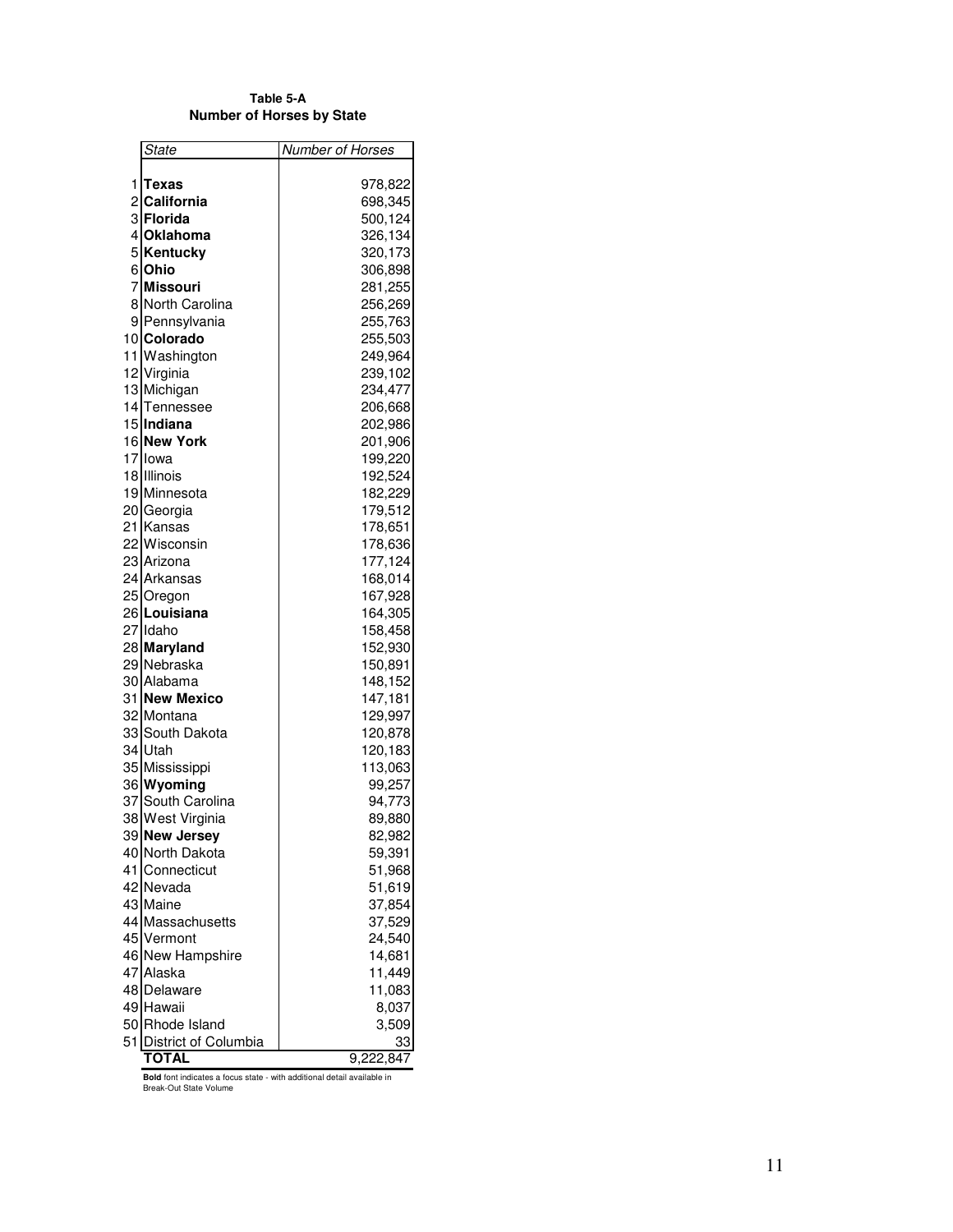As Table 5A highlights, Texas – with almost 1 million horses - has the most horses of any state. California and Florida are second and third highest with approximately 700,000 and 500,000 horses respectively. As the table highlights, every state in the U.S. has a presence of horses, with 45 of the 50 states representing at least 20,000 horses.

The methodology used in developing state-by-state horse estimates is highlighted in the Technical Appendix to this volume. It is important to understand that in estimating total horse counts, several factors can have an influence on the number of horses shown in a particular state, as well as explaining differences in horse counts from other published sources.

- Responses to the horse owner/industry supplier survey were tabulated based on the primary address of the respondent's home residence and/or operational headquarters. To simplify the survey process instrument, respondents were not asked to identify the states in which their horses were stabled, nor the states in which they competed. Asking additional state-specific questions would have significantly complicated the survey process and compromised the quality of respondent data.
- The survey process solicited input from all industry segments and ownership types. Other published sources frequently solicit data from only those horse owners that own at least five horses. As indicated, this study surveyed a range of owners, from those with only a single horse used for recreational purposes to large farms with hundreds of horses.
- ♦ Horse counts in this study reflect both registered and unregistered horses. It is also expected that some owners of unregistered horses may have indicated their horses were Thoroughbreds or Quarter Horses based on their animals having Thoroughbred or Quarter Horse bloodlines somewhere in the pedigree.
- ♦ While the horse counts in most states are consistent with (or higher than) expectations, some states, particularly a few in the Midwest and West, have lower counts than anticipated. It is possible that the understatement is due to the presence of large working and commercial ranches whose horse populations could not adequately be captured through the sampling scheme.

Survey respondents also identified the breed and primary use of the horse(s) for which they were either the primary or partial owner. Horse owners were asked to identify the primary use of their horse(s), with seven possible options (racing, showing, other competition, recreation, work, breeding and other). Owners were separately asked to identify the breed of the horses they own (Thoroughbred, Quarter Horse and other). In developing impact estimates it was determined that an insightful way of presenting the data would be by breed and use. Further, it was determined that the use categories should be collapsed to four primary activities (racing, showing, recreation, and other). The process by which these assignments were made is presented in the Technical Appendix.

Table 6 segments the total horse count by use and by breed. So of the 9.2 million horses, each horse was assigned to one of three breed categories (Thoroughbred, Quarter Horse, or Other), as well as assigned to one of four primary use categories (racing, showing, recreation, other).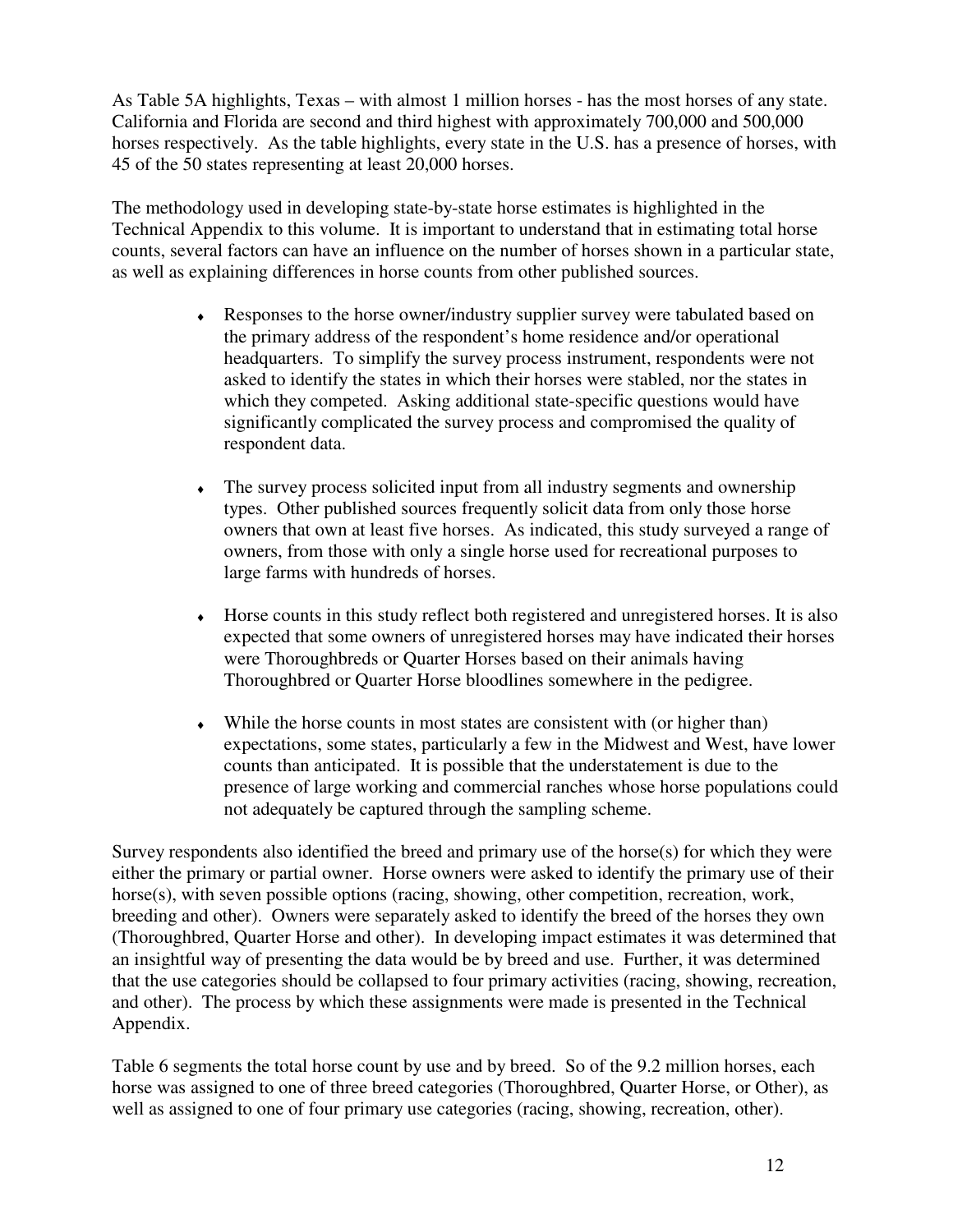Horse assignments were based primarily upon the survey responses provided by the horse owner sample.

Note: The term "Other Horses" in the breed category refers to all other registered and unregistered horses.

|                       | Racing  | Showing   | Recreation | Other     | Total     |
|-----------------------|---------|-----------|------------|-----------|-----------|
| Thoroughbreds         | 559.322 | 336.992   | 228,290    | 167,203   | 1,291,807 |
| <b>Quarter Horses</b> | 127.720 | 1.078.639 | 1,353,236  | 728,707   | 3,288,302 |
| Other Horses $_{(1)}$ | 157.489 | 1.303.324 | 2.325.398  | 856.528   | 4.642.739 |
| <b>TOTAL</b>          | 844,531 | 2,718,954 | 3,906,923  | 1,752,439 | 9,222,847 |

#### **Table 6 Number of Horses by Breed and Activity**

(1) Includes additional registered breeds and non-registered non-pedigreed horses. The horses primarily used for Racing and categorized under Other Horses are predominantly Standardbreds



#### **Number of Horses by Breed and Activity**

(1) Includes additional registered breeds and non-registered non-pedigreed horses. The horses primarily used for Racing and categorized under Other Horses are predominantly Standardbreds.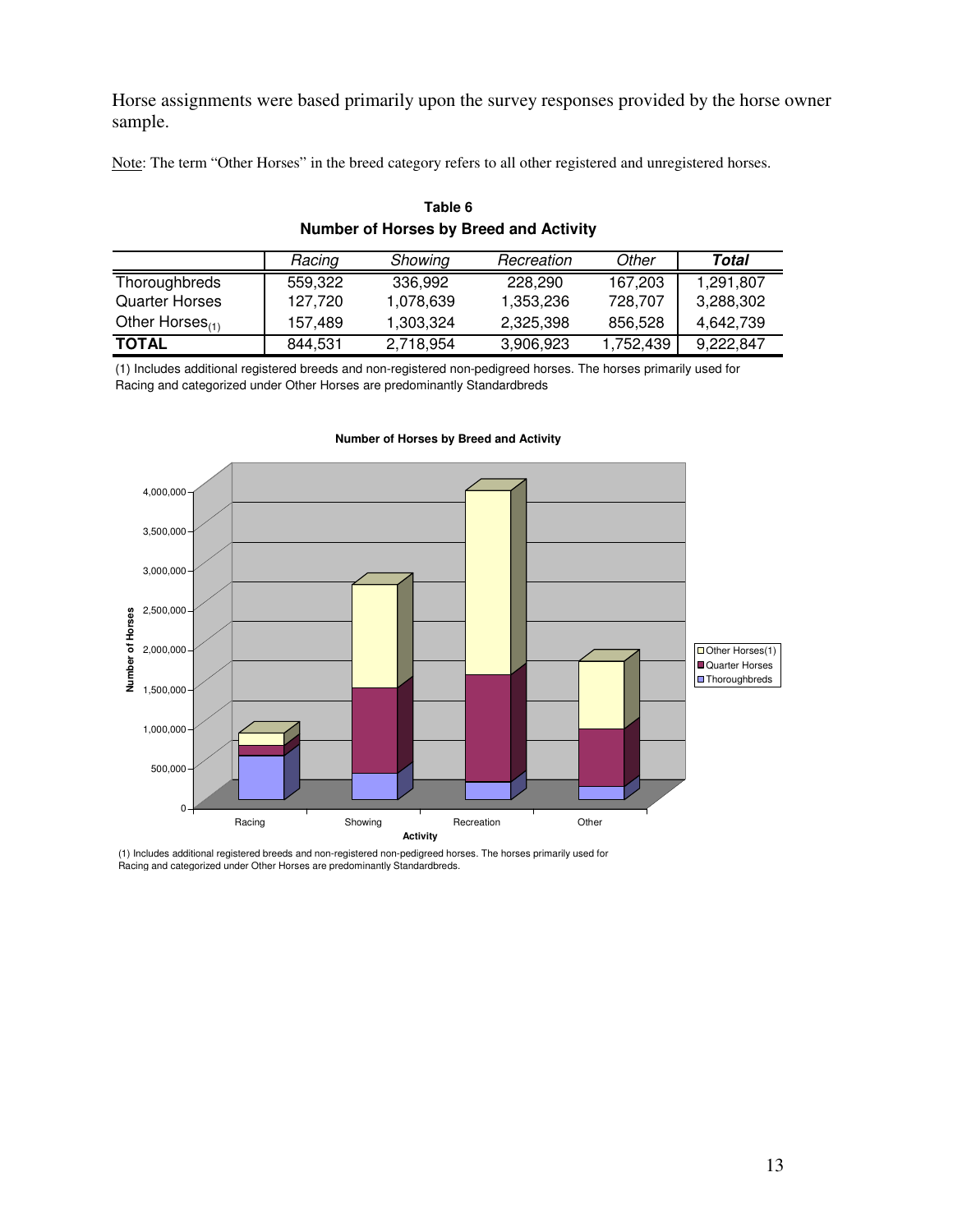Table 6 highlights some key industry characteristics:

- Almost 4 million horses are used for recreation more than any of the 3 other primary uses.
- Quarter Horses represent the largest single breed in the showing industry with more than 1 million of the 2.7 million horses that compete in shows.
- As anticipated, Thoroughbreds make up the overwhelming majority of the racing segment with approximately 560,000 Thoroughbreds used for racing.

Note: The "Other" use category included horses whose primary use was identified as either work (on ranches, feedlots, riding stables, horse drawn carriages, back country packing, etc). "Other Competition," which was defined as horses whose primary use is any sanctioned competitive riding discipline that is neither racing nor showing, but is performed in competition with other horses or riders for compensation in the form of money, prizes or rewards, was included, after consultation with the Steering Committee, in the Showing category.

### **V. The Economic Impact of the Horse Industry on the U.S. Economy**

The horse industry, and every economic sector, provides/receives support from many other industry segments. The horse industry relies on the goods and services supplied from other industry segments. In turn, other industry segments are supported by the spending from horse industry participants.

Likewise, horse industry employees rely on other industries to meet their consumption demands, while horse industry jobs are supported and sustained by the spending and demand for goods and services by non-horse industry participants. These economic segment inter-dependencies each contribute to the overall U.S. economy.

The measurement of economic impacts is the quantification of internal and inter-dependent economic activities. As indicated earlier, economic impact can be measured in three different categories, direct, indirect and induced impacts.

Standard economic theory estimates the total economic impact of spending by applying a "multiplier" to the direct effect in order to calculate the indirect and induced impacts. Each multiplier is intended to estimate the number of times a single dollar of spending gets circulated through the economy. Multipliers differ depending on industry segment. For example, \$1 of spending in the horse industry will have a different economic impact than \$1 of spending in the telecommunications industry.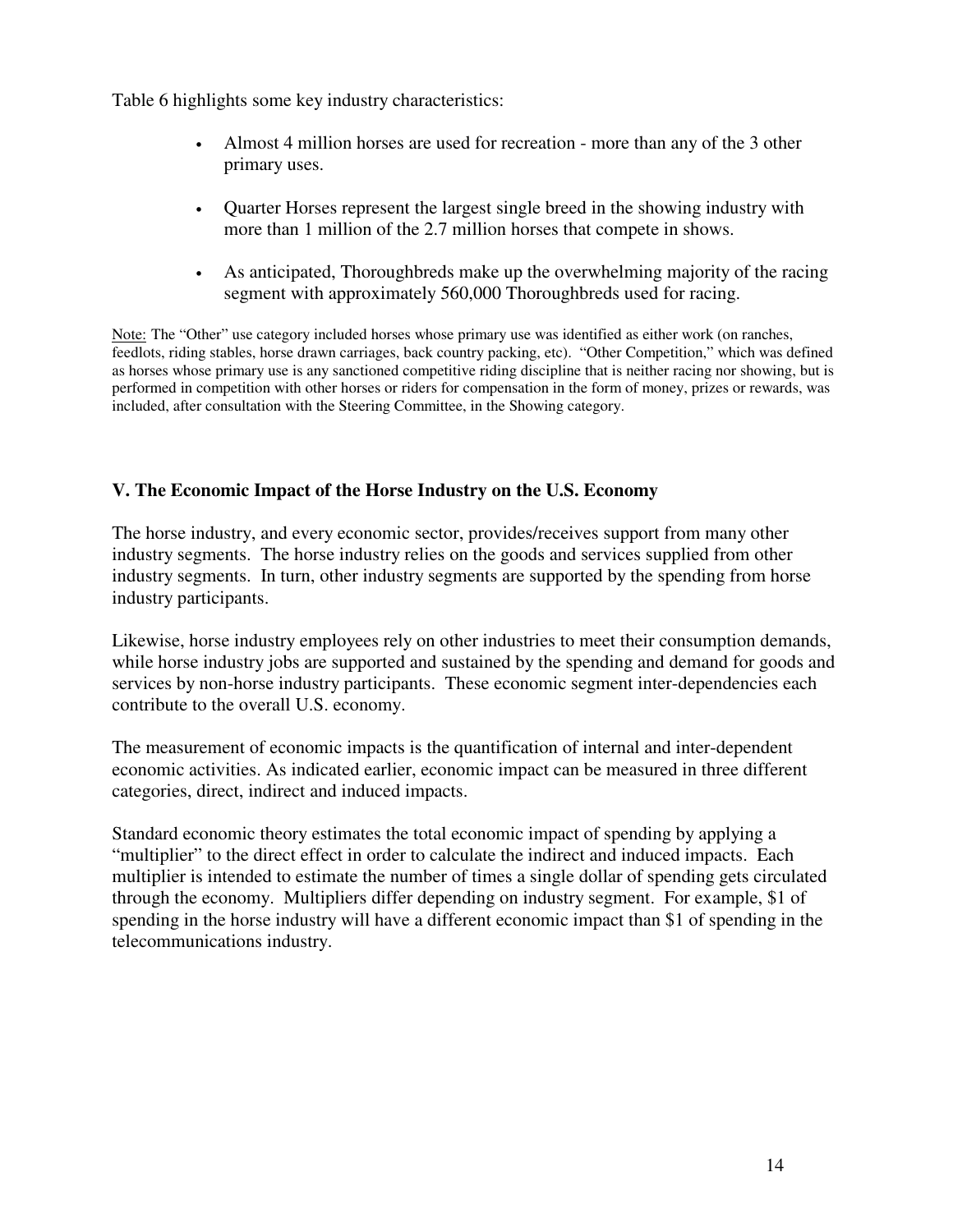#### **Overview of Economic Impact Approach**



The methodology developed for this study uses the primary data collected from industry participants (racetracks, shows, horse owners and industry suppliers) to measure the spending internal to the horse industry. Another way to consider internal industry spending is by estimating the spending from industry participants, such as owners, tracks, OTBs, breeding farms and ranches and shows specifically related to the operation of horse-related activities. For each of the spending categories internal to the industry, a corresponding multiplier is applied to generate the overall indirect effects and induced effects. For instance, a multiplier for tack & equipment would be applied to the amount spent on tack & equipment. A more detailed description of the multiplier can be found in the Technical Appendix section of this report.

This is the approach that has been used to estimate the economic impacts. This approach, while conservative, minimizes a potential critique that total economic and employment impacts have been inflated as due to a loosely developed definition of "horse-related" activities. In this approach, the spending that is being estimated is clearly within the horse industry, and thus accurately reflects the operation of the industry. Moreover, direct spending/impacts (also referred to as GDP contribution) is generally referenced and relied upon more regularly by economists than total impacts, as direct spending represents the direct input into the economy prior to the application of any multipliers (which are more open to interpretation).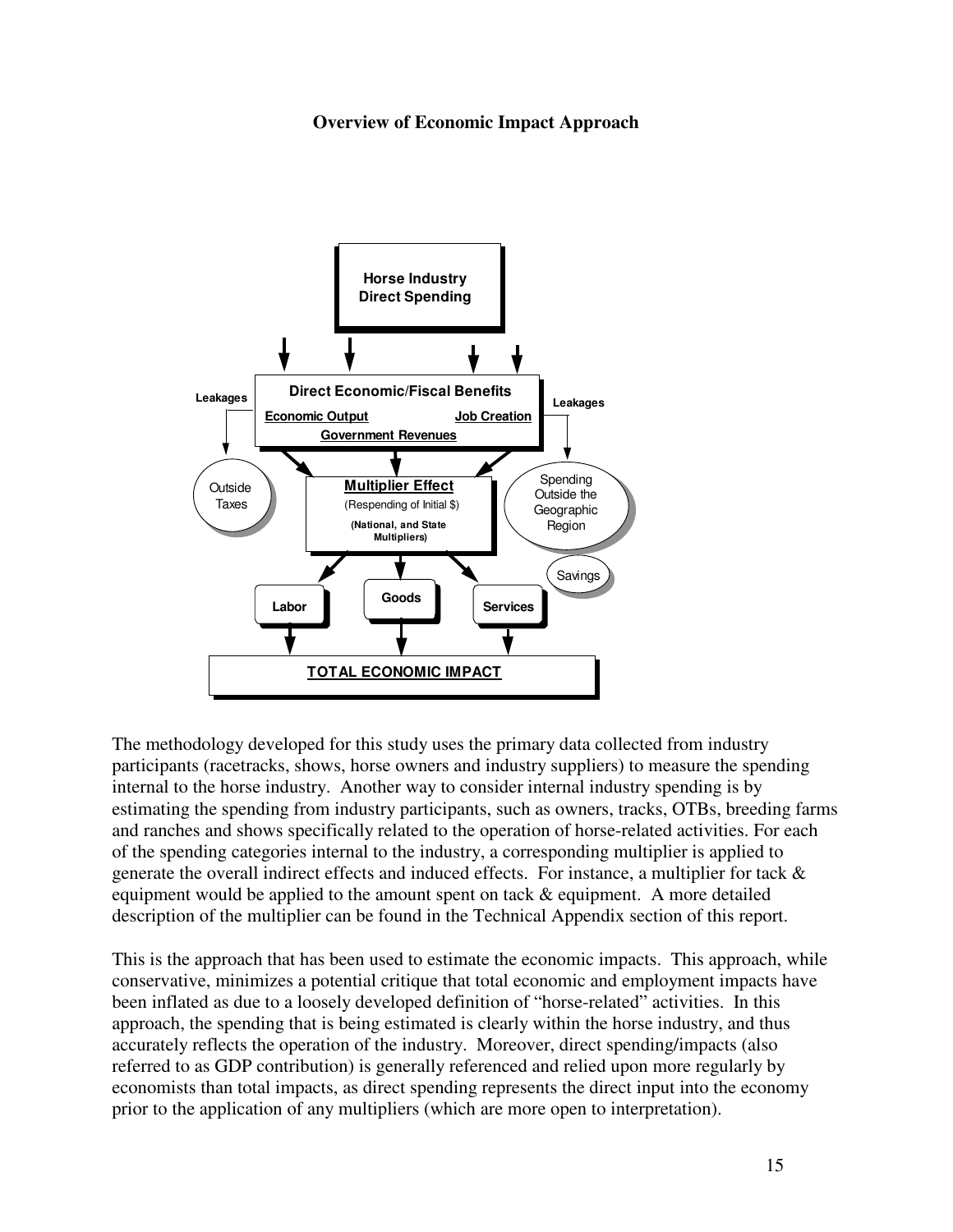#### **V-1 Horse Industry Direct Impacts/Contribution to U.S. Gross Domestic Product**

The contribution to the United States Gross Domestic Product is estimated by taking the value of goods and services from each horse industry segment and providing a sum total from all segments (GDP contribution is the same as the "direct" effect). The estimated contribution to the GDP from the U.S. horse industry is approximately \$39.2 billion per year.

This estimate was generated using a methodology consistent with the approach applied in 1996. When the Bureau of Economic Analysis (BEA) estimates total GDP contribution for various industries, the BEA does not capture a critical element of the horse industry when estimating the total value of horse related goods and services – more specifically the value of non-cash transactions. The survey tool applied to this project allows for the capture of information for which no cash transaction was involved. For example, a horse owner presumably derives value from a horse used entirely for recreation, which generates no net revenue/compensation for the owner, the same way an individual receives value from owning and selectively driving an antique automobile. Otherwise, there would be no purpose in owning a non-revenue generating horse, or any non-revenue generating item for that matter. The horse and the automobile both require care and maintenance, while providing no cash benefit.

As part of this process, we have included the non-cash value to horse owners from horse services in our impact estimates. We are not able to distinguish between those owners that are operating as a business and those who are in the industry for the pure pleasure of the participation. Therefore, as a conservative estimate of the non-cash value we excluded horse owner profits, either positive or negative, in the calculation of the impact. Our estimates indicate that most horse owners were operating at a "loss" in a simple accounting sense. That is, their horse-related revenues were smaller than their expenses. It should be noted that profits generated from horse shows and race tracks was assumed to be distributable (net of income taxes) to the owners of the various venues and part of the economic impact.

Table 7 summarizes the value of the horse industry's goods and services for various horserelated industry sub-segments. The direct effect is widely considered the most important economic indicator. The indirect and induced effects are included when estimating the total economic impact.

|                                                          |                      | Indirect &<br>Induced |           |
|----------------------------------------------------------|----------------------|-----------------------|-----------|
| <b>Expenditure Category</b>                              | <b>Direct Effect</b> | Effects               | Total     |
| <b>Spending that Generates Indirect Effects</b>          |                      |                       |           |
| Horse-Related Goods (e.g., feed, tack, etc.)             | \$7.641              | \$13.504              | \$21.145  |
| Horse-Related Services (e.g., boarding, training)        | \$9.484              | \$18,250              | \$27.734  |
| Horse-Related Transportation (e.g., trailering)          | \$2,875              | \$5.071               | \$7.946   |
| Overhead (e.g., utilities, office supplies, etc.)        | \$4.458              | \$6.287               | \$10.745  |
| Capital Expenses ( <i>i.e.</i> equipment and structures) | \$8,238              | \$16,587              | \$24.825  |
| <b>Spending that Generates Induced Effects</b>           |                      |                       |           |
| <b>Employee Compensation</b>                             | \$1,309              | \$2,014               | \$3.323   |
| Profits Distributable to Owners                          | \$1,049              | \$1,613               | \$2,662   |
| <b>Taxes and Land Purchases</b>                          | \$4,143              |                       | \$4.143   |
| <b>TOTAL</b>                                             | \$39,196             | \$63.325              | \$102,522 |

| Table 7                                                                         |  |
|---------------------------------------------------------------------------------|--|
| Horse Industry Economic Impact on GDP by Expenditure Category <sub>(1)(2)</sub> |  |

(1) Numbers shown in millions

(2) A small number of the horse owner survey respondents did not provide adequate information relating to the breed and use of their horse(s), but did provide economic impact information, such as revenues, expenses, and employee counts. This economic data has been included in our national and state-total results, but cannot be reported by breed and/or use. As a result, reported national and state-level totals for GDP impact and jobs are slightly higher than those reported by breed and use.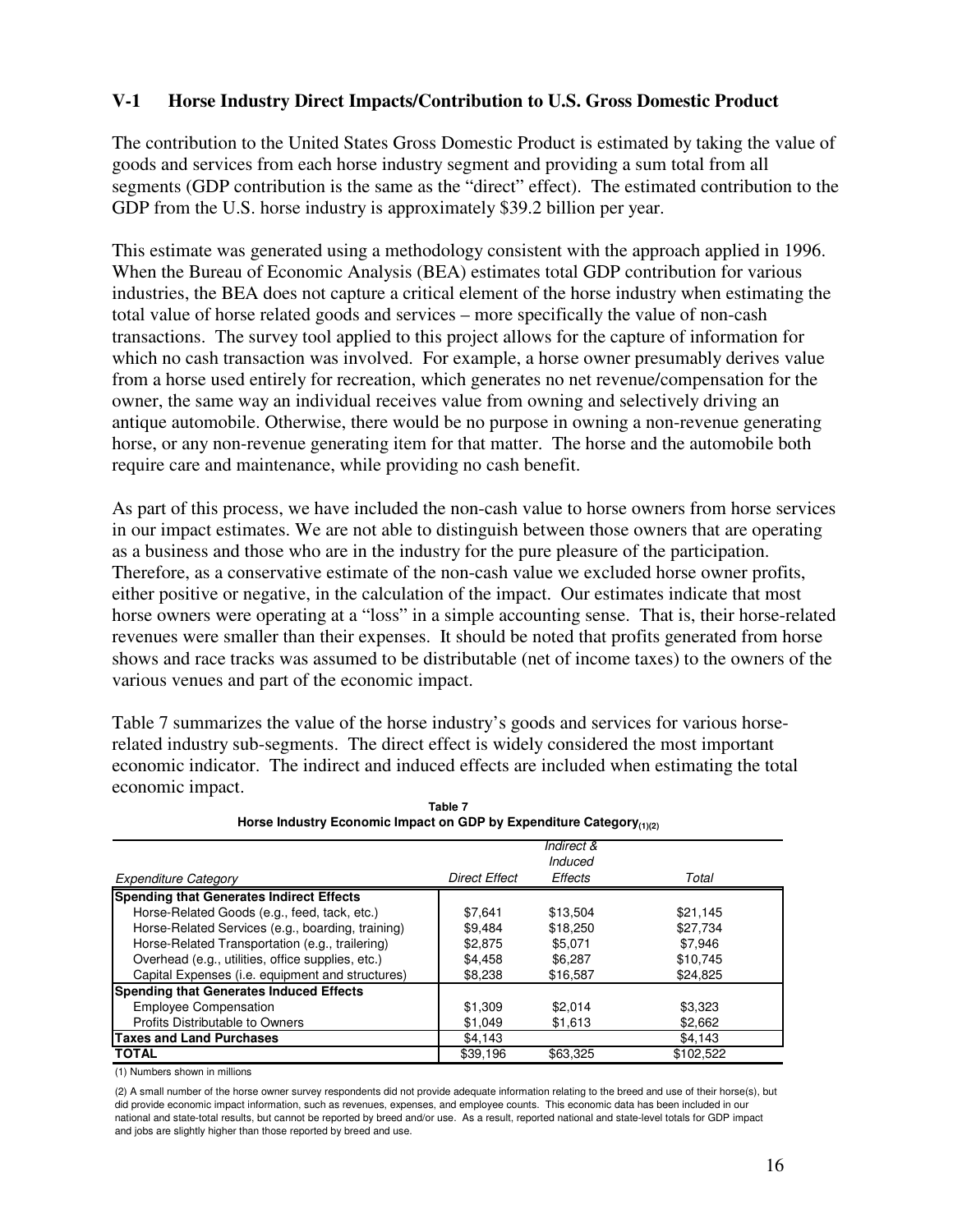Table 7 illustrates several key points about the annual operation of the horse industry, including;

- ♦ Contributions of nearly \$40 billion to the U.S. GDP.
- ♦ Stimulates approximately \$63 billion in indirect and induced impacts.
- ♦ Attracts investments of nearly \$25 billion in capital equipment and structures.
- Creation of over \$4.1 billion in taxes and land purchases.

Table 7 highlights the total direct, indirect and induced impacts generated from the horse industry. As with the total number of horses, the economic impacts were also segmented by the breed of the horse as well as the primary use of the horse. Table 8 highlights how the direct impacts are generated by breed and activity. Please note that the total direct impact shown does not reconcile to the total direct impact shown in the previous table; a small proportion of the spending and revenue were from respondents who described themselves as horse owners, but who reported having zero horses. We have speculated that in these instances the respondent may be caring for a horse owned by someone else, or the respondent may have sold the horse during the year. For this reason, this economic activity cannot be split across breed or activity, and so does not appear in Table 8.

|                       | Racing   | Showing  | Recreation | Other   | Total    |
|-----------------------|----------|----------|------------|---------|----------|
| Thoroughbreds         | \$8,354  | \$2,277  | \$1,253    | \$1,200 | \$13,084 |
| <b>Quarter Horses</b> | \$660    | \$4,070  | \$3.949    | \$1,799 | \$10,479 |
| Other Horses $_{(3)}$ | \$1,683  | \$4.411  | \$6,683    | \$2,502 | \$15,280 |
| <b>TOTAL</b>          | \$10,697 | \$10,759 | \$11,886   | \$5,501 | \$38,843 |

| Table 8                                                      |
|--------------------------------------------------------------|
| Direct Effect on GDP by Breed and Activity <sub>(1)(2)</sub> |

(1) Numbers shown in millions

(2) A small number of the horse owner survey respondents did not provide adequate information relating to the breed and use of their horse(s), but did provide economic impact information, such as revenues, expenses, and employee counts. This economic data has been included in our national and state-total results, but cannot be reported by breed and/or use. As a result, reported national and state-level totals for GDP impact and jobs are slightly higher than those reported by breed and use.

(3) Includes additional registered breeds and non-registered non-pedigreed horses. The horses primarily used for Racing and categorized under Other Horses are predominantly Standardbreds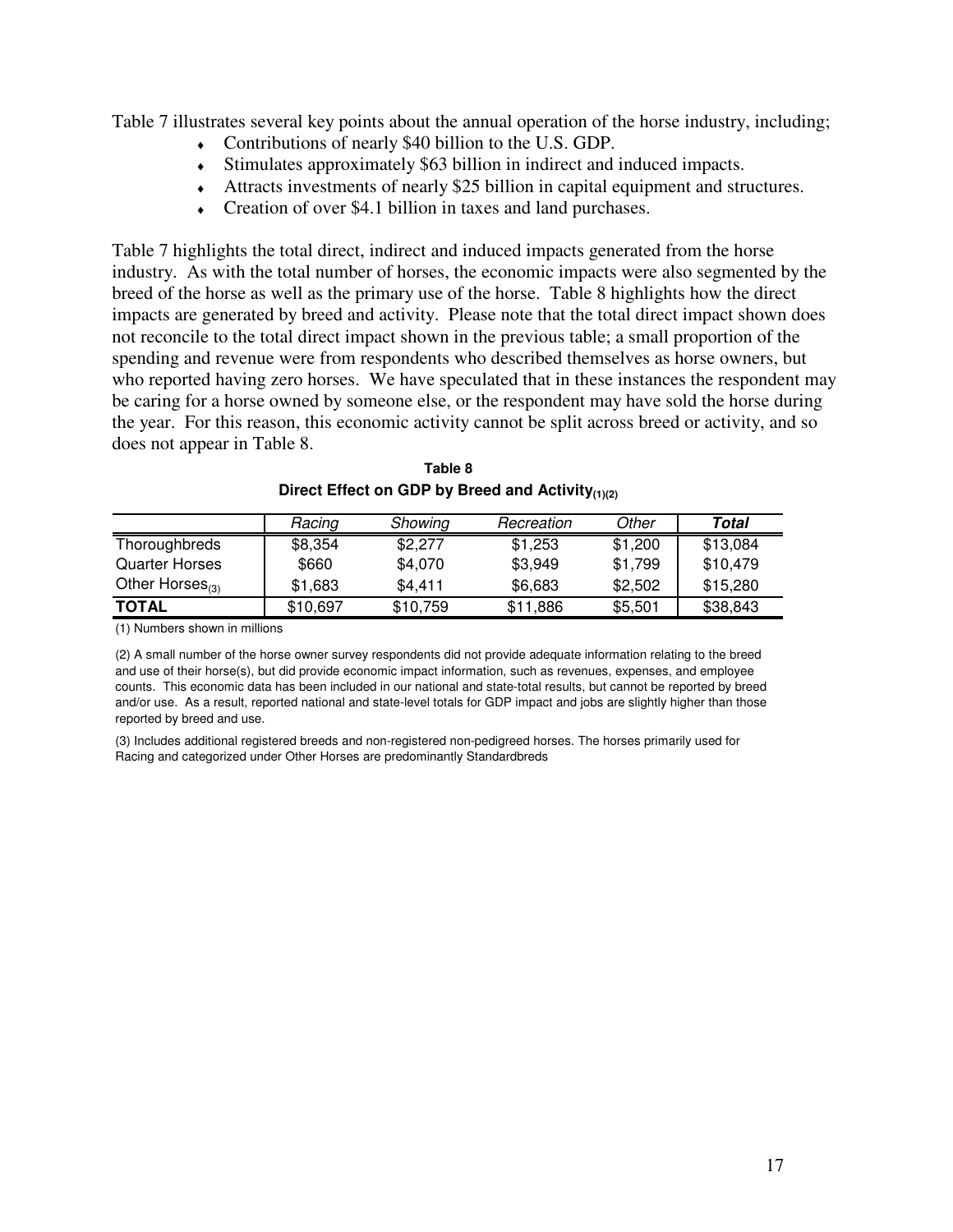

Table 8 illustrates several important characteristics of the horse industry including:

- ♦ Racing, showing and recreation all generate between \$10 billion and \$12 billion in direct impacts. This is particularly important considering that the racing segment is commonly the only industry segment for which significant economic activity is generally associated.
- ♦ Thoroughbreds and Quarter Horses generate \$13.1 billion and \$10.5 billion respectively in direct economic impacts. Equally important, all "Other Horses" (registered and unregistered) in combination generate over \$15.3 billion in economic impacts.

The significant amount of direct spending (almost \$40 billion) stimulated by the horse industry contributes to economic activity in many other industries as well. These impacts are reflected in the indirect and induced impacts. Table 9 shows the horse industry contributes over \$62 billion in indirect and induced spending - equaling \$101.5 billion when added to the \$39 billion in direct impacts shown in Table 8.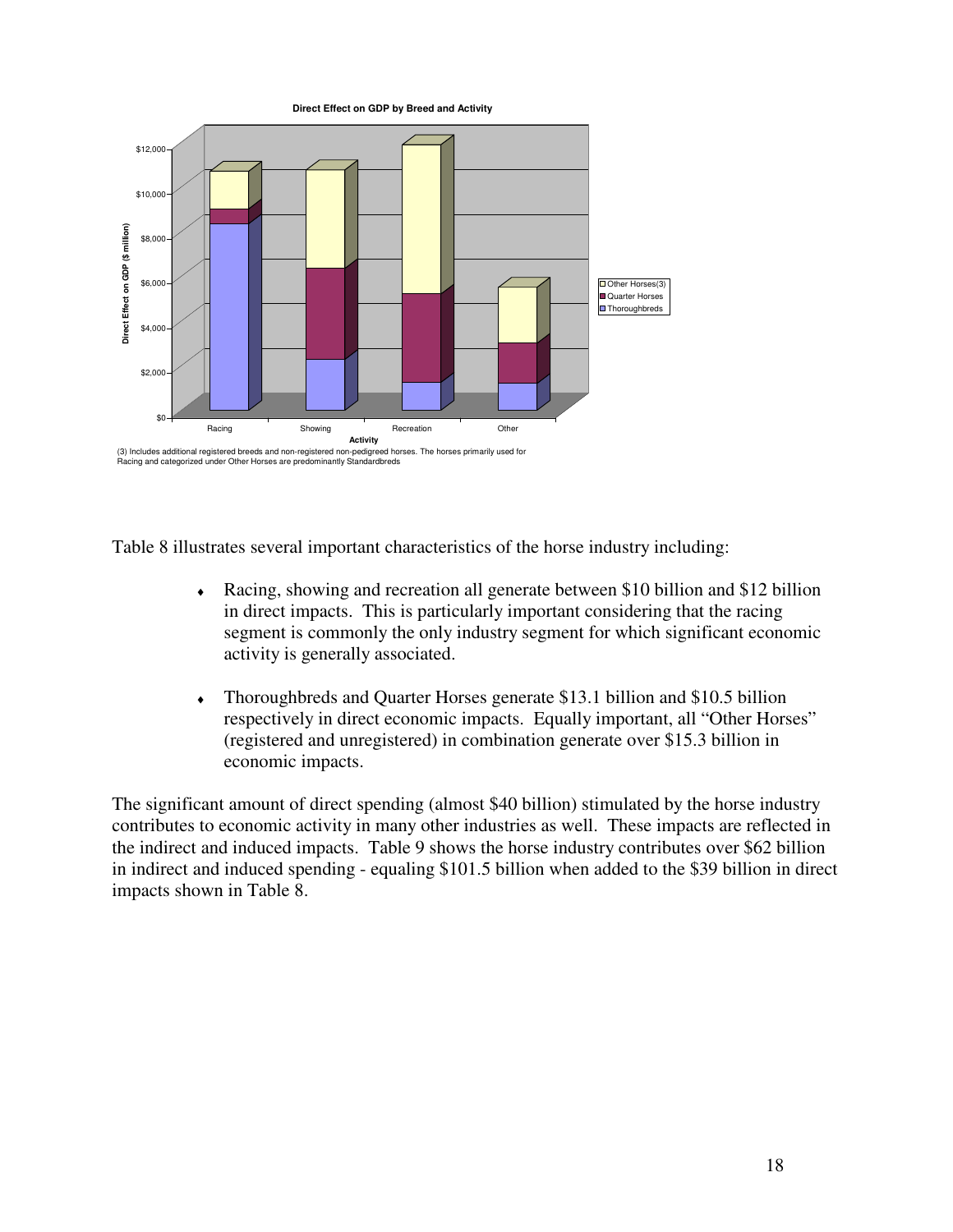|                       | Racing   | Showing  | Recreation | Other    | Total     |
|-----------------------|----------|----------|------------|----------|-----------|
| Thoroughbreds         | \$20,771 | \$6,089  | \$3,414    | \$3,324  | \$33,598  |
| <b>Quarter Horses</b> | \$1.627  | \$10,822 | \$10,582   | \$4,539  | \$27,569  |
| Other Horses $_{(3)}$ | \$3,726  | \$11,877 | \$17.979   | \$6,788  | \$40,371  |
| <b>TOTAL</b>          | \$26,124 | \$28,788 | \$31,975   | \$14,651 | \$101,538 |

**Table 9 Total Effect on GDP by Breed and Activity(1)(2)**

(1) Numbers shown in millions

(2) A small number of the horse owner survey respondents did not provide adequate information relating to the breed and use of their horse(s), but did provide economic impact information, such as revenues, expenses, and employee counts. This economic data has been included in our national and state-total results, but cannot be reported by breed and/or use. As a result, reported national and state-level totals for GDP impact and jobs are slightly higher than those reported by breed and use.

(3) Includes additional registered breeds and non-registered non-pedigreed horses. The horses primarily used for Racing and categorized under Other Horses are predominantly Standardbreds



**Total Effect on GDP by Breed and Activity**

(3) Includes additional registered breeds and non-registered non-pedigreed horses. The horses primarily used for Racing and categorized under Other Horses are predominantly Standardbreds

When considering indirect and induced expenditures, the racing, showing and recreational segments all generate over \$26 billion dollars in economic impacts. Once again, the numbers highlight the significance of each industry segment as well as the impact of the Quarter Horse industry, the country's largest registered breed, and of the Thoroughbred industry, which generates the highest share of the horse industry's GDP.

The largest single contribution to GDP is generated by Thoroughbreds in racing, stimulating economic activity of approximately \$20.8 billion. Quarter Horses generate in excess of \$21 billion in combined showing (\$10.8 billion) and recreation (\$10.6 billion), while the combination of other breeds generates almost \$12 billion and \$18 billion in economic activity in showing and recreation respectively.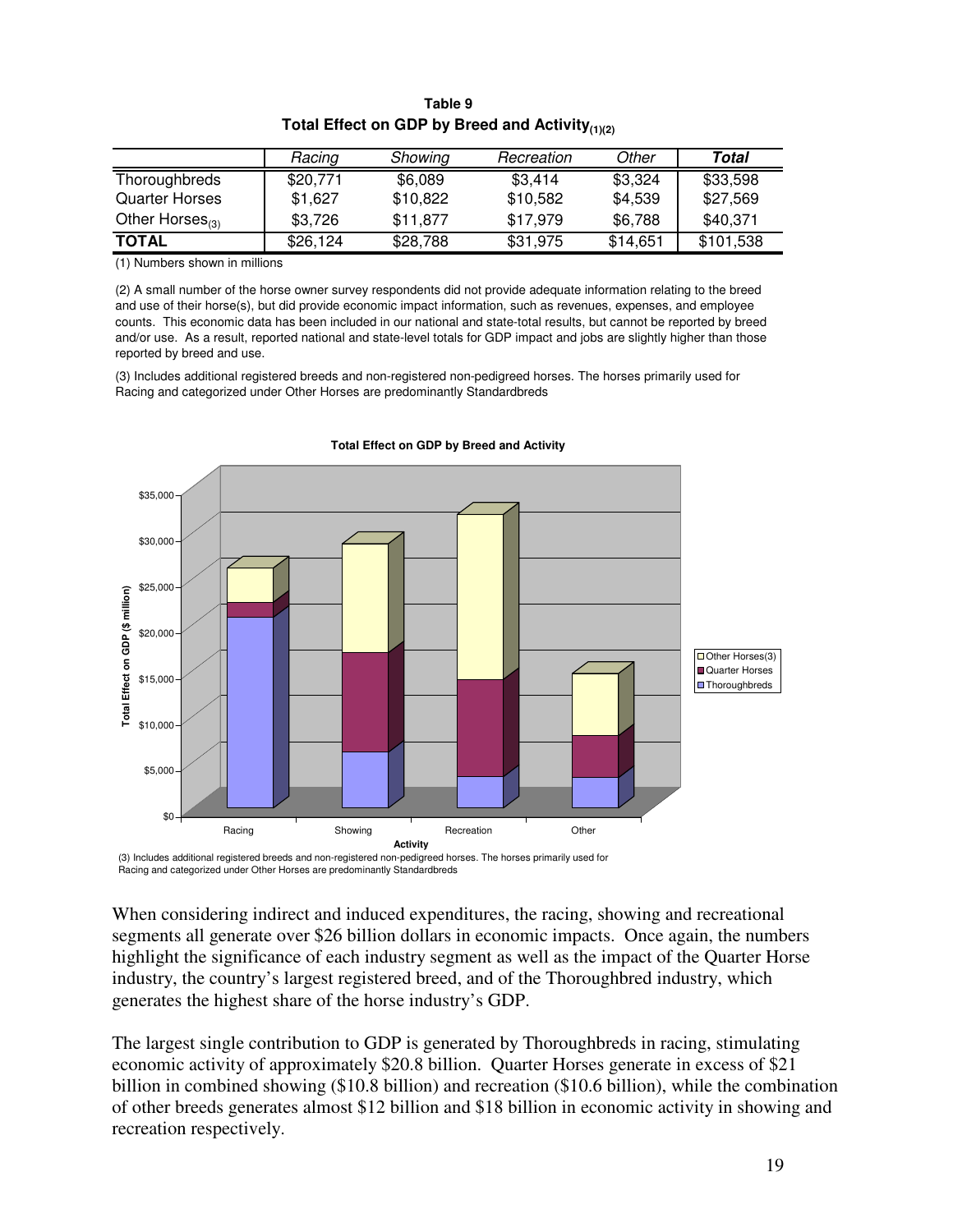#### **V-2 Full-Time Equivalent Jobs Provided by the Horse Industry**

In determining the number of individuals participating in the horse industry, it is estimated that approximately 702,000 people participate as employees (see Table 4). In order to more accurately assess the number of horse industry employees, part-time and seasonal employees were converted into a Full-Time Equivalent basis. Following this conversion, it was estimated that the industry generates approximately 460,000 direct FTE jobs. When considering the jobs created from indirect and induced spending, the industry creates approximately 1.43 million fulltime equivalent jobs.

**Table 10 Direct, Indirect and Induced Effects on Full-Time Equivalent Employment(1)**

|                      | <b>FTE Employment</b> |
|----------------------|-----------------------|
| <b>Direct Effect</b> | 459,600               |
| Indirect Effect      | 914.394               |
| Induced Effect       | 54.698                |
| <b>TOTAL</b>         | 1.428.692             |

(1) A small number of the horse owner survey respondents did not provide adequate information relating to the breed and use of their horse(s), but did provide economic impact information, such as revenues, expenses, and employee counts. This economic data has been included in our national and state-total results, but cannot be reported by breed and/or use. As a result, reported national and statelevel totals for GDP impact and jobs are slightly higher than those reported by breed and use.

Table 11 summarizes all of the full-time equivalent jobs generated in the horse industry segmented by breed and primary use. As the table highlights, the racing segment contributes the greatest total jobs with total FTE employment in excess of 146,000. Within the racing segment, the Thoroughbred breed contributes approximately 114,000 of these jobs. In other segments of the industry showing and recreation generate approximately 99,000 and 128,000 jobs respectively for the horse industry. Those horses identified as having an "other" primary use contribute almost 80,000 jobs to the economy.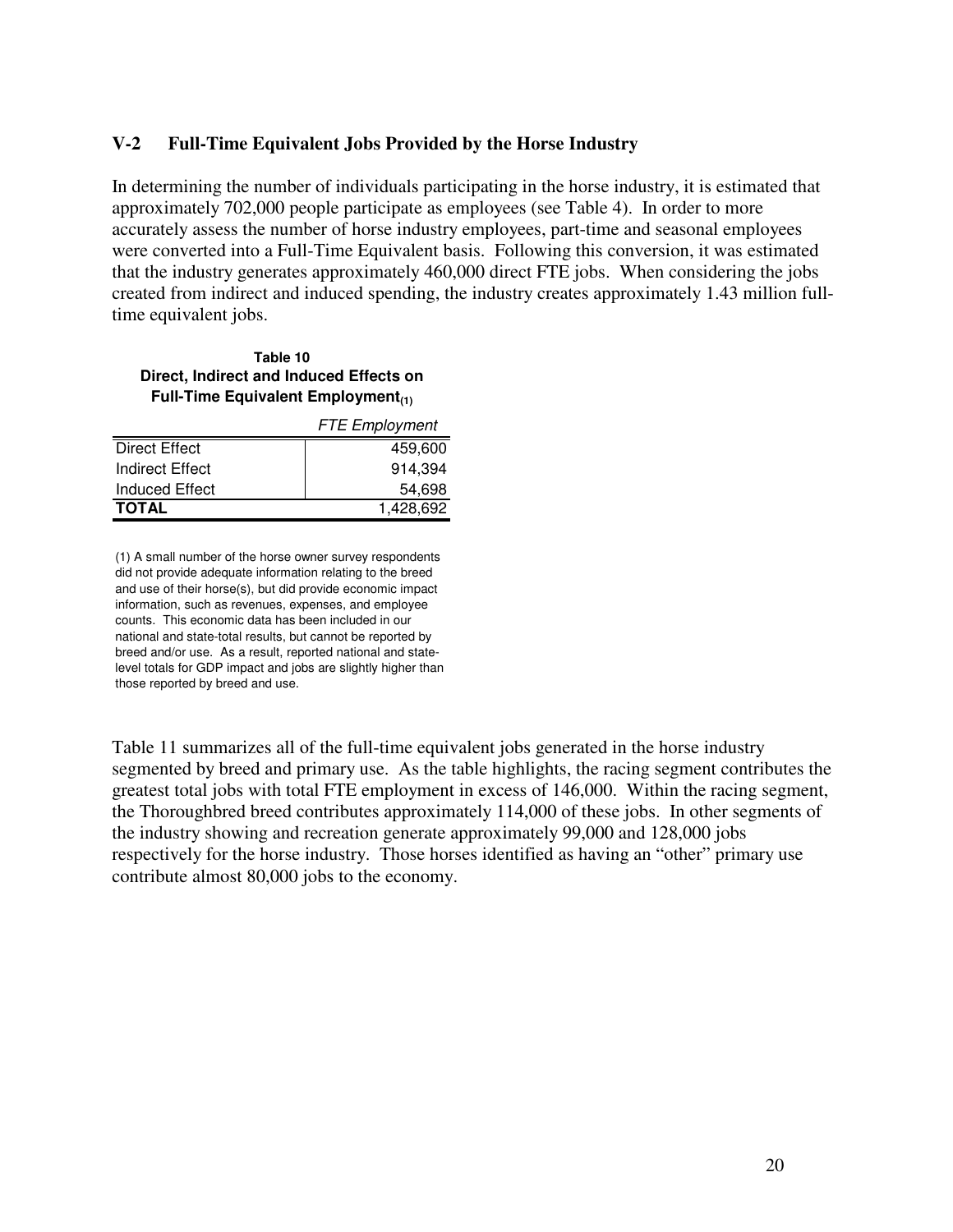|                       | Racing  | Showing | Recreation | Other  | Total   |
|-----------------------|---------|---------|------------|--------|---------|
| Thoroughbreds         | 114.411 | 27.107  | 10.121     | 41.722 | 193,361 |
| <b>Quarter Horses</b> | 10,387  | 35,067  | 37.437     | 18.674 | 101,565 |
| Other Horses $_{(2)}$ | 21.827  | 36.877  | 80.766     | 19.216 | 158,686 |
| <b>TOTAL</b>          | 146,625 | 99,051  | 128,324    | 79.612 | 453,612 |

**Table 11 Direct Effect on Full-Time Equivalent Employment by Breed and Activity(1)**

(1) A small number of the horse owner survey respondents did not provide adequate information relating to the breed and use of their horse(s), but did provide economic impact information, such as revenues, expenses, and employee counts. This economic data has been included in our national and state-total results, but cannot be reported by breed and/or use. As a result, reported national and state-level totals for GDP impact and jobs are slightly higher than those reported by breed and use.

(2) Includes additional registered breeds and non-registered non-pedigreed horses. The horses primarily used for Racing and categorized under Other Horses are predominantly Standardbreds



**Direct Effect on Full-Time Equivalent Employment by Breed and Activity**

(2) Includes additional registered breeds and non-registered non-pedigreed horses. The horses primarily used for Racing and categorized under Other Horses are predominantly Standardbreds

In the same way that multipliers are used to estimate economic impacts, multipliers are also used to estimate the total number of jobs created through indirect and induced spending.

- ♦ Direct employment are jobs provided by the industry itself (see section III).
- Indirect employment are jobs provided as a result of spending by industry suppliers.
- Induced employment are jobs provided as a result of spending by industry employees.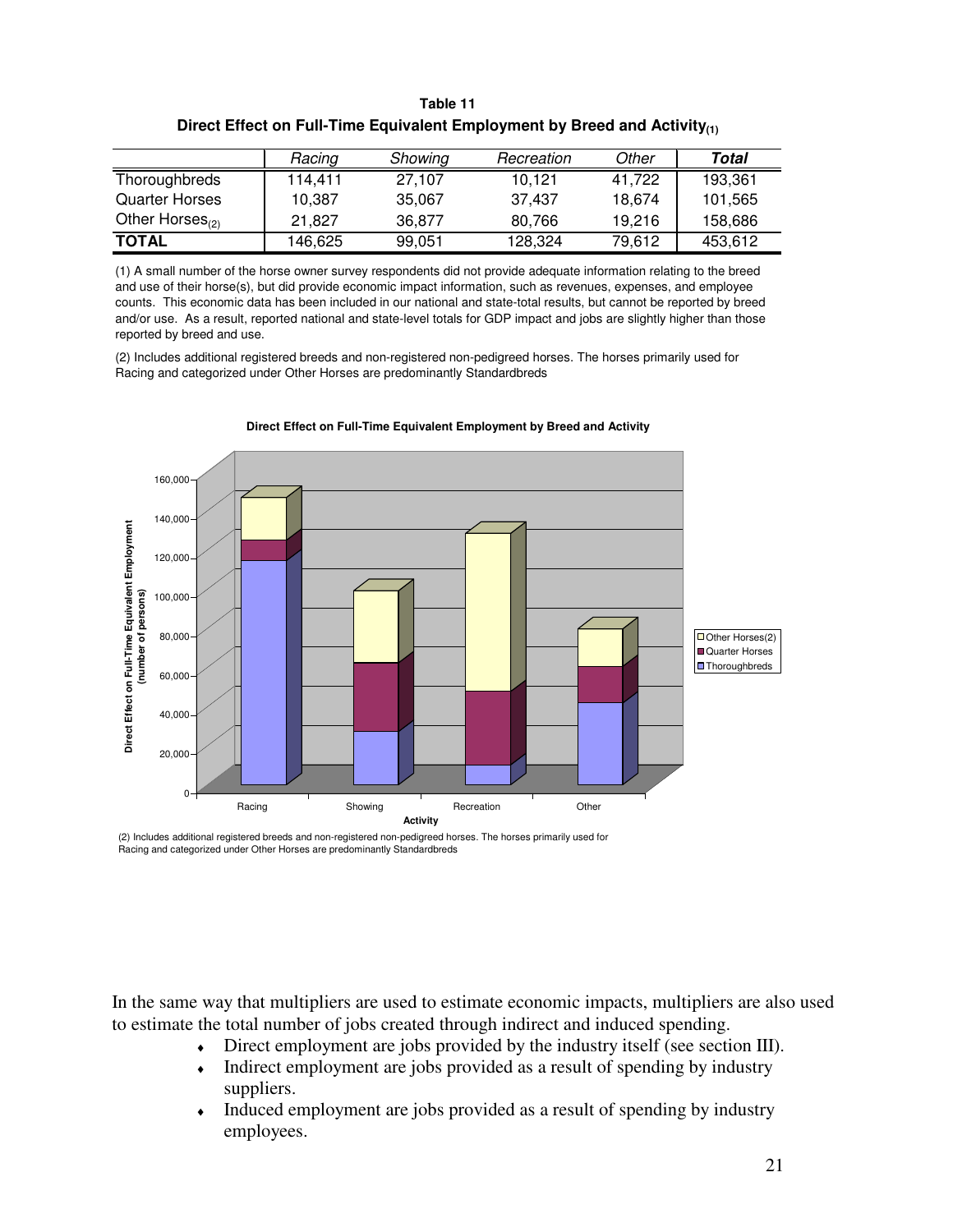**As mentioned, when considering indirect and induced job creation, the horse industry creates over 1.4 million jobs.** Table 12 provides a summary on how those jobs are generated by breed and use.

|                       | Racing  | Showing | Recreation | Other   | Total     |
|-----------------------|---------|---------|------------|---------|-----------|
| Thoroughbreds         | 307.236 | 88.232  | 43.477     | 74.191  | 513,137   |
| <b>Quarter Horses</b> | 24,685  | 136.867 | 138.305    | 57,923  | 357,779   |
| Other Horses $_{(2)}$ | 51,905  | 155.317 | 253,300    | 79.896  | 540.417   |
| <b>TOTAL</b>          | 383,826 | 380,416 | 435,082    | 212.010 | 1,411,333 |

**Table 12 Total Effect on Full-Time Equivalent Employment by Breed and Activity(1)**

(1) A small number of the horse owner survey respondents did not provide adequate information relating to the breed and use of their horse(s), but did provide economic impact information, such as revenues, expenses, and employee counts. This economic data has been included in our national and state-total results, but cannot be reported by breed and/or use. As a result, reported national and state-level totals for GDP impact and jobs are slightly higher than those reported by breed and use.

(2) Includes additional registered breeds and non-registered non-pedigreed horses. The horses primarily used for Racing and categorized under Other Horses are predominantly Standardbreds



#### **Total Effect on Full-Time Equivalent Employment by Breed and Activity**

(2) Includes additional registered breeds and non-registered non-pedigreed horses. The horses primarily used for Racing and categorized under Other Horses are predominantly Standardbreds

As shown in Table 12, the racing and showing segments create approximately the same number of full-time equivalent jobs, with the respective segments generating 384,000 and 380,000 jobs. The recreation segment generates over 435,000 jobs, with over 250,000 of those jobs being generated by horses identified as a registered or unregistered horse other than Thoroughbred or Quarter Horse.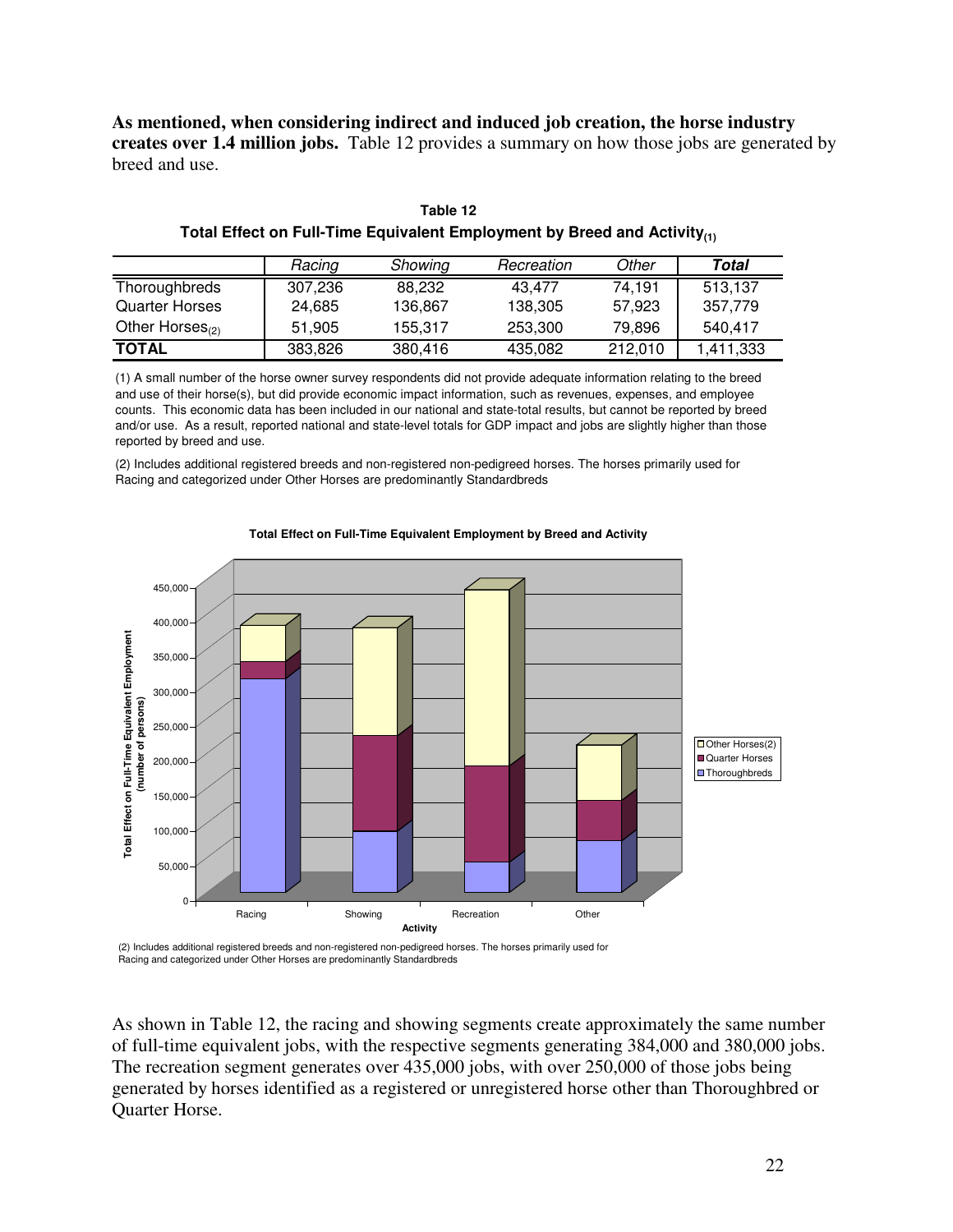#### **V-3 Taxes Paid by the Horse Industry**

Taxes paid by the horse industry, while not included in indirect or induced impact estimates, do have a profound impact on local, state and federal budgets. Different taxes apply to different segments of the horse industry. In total, approximately \$1.9 billion in taxes are paid on an annual basis by the horse industry to various levels of government.

Tax estimates were developed using responses taken directly from the surveys. The same weighting approach was applied in estimating taxes as was used in estimating other revenues and expenses. In other words, the Federal, State and Local taxes reported on the surveys were combined, and then appropriately weighted to estimate the total taxes paid for the entire industry (by industry segment).

Table 13 summarizes the national tax impact generated by the U.S. horse industry.

| <b>Jurisdiction</b> | Taxes Paid | Percent |
|---------------------|------------|---------|
| Federal             | \$588      | 31.26%  |
| State               | \$1,017    | 54.12%  |
| Local               | \$275      | 14.61%  |
| <b>TOTAL</b>        | \$1.880    | 100.00% |

**Table 13 Taxes Paid by Tax Jurisdiction(1)**

(1) Numbers shown in millions

**Taxes Paid by Tax Jurisdiction**





(1) Dollar magnitudes appear in millions.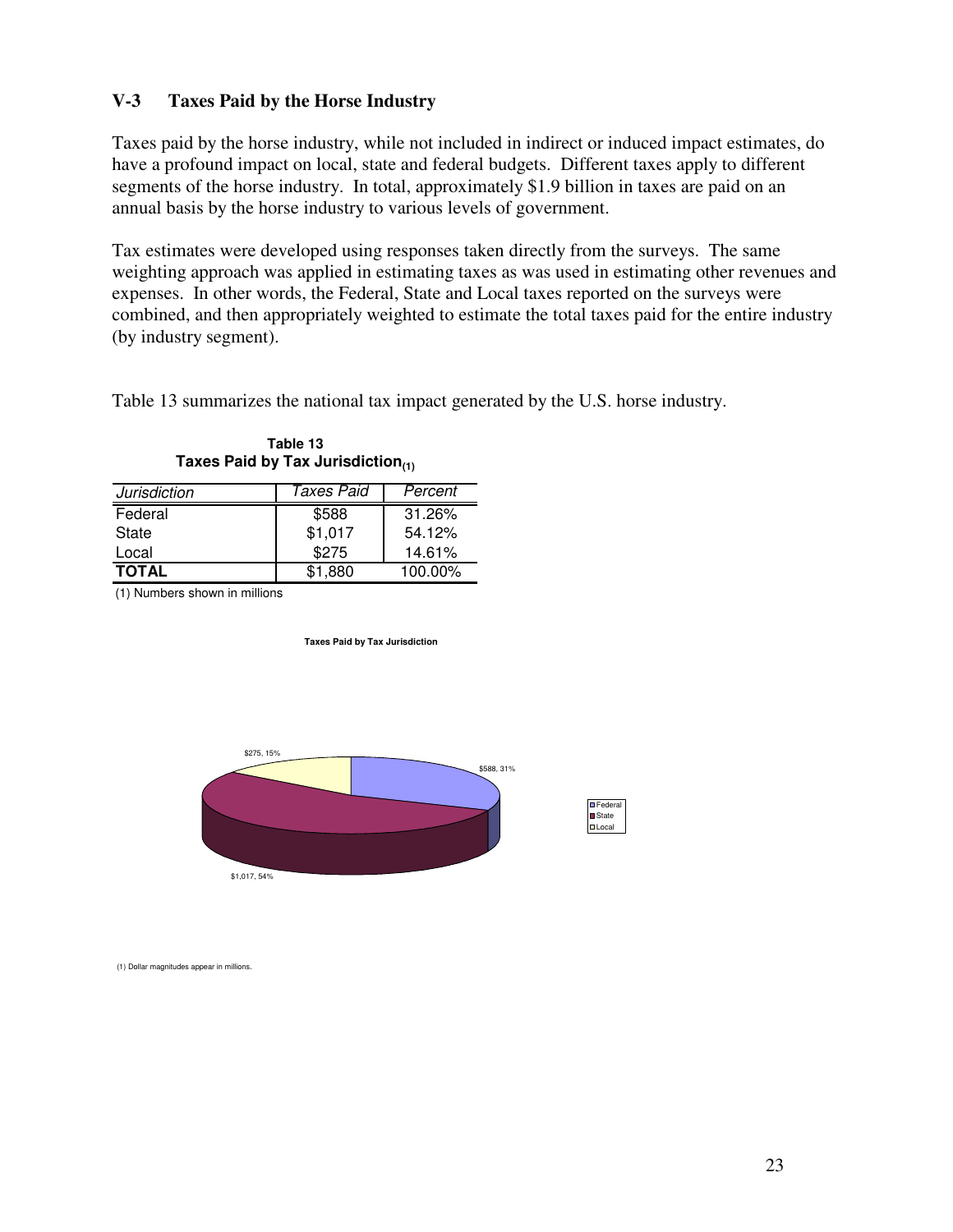#### **VI. Characteristics of the Horse Industry**

The entire horse industry comprises many different sub-sectors, with each sub-sector representing a diverse and vibrant cross-section of geographies and socio-economic classifications. The dynamic industry composition creates the overall economic impact.

Table 14 illustrates the economic diversity of the overall horse owner/industry supplier provider population. Approximately 46% of the total sample has a gross annual household income of between \$25,000 and \$75,000. Approximately 9% of the industry population has an income greater than \$150,000 per year, while an almost equal amount (10.7%) has an annual income of less than \$25,000. Table 14 helps to summarize the economic diversity of the horse industry and indicates how, depending on segment and activity, all different economic stratifications play a prominent role in the horse industry.

#### **Distribution of Horse Owners by Household Income(1) Table 14**

| Household Income       | Count     | Percent |
|------------------------|-----------|---------|
| \$0 to \$24,999        | 209,879   | 10.73%  |
| \$25,000 to \$49,999   | 453,511   | 23.19%  |
| \$50,000 to \$74,999   | 435,930   | 22.29%  |
| \$75,000 to \$99,999   | 306,797   | 15.69%  |
| \$100,000 to \$124,999 | 199,646   | 10.21%  |
| \$125,000 to \$149,999 | 94,672    | 4.84%   |
| $$150,000 +$           | 179,268   | 9.17%   |
| Not Reported           | 76,124    | 3.89%   |
| <b>TOTAL</b>           | 1,955,827 | 100.00% |

(1) Owner estimates not inclusive of horse owners under the age of 18

**Distribution of Horse Owners by Household Income**

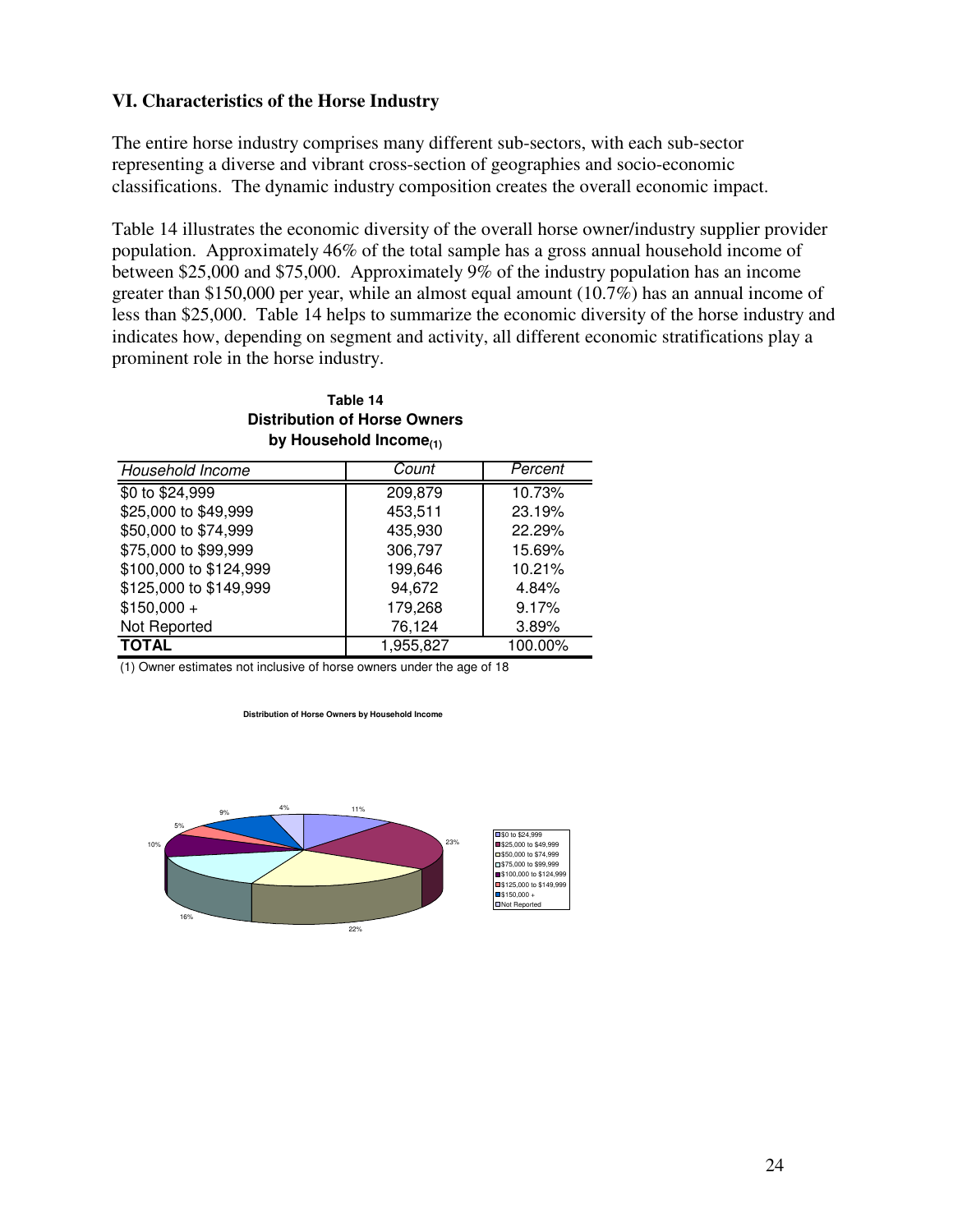#### **VI-1 Geographic and Age Diversity in the Horse Industry**

The horse industry reaches into the far corners of all 50 states. The industry impact is generated from the smallest of rural communities to the largest cities. Certain activities such as breeding, training and maintenance are traditionally conducted in more rural areas, while racetracks and horse shows have generally operated in more urban areas. Regardless of primary type of involvement in the industry, the survey results indicate that horse owners and industry suppliers reside in a diverse geography.

Table 15 highlights the wide range of communities represented from the horse owner/industry supplier sample.

| Table 15                            |
|-------------------------------------|
| <b>Distribution of Horse Owners</b> |
| by Community Size $_{(1)}$          |

| Size of Community      | Count     | Percent |
|------------------------|-----------|---------|
| Less than 1,000 people | 301,529   | 15.42%  |
| 1,000 to 4,999         | 390,640   | 19.97%  |
| 5,000 to 19,999        | 427,525   | 21.86%  |
| 20,000 to 49,999       | 310,510   | 15.88%  |
| 50,000 to 99,999       | 171,458   | 8.77%   |
| 100,000 to 499,999     | 188,151   | 9.62%   |
| $500,000 +$            | 139,942   | 7.16%   |
| Not Reported           | 26,072    | 1.33%   |
| <b>TOTAL</b>           | 1,955,827 | 100.00% |

(1) Owner estimates not inclusive of horse owners under the age of 18

**Distribution of Horse Owners by Community Size**



Table 15 highlights how the horse industry benefits from participation by individuals representing all different types of home communities. Approximately 55% of the total sample resides in communities with less than 20,000 individuals. This population segmentation confirms the expectation that the industry is strongly supported by those individuals residing in what by most standards would be considered rural. However, the industry also represents individuals living in more heavily populated areas, with almost 25% of the sample living in communities with at least 50,000 residents.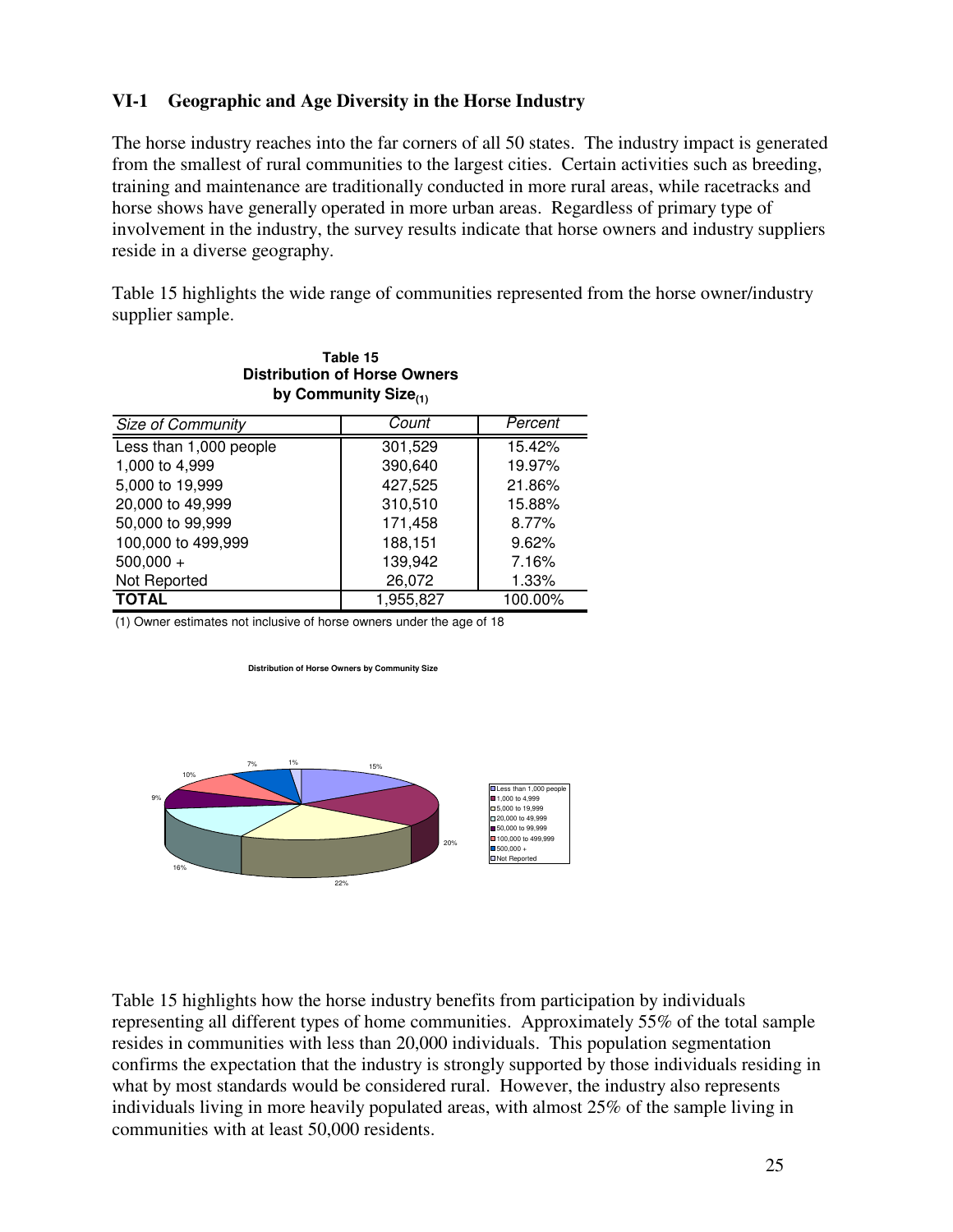The horse industry also represents many different age categories as well. The majority of horse owners and industry suppliers are between the ages of 45 and 59. Almost 17% of the horse owner population is represented by a more youthful segment, between 18 and 29. What Table 16 does not include is all of the children that participate within the industry, primarily through recreational and showing activities, as the surveys were targeted to only individuals of at least 18 years of age.

#### **Table 16 Distribution of Horse Owners** by  $Age_{(1)}$

| <u>Age</u>   | Count     | Percent   |
|--------------|-----------|-----------|
| 18 to 29     | 318,611   | 16.29%    |
| 30 to 44     | 692,517   | 35.41%    |
| 45 to 59     | 801,347   | $40.97\%$ |
| $60 +$       | 117,762   | 6.02%     |
| Not Reported | 25,588    | 1.31%     |
| <b>TOTAL</b> | 1,955,827 | 100.00%   |

(1) Owner estimates not inclusive of horse owners under the age of 18

**Distribution of Horse Owners by Age**

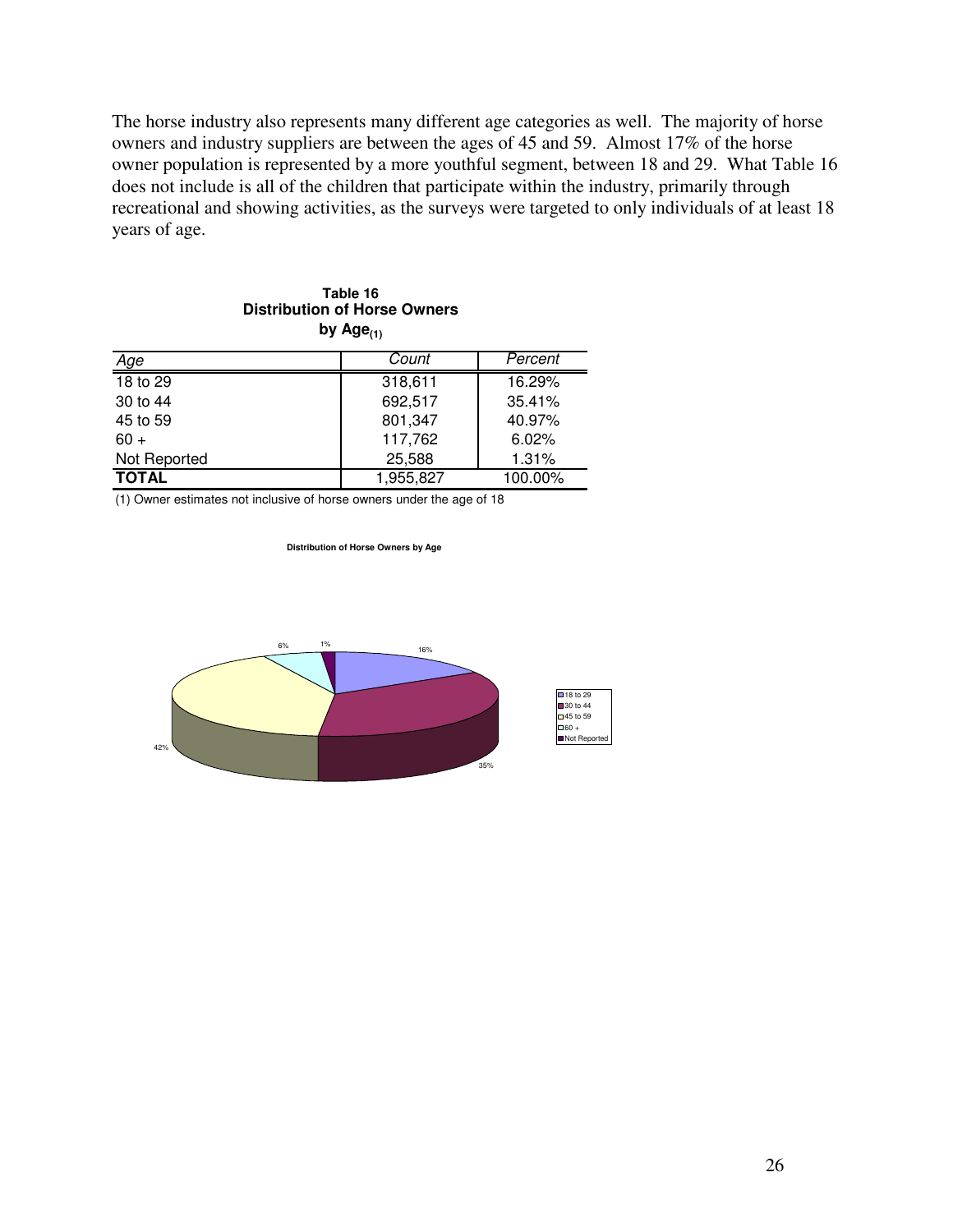### **VII. Industry Spending Activity**

This section provides a more micro view of the economic activity that is occurring within the industry. Economic impacts have been summarized based upon the spending reported from each of the various horse industry segments. Spending from all horse shows, racetracks, farms and owners in aggregate generate the direct impacts, and the impacts have been summarized on an industry-wide basis. This section provides revenue and expense information on a per-horse, per show and per racetrack basis.

The information collected from the industry surveys, in conjunction with the input of industry experts, was used to develop the Tables 17, 18 and 19.

Table 17 summarizes the industry revenue and expense averages on a per-horse basis.

|                                            |         |         |            |             | Weighted |
|--------------------------------------------|---------|---------|------------|-------------|----------|
| Activity                                   | Racing  | Showing | Recreation | Other $(1)$ | Average  |
| Revenue                                    | \$3,991 | \$1,289 | \$536      | \$1,050     | \$1,172  |
| Purses and Fees                            | \$1,297 | \$205   | \$44       | \$118       | \$221    |
| <b>Stud Fees</b>                           | \$114   | \$52    | \$22       | \$47        | \$44     |
| <b>Horse Sales</b>                         | \$1,403 | \$519   | \$232      | \$378       | \$452    |
| Boarding and Training                      | \$960   | \$365   | \$145      | \$277       | \$309    |
| <b>Veterinary Services</b>                 | \$9     | \$12    | \$7        | \$15        | \$10     |
| All Other Revenue                          | \$208   | \$137   | \$87       | \$215       | \$136    |
| <b>Expense</b>                             | \$5,712 | \$3,186 | \$2,319    | \$2,282     | \$2,882  |
| <b>Horse Related Goods</b>                 |         |         |            |             |          |
| Feed, Bedding and Grooming Supplies        | \$711   | \$526   | \$482      | \$407       | \$502    |
| <b>Medicine and Vitamins</b>               | \$140   | \$118   | \$113      | \$96        | \$114    |
| Tack, Equipment and All Other Supplies     | \$200   | \$247   | \$228      | \$164       | \$219    |
| <b>Horse Related Services</b>              |         |         |            |             |          |
| Boarding and Training                      | \$1,614 | \$572   | \$372      | \$368       | \$545    |
| <b>Rider Education / Lessons</b>           | \$13    | \$89    | \$64       | \$25        | \$59     |
| <b>Stud Fees</b>                           | \$331   | \$79    | \$31       | \$69        | \$80     |
| Shoeing / Farrier                          | \$221   | \$195   | \$172      | \$139       | \$177    |
| <b>Veterinary Services</b>                 | \$547   | \$260   | \$204      | \$198       | \$251    |
| All Other Horse Services                   | \$160   | \$44    | \$28       | \$51        | \$49     |
| <b>Transportation and Travel</b>           |         |         |            |             |          |
| Trailering and Horse Transport             | \$229   | \$179   | \$137      | \$114       | \$153    |
| <b>Travel and Transportation</b>           | \$176   | \$207   | \$143      | \$121       | \$161    |
| <b>General Operating Expenses</b>          |         |         |            |             |          |
| <b>Entry Fees</b>                          | \$121   | \$163   | \$41       | \$60        | \$88     |
| <b>Facilities Maintenance</b>              | \$272   | \$171   | \$125      | \$139       | \$155    |
| All Other Business Expenses                | \$264   | \$120   | \$71       | \$100       | \$109    |
| <b>Salaries</b>                            |         |         |            |             |          |
| Employee Compensation (Wages and Non-Cash) | \$518   | \$127   | \$49       | \$140       | \$132    |
| <b>Taxes</b>                               |         |         |            |             |          |
| <b>Federal Taxes</b>                       | \$104   | \$48    | \$31       | \$50        | \$46     |
| <b>State Taxes</b>                         | \$48    | \$23    | \$15       | \$27        | \$23     |
| Local Taxes                                | \$44    | \$19    | \$14       | \$13        | \$18     |

**Table 17 Annual Revenue and Expense per Horse, by Activity**

Table 17 illustrates a few important industry characteristics. For instance, and as mentioned earlier in the report, the expenses incurred from owning a typical horse exceed the revenues realized from the same horse. In this instance, the annual revenues realized are only approximately \$1,200, while the expenses are approximately \$2,900.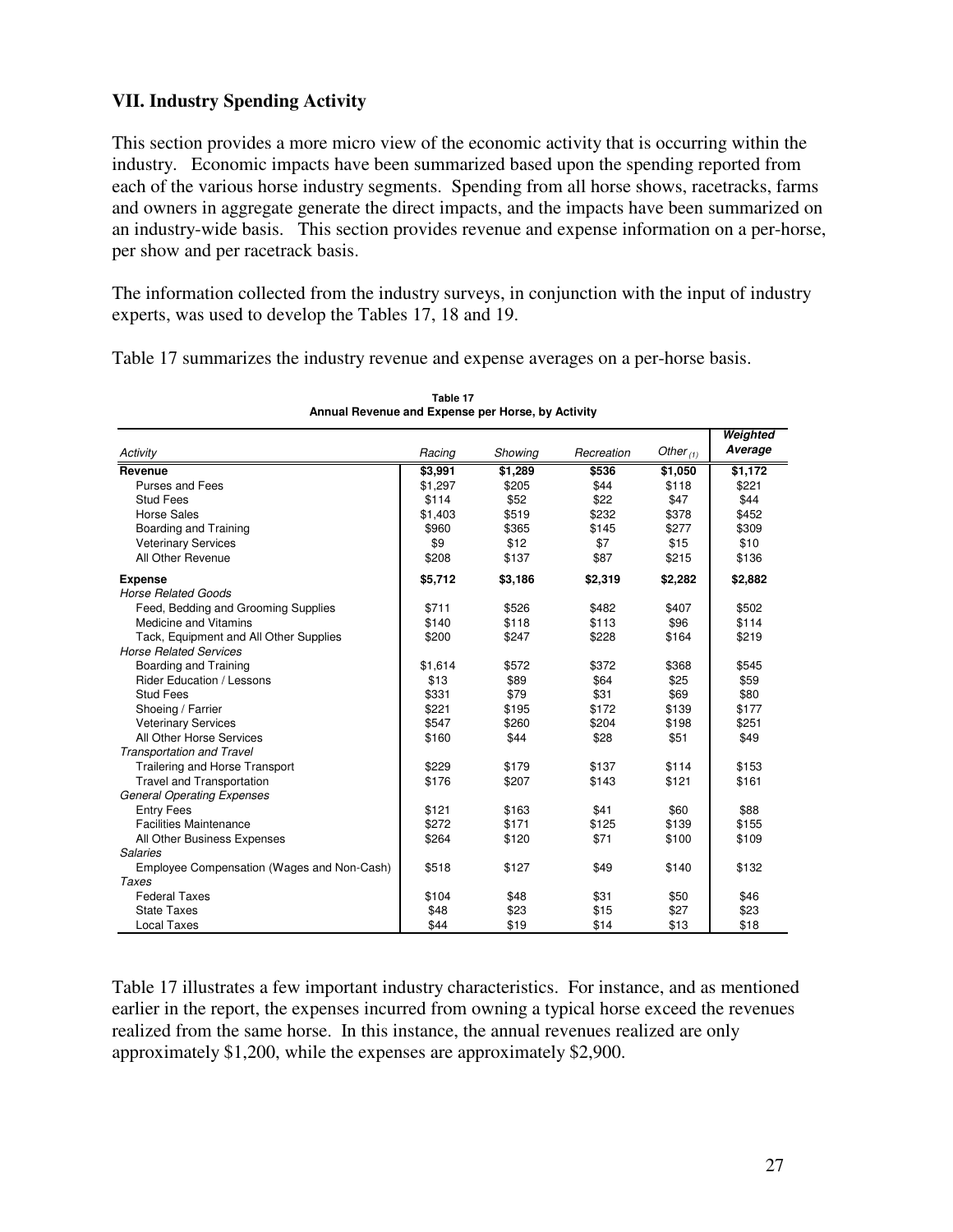One should note that while the figures represent average revenue and expense amounts, they may not be typical amounts—for example, horse sales revenues are usually \$0, but the average is obviously higher.

It is important to recognize that Table 17 shows per-horse data based on industry averages. On average, across all breeds and segments, the annual expenses associated with a horse exceed revenues by approximately \$1,700.

The revenue and expenses characteristics of operating a typical horse show differ from individual horse ownership. Table 18 summarizes the revenue and expenses associated with a single horse show.

Consistent with the approach applied to horse ownership, this table provides information based upon industry averages. Revenues and expenses for horse shows may vary widely based upon size of the show, geographic location and number of participants.

| Activity                                      | Total     |
|-----------------------------------------------|-----------|
| Revenue                                       | \$158,724 |
| Admissions, Concessions, Parking and Programs | \$19,067  |
| Sponsors and Advertising                      | \$29,975  |
| Entry Fees                                    | \$71,192  |
| <b>Stall Rentals</b>                          | \$19,039  |
| All Other Revenue                             | \$19,451  |
| <b>Expense</b>                                | \$135,740 |
| <b>General Operating Expenses</b>             |           |
| Cash Prizes                                   | \$57,862  |
| <b>Facilities Maintenance</b>                 | \$7,799   |
| Equipment, Vehicle and Facility Rental        | \$22,436  |
| All Other Business Expenses                   | \$15,588  |
| Salaries, Wages and Benefits Paid             | \$31,451  |
| Taxes                                         | \$604     |
| <b>Federal Taxes</b>                          | \$411     |
| State Taxes                                   | \$101     |
| Local Taxes                                   | \$93      |

**Table 18 Horse Show Revenue and Expense, per Show**

On a per show basis; a typical horse show:

- Operates at a profit of approximately \$23,000.
- Generates gross revenues of approximately \$159,000.
- Generates gross expenses of approximately \$136,000.

Entry fees are the largest and most important revenue stream for horse shows, and directly link to the amount that a horse show can pay to the participants in cash and prizes. It is also important to recognize that the economic impacts from horse shows are not just generated from the profit, but from all of the expenses associated with the horse show as well.

Race tracks are generally the most visible revenue generating mechanism in the horse industry. Table 19 summarizes the average revenues and expenses incurred for racetracks.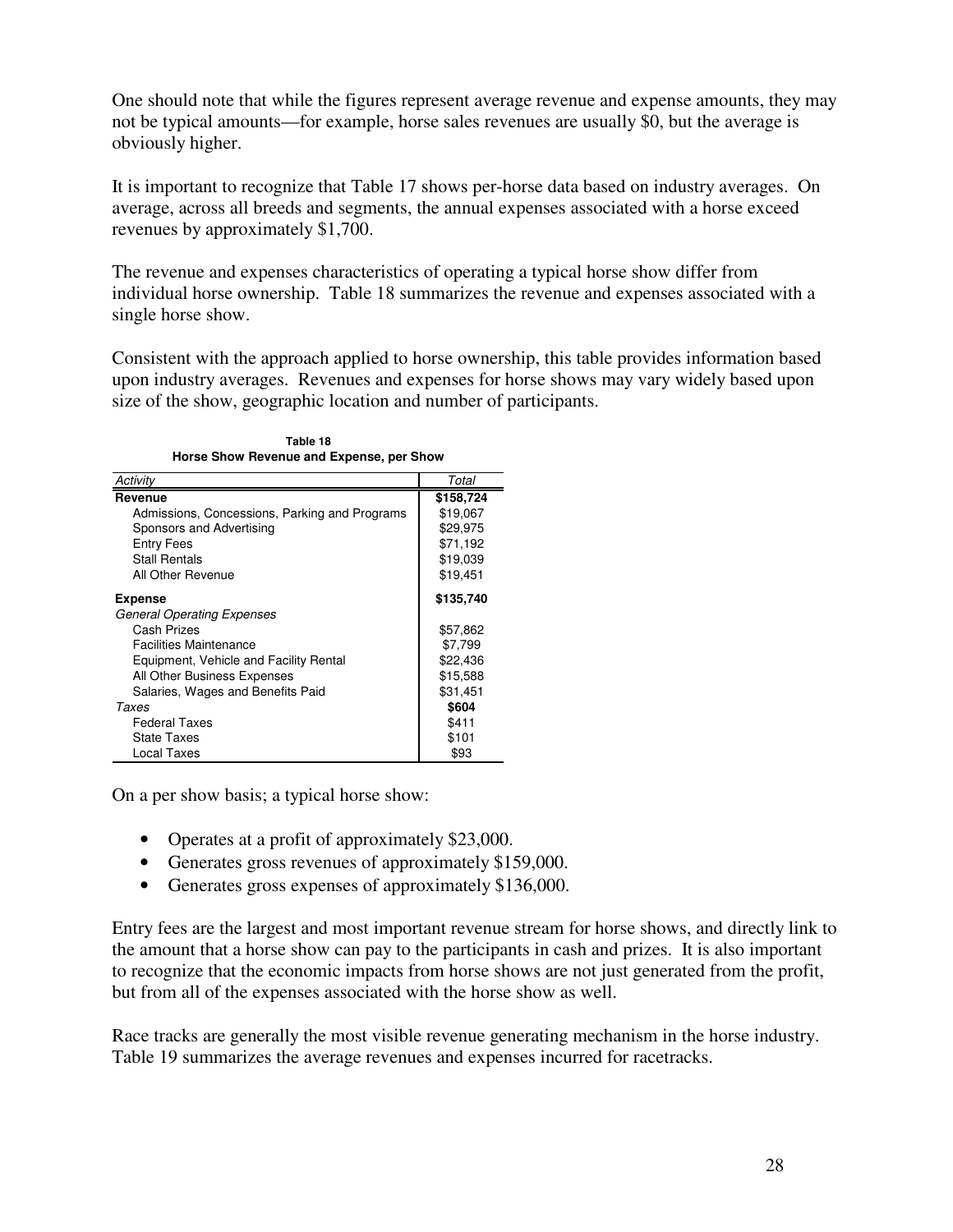| Activity                                      | Total        |
|-----------------------------------------------|--------------|
| Revenue                                       | \$30,808,682 |
| Admissions, Concessions, Parking and Programs | \$2,627,685  |
| <b>Total Wagering</b>                         | \$19,572,914 |
| All Other Revenue                             | \$8,608,083  |
| <b>Expense</b>                                | \$28,751,756 |
| <b>General Operating Expenses</b>             |              |
| <b>Veterinary Services</b>                    | \$888,615    |
| <b>Facilities Maintenance</b>                 | \$613,925    |
| Salaries, Wages and Benefits Paid             | \$3,965,001  |
| Equipment, Vehicle and Facility Rental        | \$7,139,258  |
| All Other Business Expenses (1)               | \$7,242,897  |
| Taxes                                         | \$8,902,060  |
| <b>Federal Taxes</b>                          | \$1,343,621  |
| <b>State Taxes</b>                            | \$6,640,614  |
| Local Taxes                                   | \$917,825    |

**Table 19 Race Track Revenue and Expense, per Track**

(1) Inclusive of purses

On average, racetrack operations have revenues of approximately \$30.8 million and expenses of approximately \$28.8 million, including tax obligations. It is important to note, however, that the racetrack profit estimated for each track is not necessarily revenues minus expenses (as collected and defined in the survey). Depending on geography, each track has different financial obligations at both the local and/or state levels as to what they are required to pay, either as a percentage of net profits or as a percentage of gross revenues or both.

Clearly, racetrack operations are a key contributor to tax coffers. On average, a racetrack pays almost \$9 million per year in annual taxes. The tax revenues included in this table do not reflect all of the additional sales taxes (e.g. merchandise, concessions) many tracks are required to pay within their respective states.

#### **VIII. The Role of Breeding in the Horse Industry**

The role of breeding plays a very significant role in the horse industry, generating billions in economic impacts and thousands of jobs. The breeding of horses has the most prominent role in the showing and racing segments of the industry.

Racing can be broken down into three tiers of production: racetrack operation/OTB facilities, maintaining competitive and potentially competitive horses, and breeding, which includes maintaining potential and retired breeding horses. Each tier is dependent on the other tier for its income. For instance, tracks and OTBs generate revenue from the general public which attends and/or wagers upon competitive racing horses, owners of competing horses derive their income from the racetracks in the form of purses, and breeders derive their income by selling horses to owners who want to own and enter horses into a competition.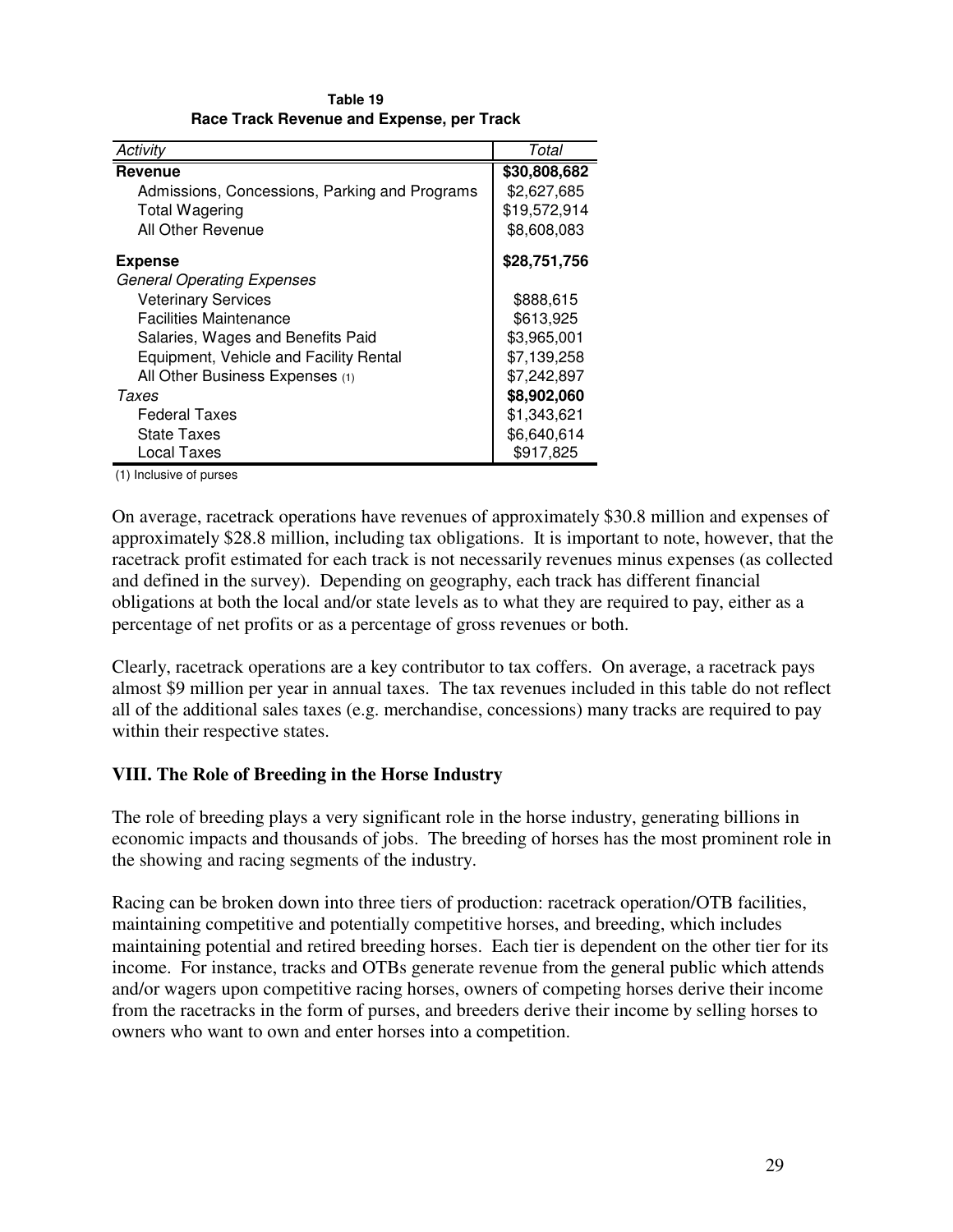Breeding plays a significant role in the racing industry. For instance:

- Approximately 430,000 horses are involved in the breeding process or are transitioning into or out of the breeding process – in the racing sector alone.
- Breeding horses in the racing segment produce a direct impact for the industry of approximately \$2.2 billion and a total impact of almost \$6 billion.
- Approximately 39,000 full-time equivalent jobs are created directly from breeding activity, a total of approximately 100,000 FTE jobs are created when considering the indirect and induced impacts.

| Tier                    | Number of Horses | GDP Contribution $(1)$ | GDP Impact $(1)$ | <i>FTE Jobs</i><br>Provided | <i>FTE Jobs</i><br>Generated |
|-------------------------|------------------|------------------------|------------------|-----------------------------|------------------------------|
| Track and OTB Operation |                  | \$5.382                | \$11.653         | 42.257                      | 126.190                      |
| <b>Competing Horses</b> | 416.708          | \$3.068                | \$8.507          | 65.792                      | 158.350                      |
| <b>Breeding Horses</b>  | 427.823          | \$2.247                | \$5.964          | 38.575                      | 99.286                       |

**Table 20 Measures of the Racing Sector by Tier of Production(2)**

(1) Numbers shown in millions

(2) A small number of the horse owner survey respondents did not provide adequate information relating to the breed and use of their horse(s), but did provide economic impact information, such as revenues, expenses, and employee counts. These economic data have been included in our national and state-total results, but cannot be reported by breed and/or use. As a result, reported national and state-level totals for GDP impact and jobs are slightly higher than those reported by breed and use.

Breeding also plays a significant role in the showing industry segment. While the showing segment may not have the national public attention that races like the Kentucky Derby or the Breeders' Cup generates for the racing industry, the showing segment features thousands of local, regional and national shows. Competitive horse shows have many of the same dynamics as racing, shows require horses to compete for prizes, and horses are bred specifically for the purposes of becoming competitive in the show ring.

**Table 21 Measures of the Showing Sector by Tier of Production(2)**

| Tier                      | <b>Number of Horses</b> | GDP Contribution $(1)$ | GDP Impact $(1)$ | <b>FTE Jobs</b><br>Provided | <i>FTE Jobs</i><br>Generated |
|---------------------------|-------------------------|------------------------|------------------|-----------------------------|------------------------------|
| <b>Showing Operations</b> |                         | \$431                  | \$1,019          | 6.558                       | 15.872                       |
| <b>Competing Horses</b>   | 2,015,378               | \$8.052                | \$21.714         | 58.629                      | 270,855                      |
| <b>Breeding Horses</b>    | 703.577                 | \$2.277                | \$6.055          | 33.864                      | 93.689                       |

(1) Numbers shown in millions

(2) A small number of the horse owner survey respondents did not provide adequate information relating to the breed and use of their horse(s), but did provide economic impact information, such as revenues, expenses, and employee counts. This economic data has been included in our national and state-total results, but cannot be reported by breed and/or use. As a result, reported national and state-level totals<br>for GDP impact

Table 21 illustrates the significant role breeding plays the showing segment. For instance:

- Approximately 705,000 horses are involved in the breeding process or are transitioning into or out of the breeding process – in the showing sector alone.
- Breeding horses in the showing segment produce a direct impact for the industry of approximately \$2.3 billion and a total impact of almost \$6.05 billion.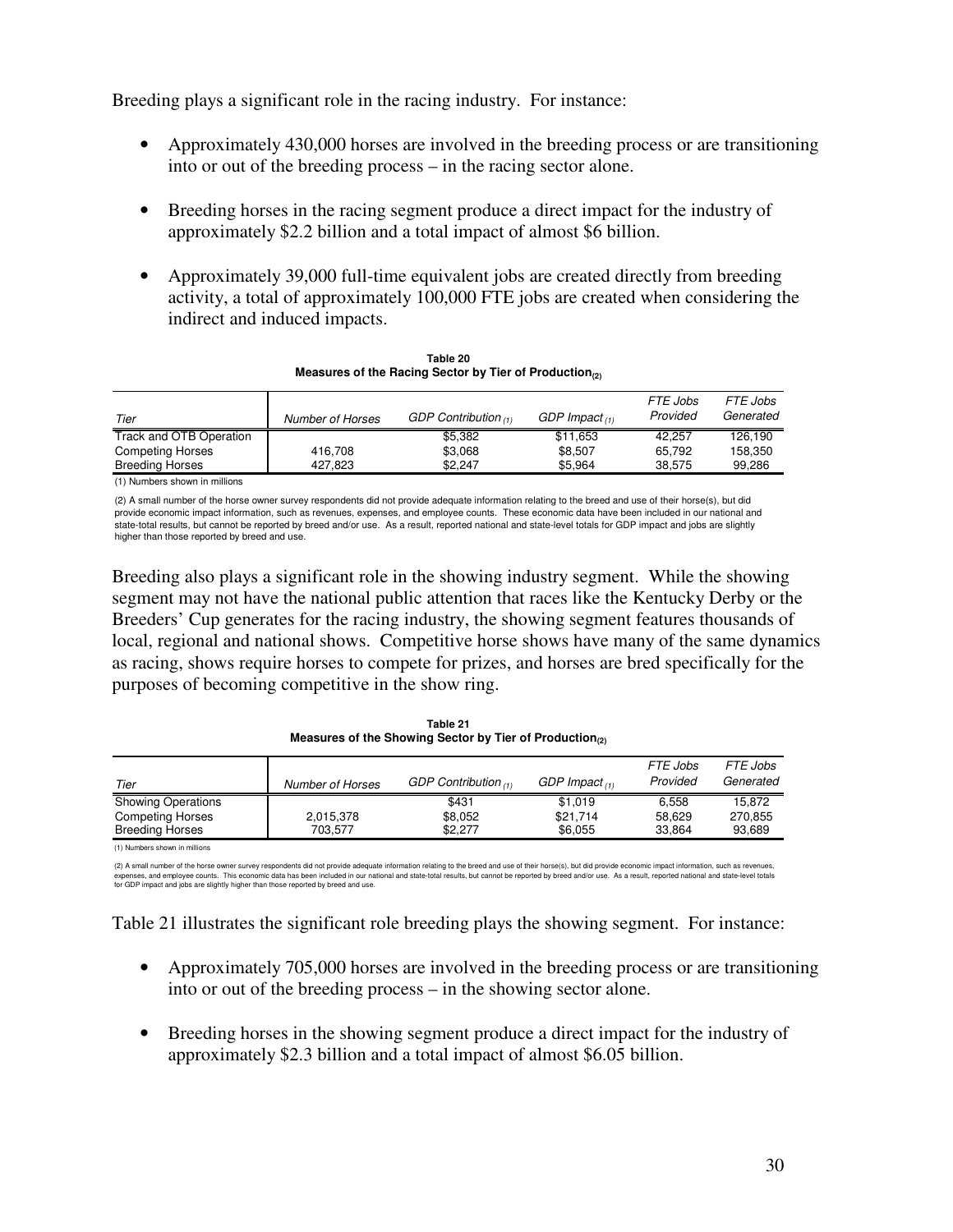• Approximately 34,000 full-time equivalent jobs are created directly from breeding activity, a total of approximately 94,000 FTE jobs are created when considering the indirect and induced impacts.

Clearly the maintenance of competitive horses and the breeding of horses for the purpose of competition is a significant contributor to the overall impacts generated by the horse industry. When considering the racing and showing segments in combination with one another, the total impacts from breeding are even more significant as shown in Table 22.

| Tier                              | Number of Horses | GDP Contribution $(1)$ | GDP Impact $(1)$ | FTE Jobs<br>Provided | FTE Jobs<br>Generated |
|-----------------------------------|------------------|------------------------|------------------|----------------------|-----------------------|
| Track, OTB and Showing Operations |                  | \$5.813                | \$12.672         | 48.816               | 142.063               |
| <b>Competing Horses</b>           | 2,432,085        | \$11.119               | \$30.221         | 124.420              | 429.204               |
| <b>Breeding Horses</b>            | 1.131.400        | \$4.524                | \$12.019         | 72.439               | 192.975               |
| (1) Numbers shown in millions     |                  |                        |                  |                      |                       |

| Table 22                                                                        |
|---------------------------------------------------------------------------------|
| Measures of the Racing and Showing Sectors by Tier of Production <sub>(2)</sub> |

(2) A small number of the horse owner survey respondents ddi not predict in the brance in the formation relating to the breed and use of their horse(s), but did provide economic impact information, such sure one of the pro slightly higher than those reported by breed and use.

- Approximately 1,130,000 horses are involved in the breeding process or are transitioning into or out of the breeding process.
- Breeding produces a direct impact for the industry of approximately \$4.5 billion and a total impact of almost \$12 billion for the horse industry.
- Approximately 72,000 full-time equivalent jobs are created directly from breeding activity, a total of approximately 193,000 FTE jobs are created when considering the indirect and induced impacts.

As part of the survey process, horse owners were asked to identify whether their horses were used primarily for breeding, competing or for a different purpose. Depending on how the owners classified their respective horses, the owner revenue and expenses could be allocated either to breeding, competing or other classification category. This attribution of expenses was necessary in estimating the economic impacts and employment associated with each of the activities.

The appropriate classification of a horse during certain transition periods is not always clearly defined. For instance, young horses such as foals, weanlings, yearlings and two-year olds are expected to race eventually. However, as they have yet to start competing, their appropriate classification can be debated. For purposes of this study, the survey respondents were relied upon to determine the appropriate classification of each horse.

The number of horses involved in these activities was weighted appropriately to develop estimates for the entire horse population, consistent with other activities throughout the report and described in the Technical Appendix.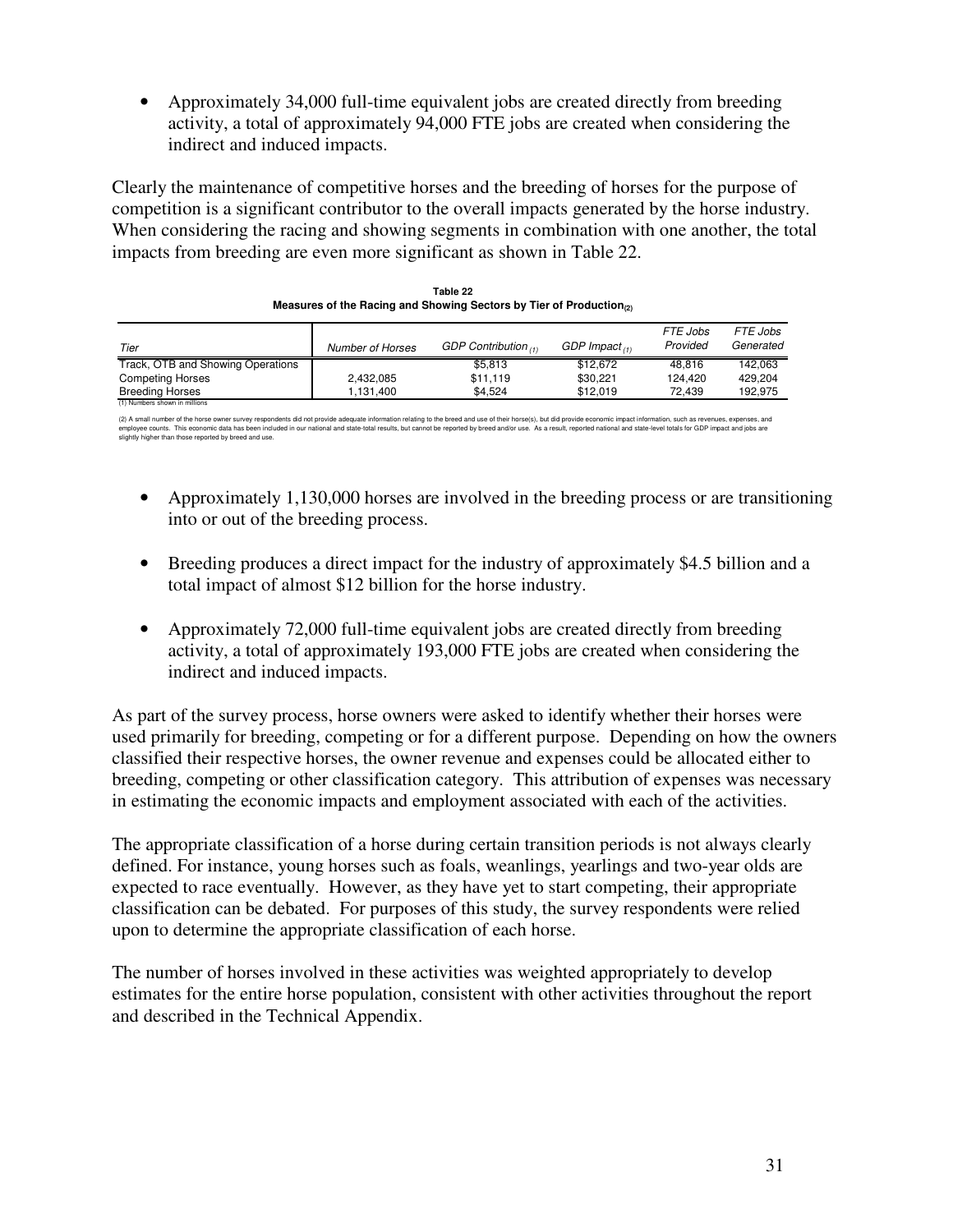#### **IX. Comparative Analysis of Break-Out States**

As part of the economic impact study of the U.S. Horse Industry, state specific data and additional economic impact estimates were generated for a number of "break-out" states. Those states that contributed to the funding of the economic impact initiative were selected as break-out states. Individual break-out state reports contain economic impact and demographic data relevant to each respective state.

Table 23 provides a state-by-state comparison highlighting a few key economic indicators and industry characteristics.

|              | Table 23<br>Rank Among Breakout States <sub>(3)</sub> |                |                  |                |                                          |      |                                                           |      |
|--------------|-------------------------------------------------------|----------------|------------------|----------------|------------------------------------------|------|-----------------------------------------------------------|------|
|              | Total Effect on GDP                                   |                | Number of Horses |                | Number of Industry<br>Participants $(2)$ |      | Total Effect on Full-Time<br><b>Equivalent Employment</b> |      |
| <b>State</b> | Dollar<br>Magnitude $(1)$                             | Rank           | Count            | Rank           | Count                                    | Rank | <b>Employment Effect</b>                                  | Rank |
| California   | \$6,972                                               |                | 698,345          | $\overline{2}$ | 311,119                                  |      | 130,470<br>3                                              |      |
| Colorado     | \$1,569                                               | 9              | 255,503          | 8              | 102,417                                  |      | 9<br>21,325                                               | 14   |
| Florida      | \$5,156                                               | 3              | 500,124          | 3              | 439,963                                  |      | 2<br>105,061                                              |      |
| Indiana      | \$1,316                                               | 10             | 202,986          | 9              | 89,977                                   | 11   | 22,556                                                    | 12   |
| Kentucky     | \$3,548                                               | 4              | 320,173          | 5              | 194,275                                  |      | 4<br>96,179                                               | 4    |
| Louisiana    | \$2,455                                               | 5              | 164,305          | 11             | 54,170                                   |      | 14<br>24,608                                              | 11   |
| Maryland     | \$1,570                                               | 8              | 152,930          | 12             | 65,620                                   |      | 12<br>28,784                                              | 10   |
| Missouri     | \$1,287                                               | 12             | 281,255          |                | 125,131                                  |      | 56,082                                                    |      |
| New Jersey   | \$1,149                                               | 13             | 82,982           | 15             | 55,897                                   |      | 13<br>21,380                                              | 13   |
| New Mexico   | \$761                                                 | 14             | 147.181          | 13             | 91,136                                   |      | 10<br>45,009                                              | 6    |
| New York     | \$2,394                                               | 6              | 201,906          | 10             | 152,030                                  |      | 6<br>35,773                                               |      |
| Ohio         | \$2,203                                               |                | 306,898          | 6              | 181,660                                  |      | 5<br>43,037                                               |      |
| Oklahoma     | \$1,305                                               | 11             | 326,134          | 4              | 117,886                                  |      | 8<br>32,613                                               |      |
| Texas        | \$5,230                                               | $\overline{2}$ | 978,822          |                | 455,649                                  |      | 97,041                                                    |      |
| Wyoming      | \$289                                                 | 15             | 99,257           | 14             | 33,069                                   |      | 15<br>4,912                                               | 15   |

(1) Numbers shown in millions

(2) Is not reflective of industry participants under the age of 18 as this population group was excluded from the survey sample

(3) A small number of the horse owner survey respondents did not provide adequate information relating to the breed and use of their horse(s), but did provide economic impact information, such as revenues, expenses, and employee counts. This economic data has been included in our national and state-total results, but cannot be reported by breed<br>and/or use. As a result, reported national and st

#### *Horse Counts:*

- Texas, with almost 1 million horses (978,822), has more horses than any other state.
- California and Florida each have over a half-million horses, with 698,345 and 500,125 respectively.
- The 15 break-out states represent over 51% of the U.S. horse population.

#### *Total Effect on GDP*

- The total effect on GDP is a factor of both the number of horses within a state, in conjunction with the number of racetracks and shows. As table 23 illustrates, there is a direct correlation in many states between the rank of number of horses and the total effect on GDP. For instance, Texas and California rank 1 and 2 respectively in the number of horses, and 1 and 2 in the total GDP contribution. While California has fewer horses than Texas, it has significantly more racetracks which generate additional economic impact. Kentucky, Florida, Ohio, New Mexico, Colorado and Wyoming all have essentially the same GDP ranking as horse ranking. States such as Louisiana, New York and Maryland have a greater impact on GDP than each state's comparatively lower horse ranking due in large part to the significant presence of racing in that state.
	- The 15 break-out states represent approximately 37% of the total horse industry U.S. GDP contribution.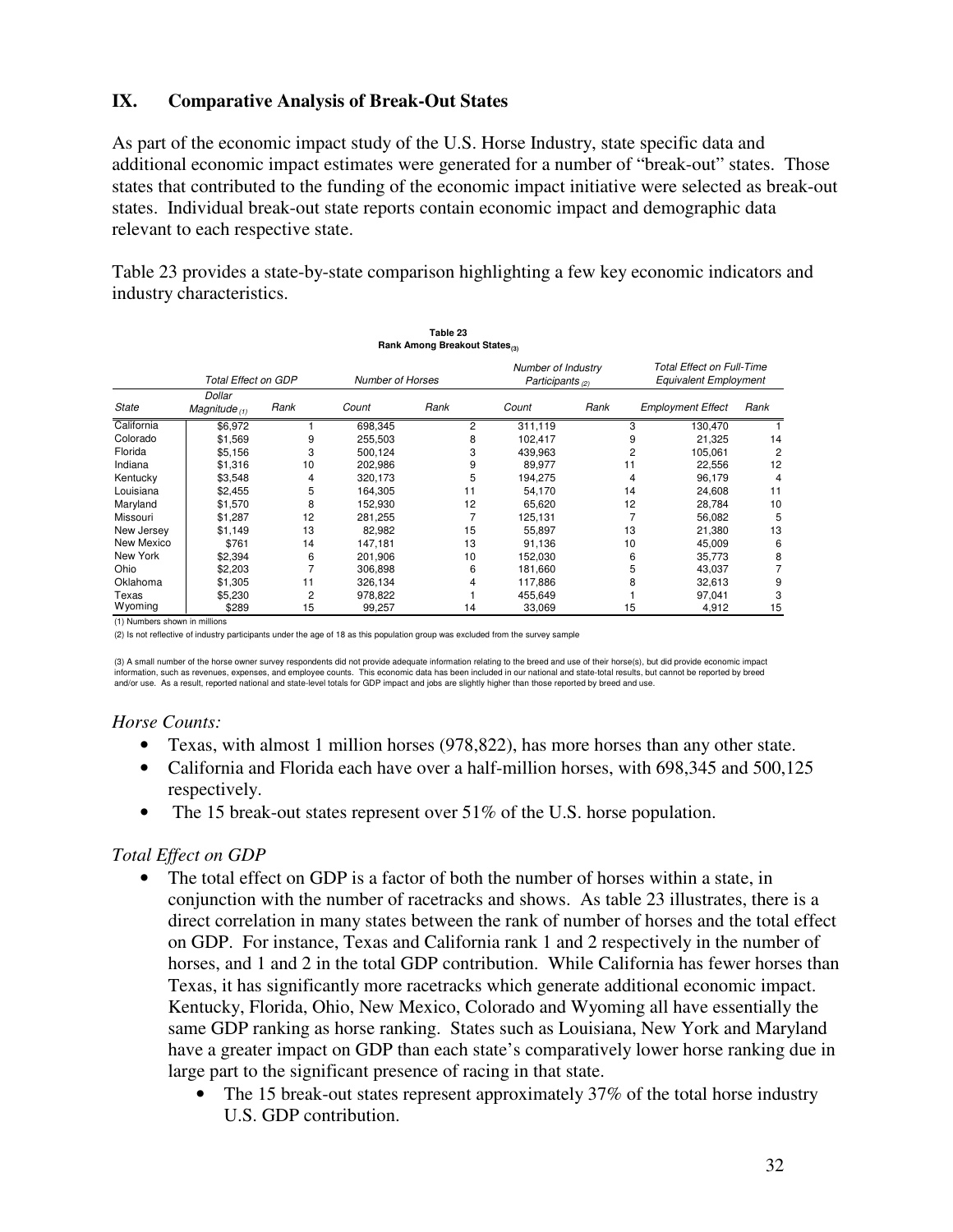• All but two of the break-out states annually contribute at least \$1 billion to the U.S. GDP, with seven states contributing \$2 billion or more.

### *Industry Participants*

• Consistent with total horse count, Texas, Florida and California all have the most industry participants.

• The break-out states represent 53% of the total U.S. participation in the horse industry. Note: *Industry participants* are not inclusive of individuals 17 years or younger as they were excluded from the survey sample

### *Total Effect on FTE Employment:*

- More jobs are created in California (130,000) from horse industry activity than any other state.
- The horse industry creates approximately 96,000 jobs in the State of Kentucky, the  $4<sup>th</sup>$ highest of all U.S. states and approximately 40,000 more jobs than the next closest state (Missouri).
- With the exception of Wyoming (a state with a very small population), every state in the break-out sample has at least 20,000 jobs generated by the U.S. horse industry, with seven states having at least 40,000 jobs generated by the horse industry.

State break-out summaries are available upon request from the American Horse Council Foundation and include additional information for each of the states included in the comparative table.

### **X. Capturing Gaming Machine and Electronic Wagering in the Economic Impact Analysis**

As part of the survey process, each racetrack and off-track betting facility was asked to provide the following key revenue items:

- 1. Wagering revenue from Thoroughbred, Quarter Horse and Standardbred/other breed racing respectively
- 2. Total handle from Thoroughbred, Quarter Horse and Standardbred/other breed racing respectively
- 3. Revenue from admissions, concessions, parking and programs
- 4. "Other" revenue (electronic gaming, electronic wagering and Internet wagering)

The first three items are straightforward and common vernacular to the industry. The fourth, "other revenue," bears additional explanation.

### *Electronic Gaming Machines*

Racetracks were queried about the presence of electronic gaming machines ("alternative gaming") at their tracks. For purposes of this survey, electronic gaming machines were defined as slot machines, video lottery terminals (VLTs), video poker, instant racing, electronic pull-tabs, electronic keno or any other video based electronic gaming machines. Approximately 19% of responding tracks provided data in connection with some form of electronic gaming option.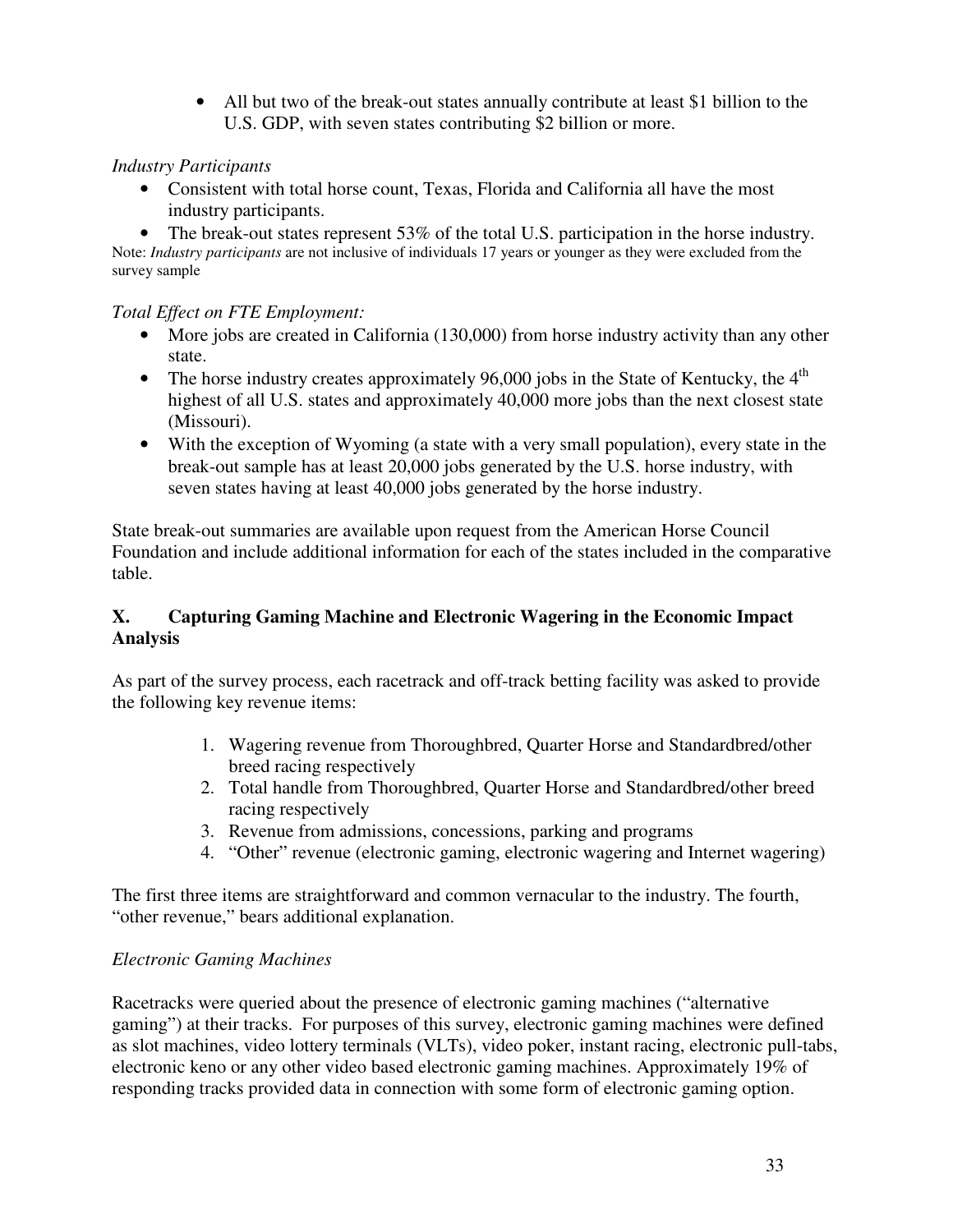In the process of analyzing revenue information, it became apparent that some tracks included revenues from electronic gaming (if provided at the track), while others tracks did not, sometimes for reasons of confidentiality. For this reason, it was difficult to determine from survey responses the total amount of revenue realized from sources such as video lottery terminals (VLTs) and slot machines, and provide a reliable national estimate. Nonetheless, independent pari-mutuel wagering revenue estimates available through industry sources confirmed that participating tracks did include revenue attributable to alternative forms of gaming in the "other" revenue section of their survey. As noted, "other" revenue may include revenues from advance deposit wagering and Internet-based services in addition to alternative gaming.

Of those tracks offering electronic gaming machines, 4 of the 7 indicated that their tracks received 70% or more of their total revenue from this form of wagering. The average percentage of wagering revenues derived from electronic gaming machines was approximately 60% of total revenues.

The majority of tracks that responded to the survey did not offer alternative gaming, reflecting the relative scarcity of racetrack/casino facilities ("racinos") among the total population of racetracks in 2003.(1) As a result, the sample size for racinos was too small to draw firm conclusions about the use of electronic gaming for the entire industry.

In addition, the survey did not attempt to capture the extent of non-electronic forms of alternative gaming such as card clubs, which in 2003 existed only at racetracks in California, Florida and Minnesota.

In lieu of adequate survey data regarding electronic gaming, published data and citations to Webbased resources are included below. *Note*: *Revenues from alternative gaming sources for a particular state may include non-horse facilities such as greyhound tracks or other stand-alone facilities. The figures below should not be added to any economic impact or revenue number expressed elsewhere in this report, but may be used as anecdotal evidence of the size and scope of electronic gaming as a sector of the horse industry.*

According to state gaming regulatory agencies, six states showed significant revenues from electronic gaming machines at horse racing facilities.

| <b>Gaming Machines at Race Tracks - 2003</b><br><b>Gross Revenue</b><br>Number of |                 |               |                                                   |  |
|-----------------------------------------------------------------------------------|-----------------|---------------|---------------------------------------------------|--|
| <b>State</b>                                                                      | <b>Machines</b> | (FY)          | <b>Source</b>                                     |  |
| <b>Arkansas</b>                                                                   |                 |               |                                                   |  |
| <b>Delaware</b>                                                                   | 2.000           | \$245,565,700 | http://lottery.state.de.us/vdodata/modat2002.html |  |
| <b>lowa</b>                                                                       | 1.414           | \$150,421,234 | http://www.state.ia.us/irgc/FYTD03.pdf            |  |
| Louisiana                                                                         | 2.397           | \$134,610,708 | http://www.dps.state.la.us/lgcb/OldSltRevenue.htm |  |
| <b>New Mexico</b>                                                                 | 1,800           |               |                                                   |  |
| <b>West Virginia</b>                                                              | 8,469           | \$717,079,486 | www.state.wv.us/lottery/vidsum.htm                |  |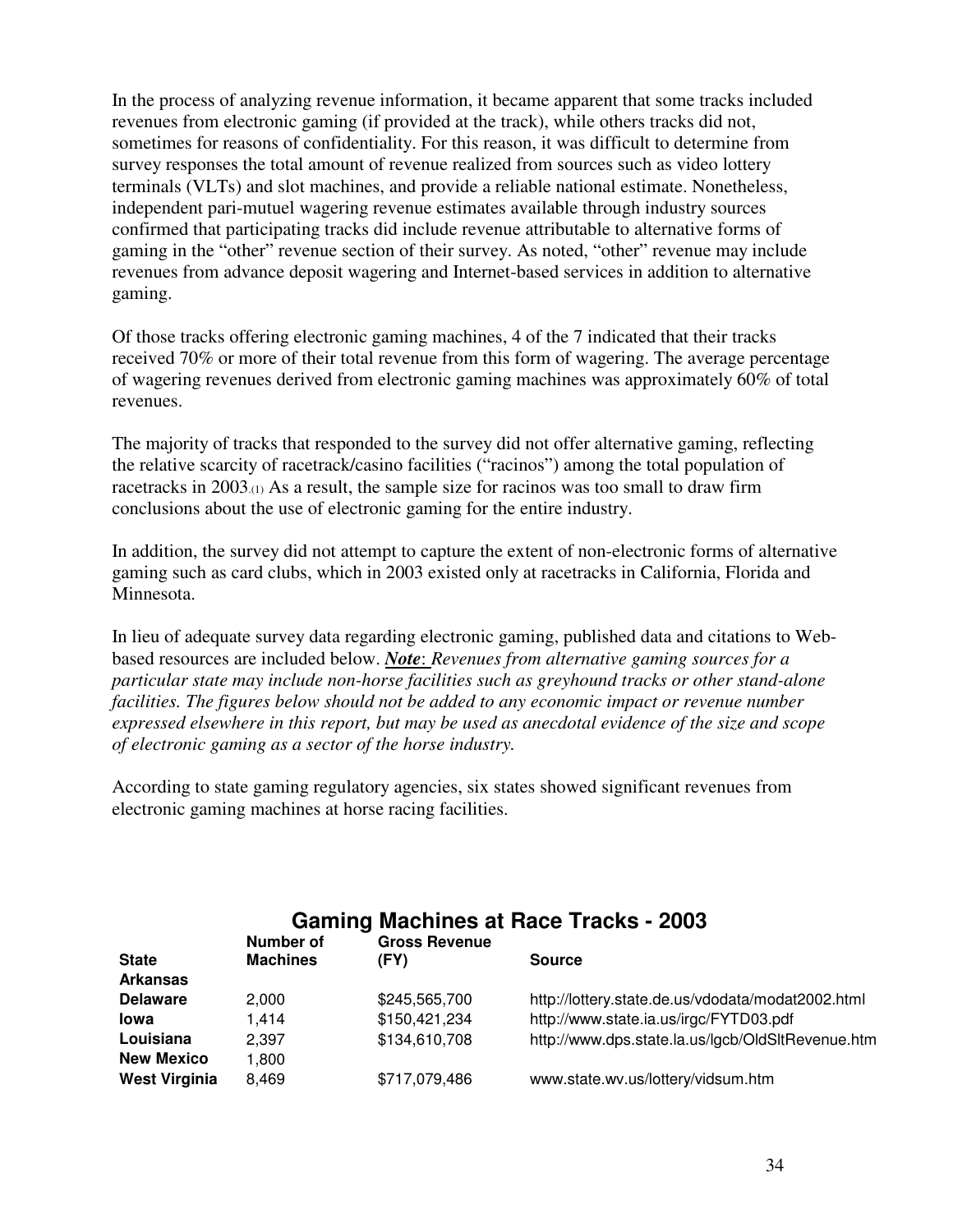In New Mexico, a "before and after" impact of gaming legislation on the horse racing industry reported that within three years of enactment, tax revenues, purses, operating expenses and jobs increased exponentially.

|                                 | <b>Gaming Machines at New Mexico Horse Tracks</b><br>1997 (Before) | 2000 (After) |
|---------------------------------|--------------------------------------------------------------------|--------------|
|                                 |                                                                    |              |
| Taxes & Fees                    | \$5,164,667                                                        | \$29,839,582 |
| <b>Purses</b>                   | \$9,960,942                                                        | \$31,337,221 |
| <b>Total Operating Expenses</b> | \$18,626,038                                                       | \$77,955,348 |
| <b>Payroll</b>                  | \$5,611,122                                                        | \$18,843,763 |
| Jobs                            | 7.782                                                              | 21,849       |

In a 2003, the University of Arizona Racetrack Industry Program conducted a study of the effects of gaming at racetracks on breeding and the racing product. Their finding indicated that the number of breeding stallions and mares, foals born in-state and average yearling sale prices at auction increased substantially in four of five U.S. states surveyed – Delaware, Iowa, New Mexico and West Virginia. Only Louisiana did not see a substantial increase until 2004 when slot machines replaced video poker machines at the horse tracks with a significant, almost 500%, increase in the numbers of machines. The quality of the racing product in terms of average number of horses per race, number of race days and races, and number of allowance and stakes races increased significantly in the same four states, especially when compared to surrounding states.

#### *Electronic Wagering and Internet Wagering*

Racetracks and off-track betting facilities were asked to indicate a presence of electronic wagering or advance deposit wagering at their respective facility. For purposes of this survey, electronic wagering was defined as off-track betting technology that allows for wagering by way of cable, phone, wire, or any other technology (excluding Internet) that is remote from the racetrack site. A total of 12 respondents reported the utilization of electronic wagering. The 12 respondents that reported the use of electronic wagering indicated the revenue their respective track realized from this form of wagering ranged from 1% to 90% annually. The average percentage of wagering revenues derived from electronic wagering was approximately 40%.

Because the survey queried only racetracks and off-track betting facilities, the scope of the electronic or advance deposit wagering industry may be understated. According to a 2002 Bear Sterns report, "The Global Account Wagering Industry: What Treasures Does It Hold?", more than 23 advance deposit wagering industry suppliers (many operating independent of any racetrack) exist in the United States. Additionally, the survey reflects statistics from 2003, when electronic and advance deposit wagering had only begun to show its promise as a pari-mutuel wagering service. According to The Jockey Club and Equibase LLC, an estimated 15.2% of the total wagering on U.S. horse racing in 2003 was derived from telephone and Internet based account wagering. This is a substantial increase from estimates of 6.2% and 10.0% in 2001 and 2002, respectively.

Finally, tracks were asked to indicate the use of the Internet to accept wagers through the racetrack. For purposes of this study, Internet wagering was defined as off-track betting technology that allows for wagering through the Internet or closed-loop online system by way of personal computer or hand-held device or any other technology (excluding phone betting) that is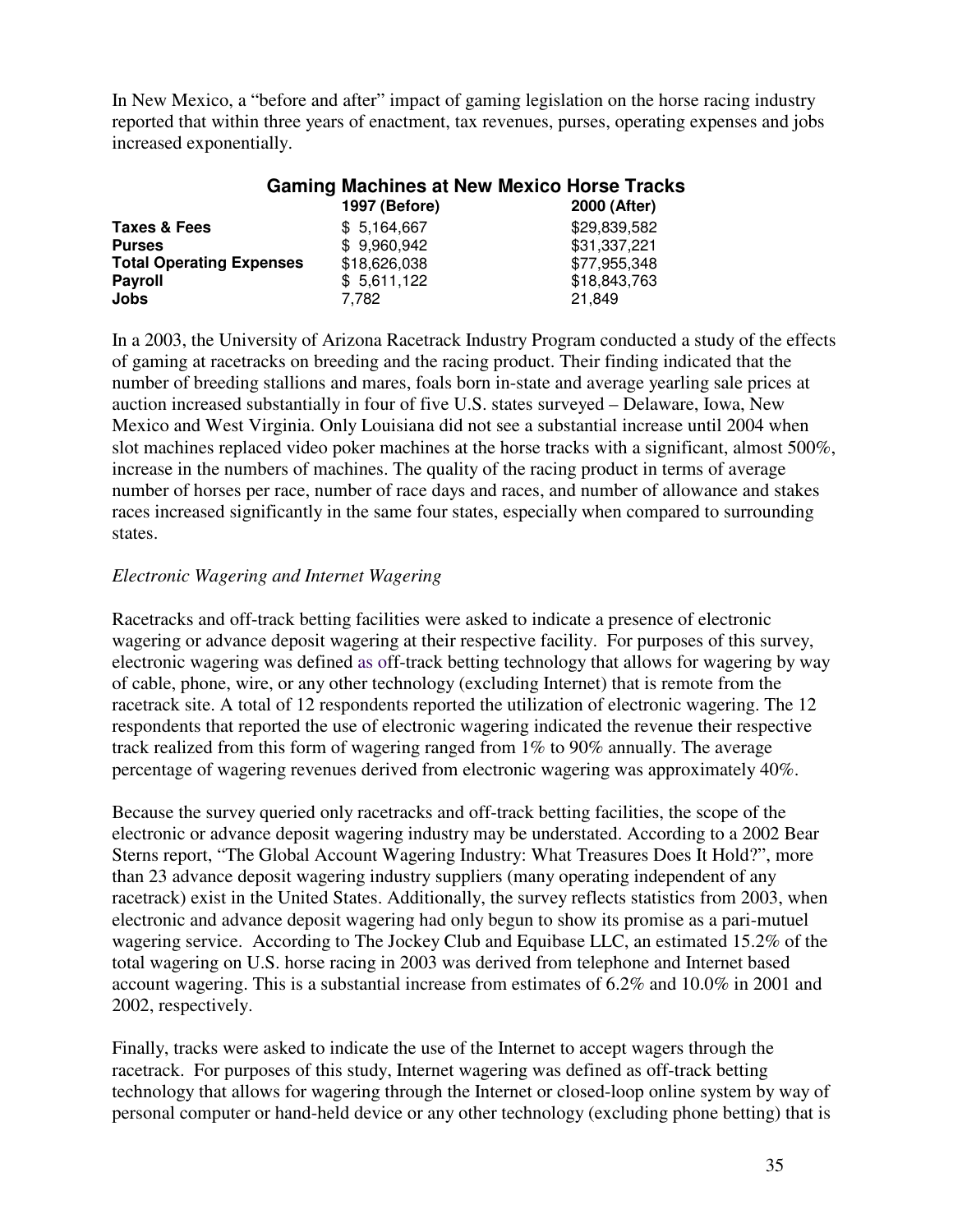remote from the racetrack site. A total of 19% of the racetrack respondent sample offered some form of Internet wagering. Six of the seven tracks providing Internet wagering reported that the percentage of total revenues collected through Internet wagering was 5% or less. One track reported that Internet wagering represented 13% of total wagering revenue.

As with electronic (off-track) wagering, surveys of racetrack-operated Internet wagering sites may understate the scope of this growing service sector, which in 2004 was believed to have handled an estimated \$2 billion (13%) in U.S. pari-mutuel wagers.

Additional information on electronic gaming machine, electronic and Internet wagering in the U.S. pari-mutuel industry may be found in the bibliographic resources cited below.

### **SELECTED BIBLIOGRAPHY & ADDITIONAL SOURCES**

Cummings Associates. "*Analysis of the Data and Fundamental Economics Behind Recent Trends in the Thoroughbred Racing Industry*." Arlington, Mass.: Cummings Associates, 2004. Available on-line at [http://www.nationalhbpa.com/resources/Cummings\\_report7-17-04.PDF.](http://www.nationalhbpa.com/resources/Cummings_report7-17-04.PDF)

Falcone, Marc; Hausler, Eric; and Ader, Jason N. "*The Global Account Wagering Industry: What Treasures Does It Hold?*" New York: Bear Stearns, 2002.

McQueen, Patricia. "*Gaming Machines in North America.*" International Gaming & Wagering Business, September 2004, pp. 44-49.

NTRA Wagering Systems Task Force. "*Declining Purses and Track Commissions in Thoroughbred Racing: Causes and Solutions."* Lexington, Ky.: NTRA, 2004.

Dr. Armando Gutierrez, "*Horse Racing in New Mexico, A Study of Economic Impact and the Impact of Legislation Allowing Limited Gaming."* Albuquerque, NM: A. Gutierrez & Associates, *Inc, 2001*

University of Arizona Racetrack Industry Program Students and Faculty, "*Gaming at Racetracks: The Effects on the Racing Product."* Tucson, Arizona University of Arizona RTIP 2003 Available on-line at <http://ag.arizona.edu/rtip/>

Titus O. Awokuse & Thomas W. Ilvento, *"Economic Impact Analysis of Delaware Equine Industry"* Dover, DE University of Delaware, 2004

### **Footnote:**

(1) In 2003, nine states – Arkansas, Delaware, Iowa, Louisiana, New Mexico, New York, Oregon, Rhode Island and West Virginia – had authorized slots/video gaming at pari-mutuel horse racing facilities. New York, however, had not yet installed any gaming machines at the end of 2003 and Rhode Island's were not located at horse racing facilities, leaving only seven states with economic impacts/revenues from alternative gaming.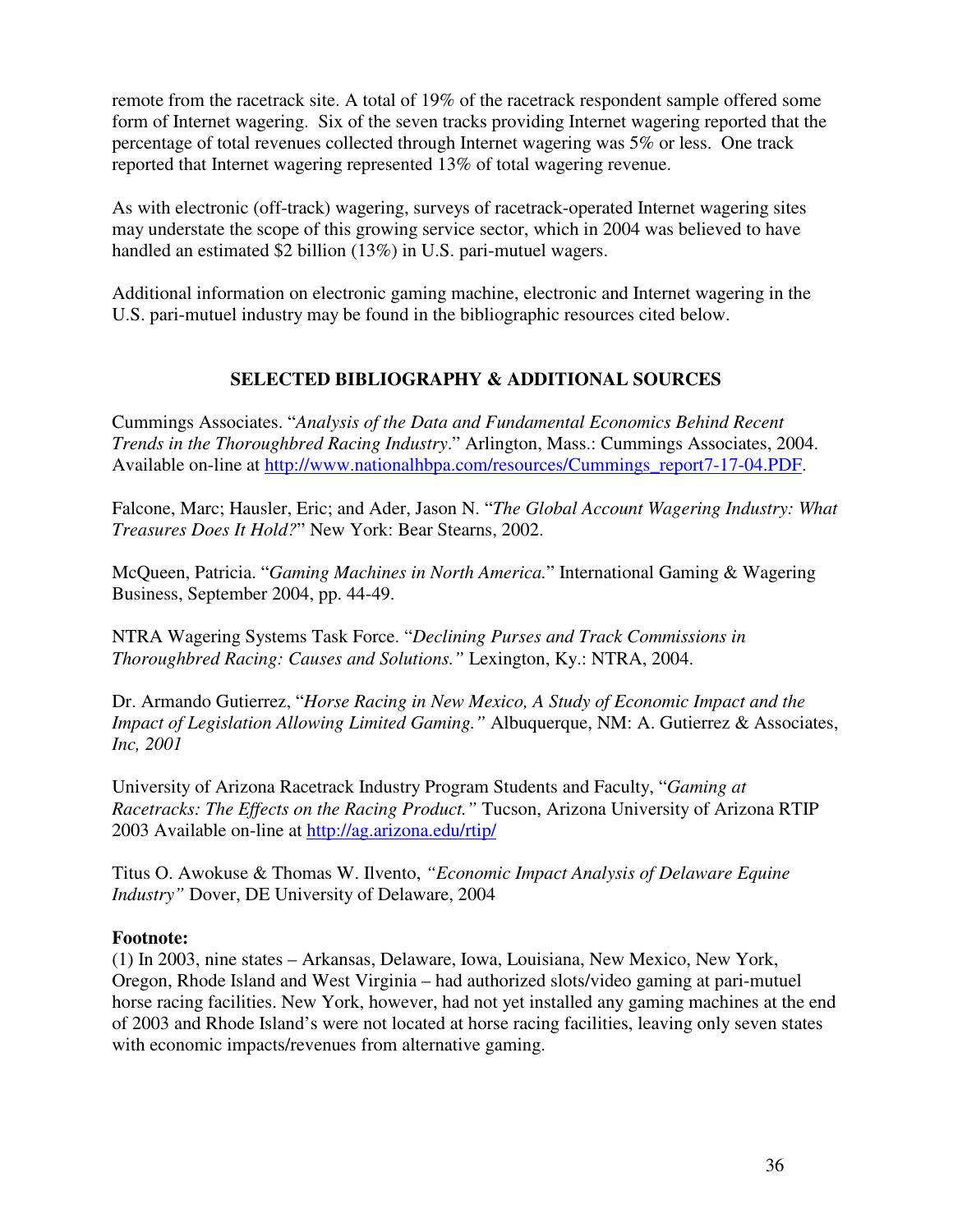### **XI. Summary of Project Methodology**

#### *Introduction*

This section provides a summary of the primary data collection approach and methodology used to estimate economic impacts. Full details are included in the Technical Appendix.

The primary data sources of the estimates presented in this report are derived from four broad surveys of horse industry participants—horse owner/industry suppliers; racetracks, off-track betting organizations, and horse show managers/organizers.

#### *Basic Approach*

The 2005 study used an electronic-based surveying approach as its primary data collection mechanism (in contrast to the 1996 study, which relied exclusively on the use of hard copy surveys to collect the survey data). The primary mode of data collection was through an Internet Web site for which respondents were provided a pass code. An on-line reporting tool was developed to monitor survey returns, with electronic surveys being tabulated instantaneously once submitted through the Internet. Surveys were collected primarily during the second half of 2004, and thus, respondents were asked to report on calendar year 2003 information likely having the benefit of a 2003 tax return.

Postcard invitations asking individuals to participate in the study were sent to every individual/organization in the sampling frame over the period of five days. For a portion of the horse owner/industry supplier sample, an invitation (both a first invitation and/or follow-up) was sent via e-mail. Prior to the email distribution, we confirmed that a sampling bias was not being introduced into the survey frame by excluding those horse owner/industry supplier without an email record. For the horse show, racetrack and OTB segments, phone prompts were also made. Hard copy surveys were also available to members of the sample population(s) without access to a readily available computer.

In general, participation in this study was relatively strong. For example, 27,951 horse owner/industry suppliers participated in the survey process, with 18,648 individuals providing complete and usable surveys. This represents an increase of approximately 400% from the total number of participants in 1996.

#### *Survey Content and Development*

Each survey was designed to collect operating and financial information relevant to each of the four industry segments. For example, racetracks were asked to provide itemized revenue and expenses, on- and off-track handle, employees, type and number of races hosted, value of assets, capital expenditures, taxes paid, and other pertinent financial/operational information. The Horse Show Manager/Organizer survey focused on the operational characteristics of the horse show(s) the individual managed/organized. Questions focused on types of shows, number of employees, number of attendees, number of horses involved, taxes paid, as well as an itemized list of revenues and expenses.

The horse owner/industry supplier survey contained the most questions of the four surveys. This survey focused upon the respondent's primary role in the industry, the activities the owner/supplier engages in within the industry, the number and type of horses owned, their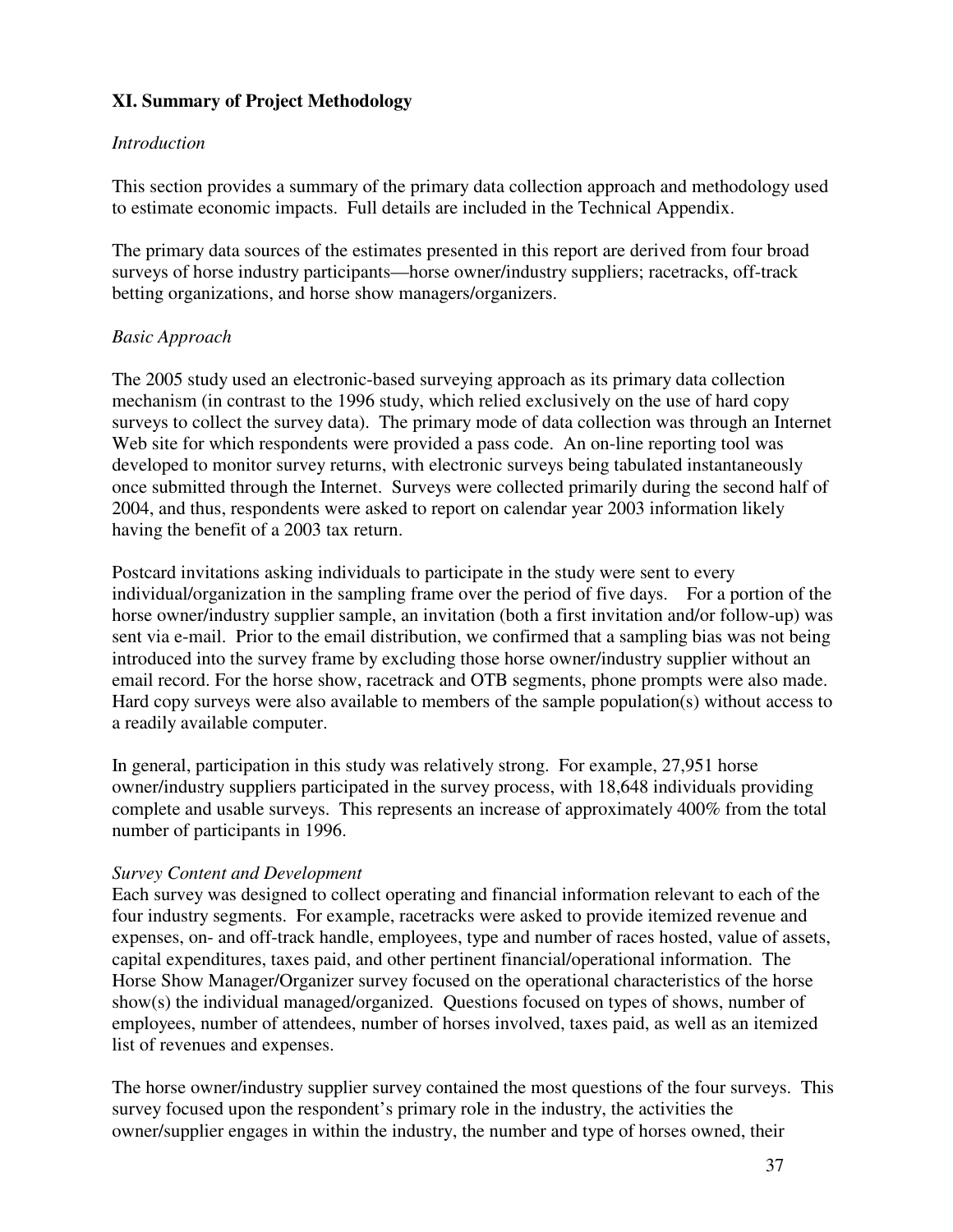ownership status (sole versus shared ownership), horse-related capital expenses, number of employees, the primary use of their horses, taxes paid, as well as asking for an itemized list of revenues and expenses pertinent to all of their horse-related activities. This survey also asked a series of demographic questions useful in developing a profile of the horse owner/industry supplier segment.

All four of these hard copy survey tools are included at the conclusion of the Appendix.

#### *Collecting Names for the Survey Sample*

An industry-wide list consisting of names for each of the four industry segments was created using a compilation of state and association membership lists. Membership information was gathered from approximately 80 different horse owner/industry supplier organizations and affiliates (a 300% increase over the number of participating organizations in the 1996 study). The Horse Show list was generated from the combined lists of 13 different showing organizations. The OTB and Racetrack lists are more static (e.g. the number of racetracks and OTBs remains relatively consistent year-to-year) and were generated from information maintained by the Project Steering Committee and from Equibase.

The list of names and addresses was cleansed and validated. Table 1 presents the number of usable addresses obtained through this process. With the exception of the horse owner/industry supplier survey, each list was sampled in its entirety.

| Tulliber of Osabic Addresses Defore and After Kennoval of Duplica |               |         |
|-------------------------------------------------------------------|---------------|---------|
| Survey                                                            | <b>Before</b> | After   |
| Horse Owners/Industry suppliers                                   | 1,028,536     | 747,400 |

Horse Show Organizers 4,865 Race Tracks NA 2?? OTBs NA ???

| Table 24                                                          |  |
|-------------------------------------------------------------------|--|
| Number of Usable Addresses Before and After Removal of Duplicates |  |

#### *Horse Owner Survey*

For the horse owner/industry supplier segment, a *stratified random sample* was selected from the 747,400 names. Horse owners and industry suppliers were divided into two basic groups: economically motivated horse owner/industry suppliers and recreational owners/participants. We assumed a comprehensive sampling frame for the economically motivated industry participants (i.e. we observed the entire population) and a representative sampling frame for the recreational participants. Our approach is comparable to the structure that was used in the 1996 study.

The individuals for both sampling frames came from the numerous association and commercial lists that were collected for this purpose. The methodology for determining the population of recreational owners is described below.

There were two issues that needed to be considered in preparing the lists for drawing the sample: the removal of duplicate names and the construction of sampling strata. The first issue was a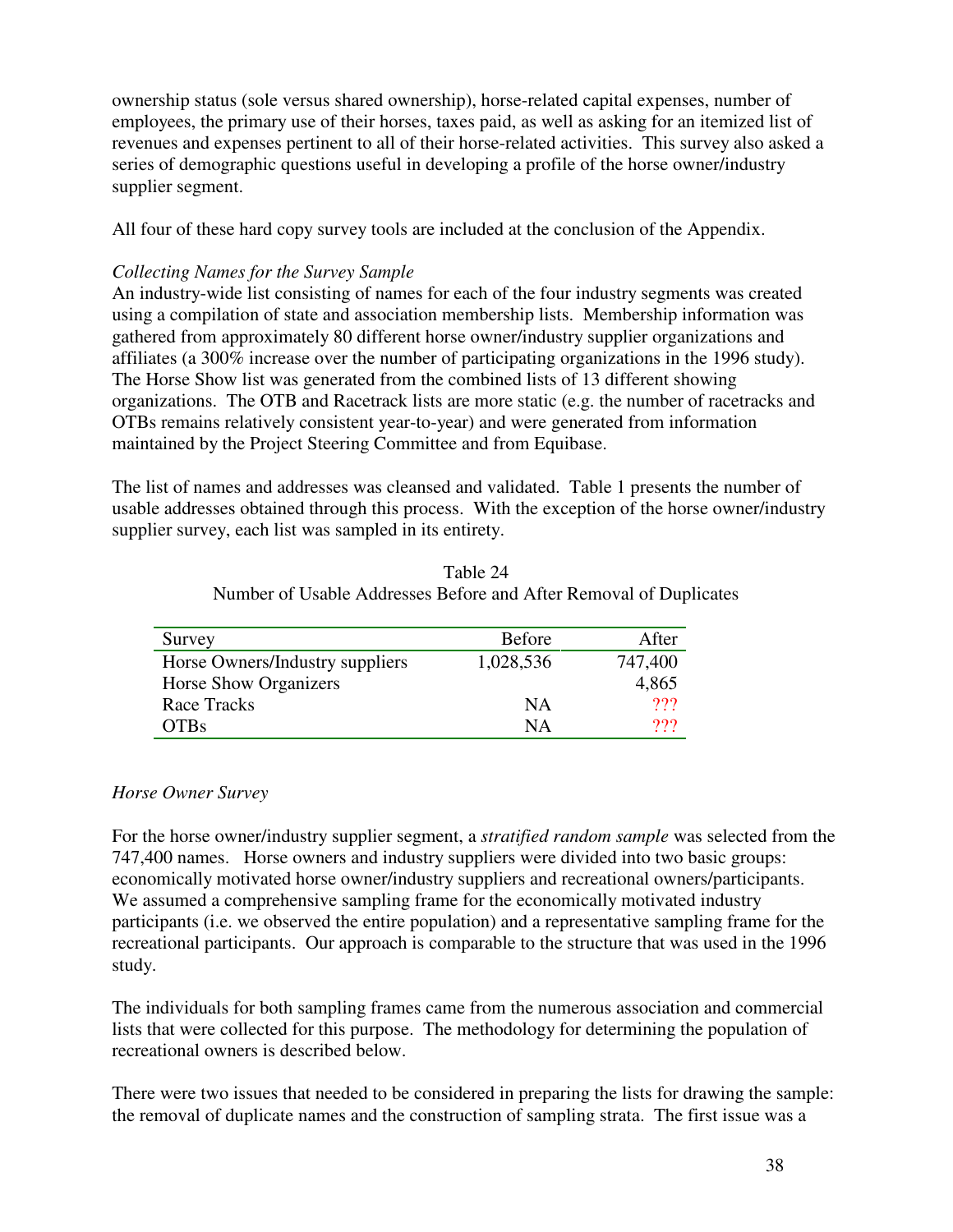matter of making a unique database from the various lists collected. The lists contained a number of duplicate names and addresses (i.e. the same individual appears on different lists) and we wanted to ensure that each individual selected received only one copy of the survey. The second issue was related to making meaningful statements for each of the specific breakout groups (breed and state). To facilitate this process, the overall sample was broken into strata and the sample was selected based on the following categories.

- 1) Thoroughbred Lists
- 2) Quarter Horse Lists
- 3) Other Breed Lists
- 4) Non-Breed Association Lists
- 5) Retail/Commercial Lists

The mapping of the individual lists to their specific group and removal of duplicate names is detailed in the Technical Appendix.

As noted above, we assumed that the association lists provided the full population of the economically motivated owners. Given the sampling scheme, we needed to estimate the population of the non-economically motivated or recreational owners. To accomplish this we used assumptions similar to those used in the 1996 study. In particular, we took advantage of the fact that there was an overlap between the association lists and the retail lists. For example, individuals on the American Quarter Horse list were also found on the retail lists such as HorseCity.com. We assumed that non-economically motivated owners belonged to the retail lists in the same proportion as economically motivated owners. We allowed this proportion to vary by state. For example, if in one state we observed 25% of the economically motivated owners were also on a retail list, we assumed that the non-economically motivated owners on the retail list represented 25% of the total number of non-economically motivated owners. That is, to determine the relevant population for this group, we would inflate the number of noneconomically motivated owners observed on our lists by a factor of four.

The overall survey response data was captured electronically and combined to form our sample data. After a data cleansing and validation process (detailed in the Technical Appendix), the database contained approximately 18,648 usable responses.

In designing the sampling methodology, we estimated the total number of horse owners and industry suppliers both nationally and by state using the association and membership lists provided to us by the Project Steering Committee. This process was described above. Based upon the number of responses we received from each state and stratum, we then extrapolated the responses from the survey both to national and state totals.

### *Horse Show Survey*

For the Horse Show industry segment, we employed an *exhaustive* sampling approach. In an exhaustive sampling approach, every name/organization included in the database receives a solicitation to participate. This approach could be used in this instance because this segment has a relatively small number of names/organizations when compared to the Owner/Supplier sample, and therefore the associated postage, printing and distribution costs were within the project budget.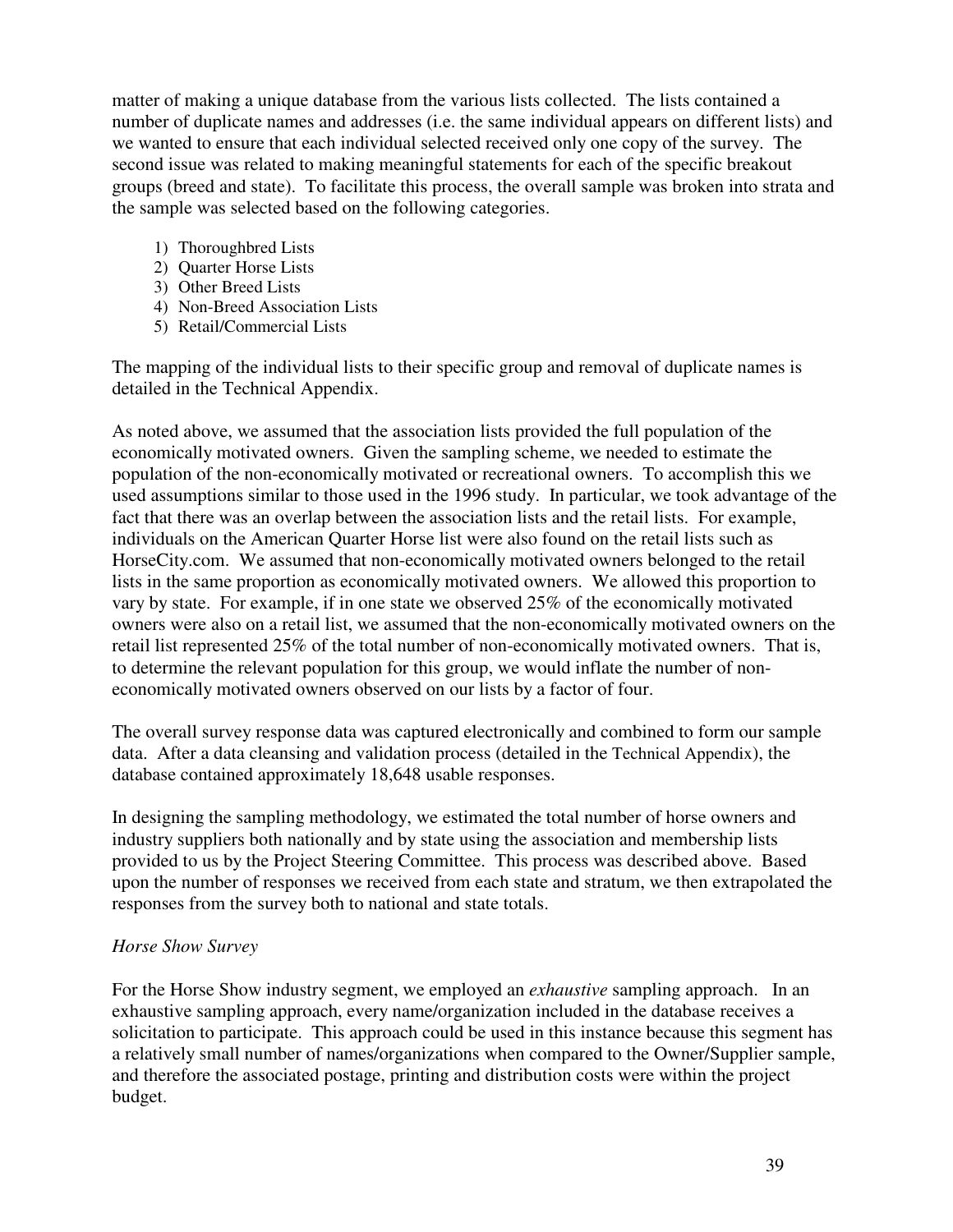We identified 4,865 Horse Showing organizations as the national population of the Horse Showing industry. This group would include shows such as the AQHA World Championship Show and the Rolex Kentucky Three Day Event and very small local and regional shows. We received 186 survey responses from this group, for a response rate of 3.82%.

#### *Racetrack and OTB Survey*

For the Race Track industry segment, we also employed an *exhaustive* sampling approach. We identified 122 primary racing tracks, both Thoroughbred and non-Thoroughbred, nationally for this study.

Although originally the survey had intended to include off-track betting facilities, we received only six survey responses from these types of facilities. After carefully reviewing data from many different industry sources including Equibase, the Association of Racing Commissioners International, The Jockey Club, the *2004 Trotting and Pacing Guide*, state racing summaries, the *Thoroughbred Times Racing Almanac* and others, it was concluded that the OTB revenue information was being reported in the total handle figures reported by participating racetracks. Therefore, to eliminate the possibility of double-counting, we relied exclusively on the racetrack sample to provide information of the racing segment of the industry. Impacts attributable to OTBs are captured in the indirect and induced effects.

We received 47 raw completed surveys from race tracks; 14 from telephone interviews and 33 from completed electronic surveys. However, some of the telephone surveys were follow-up surveys from the same tracks that had completed electronic surveys, so the final number of completed unique surveys represented 41 tracks, including six responses from non-racing venues such as steeplechase events and state/county fair events. Removing these responses from the surveys resulted in 35 survey responses.

*Derivation of Economic Impacts*

To calculate the overall economic impact of the horse industry we used the IMPLAN economic impact assessment modeling software. IMPLAN is a widely used input-output model of the U.S. economy to measure aggregate economic effects. In this study IMPLAN was used to calculate the economic impact generated by: 1) operating expenditures and 2) compensation to employees.

The total economic impact of operating expenditures by horse owners, racetracks and shows is defined as the sum of direct, indirect and induced effects. Direct expenditures were classified in various expense categories. For horse owners, for example, we used categories ranging from Feed, Bedding and Grooming supplies to expenditures on Equipment and Structures. These direct expenditures trigger incremental expenditures called indirect effects. As an example, the construction of a new building will require expenditures on building materials. These building materials themselves require additional expenditures on raw materials, and so on. The IMPLAN input-output model produces multipliers for 509 industries to summarize the chain of subsequent expenditures. In order to calculate the direct effects we first determined the industries that are represented within each expense category. The multiplier for each expense category was then calculated as the output-weighted average of the different industry output multipliers. For U.S. total calculations we used national output levels; for the individual state calculations we used state output levels. To estimate the indirect output effects we used the Type I industry output multipliers as calculated by the IMPLAN model. We similarly calculated induced effect multipliers for each expense category.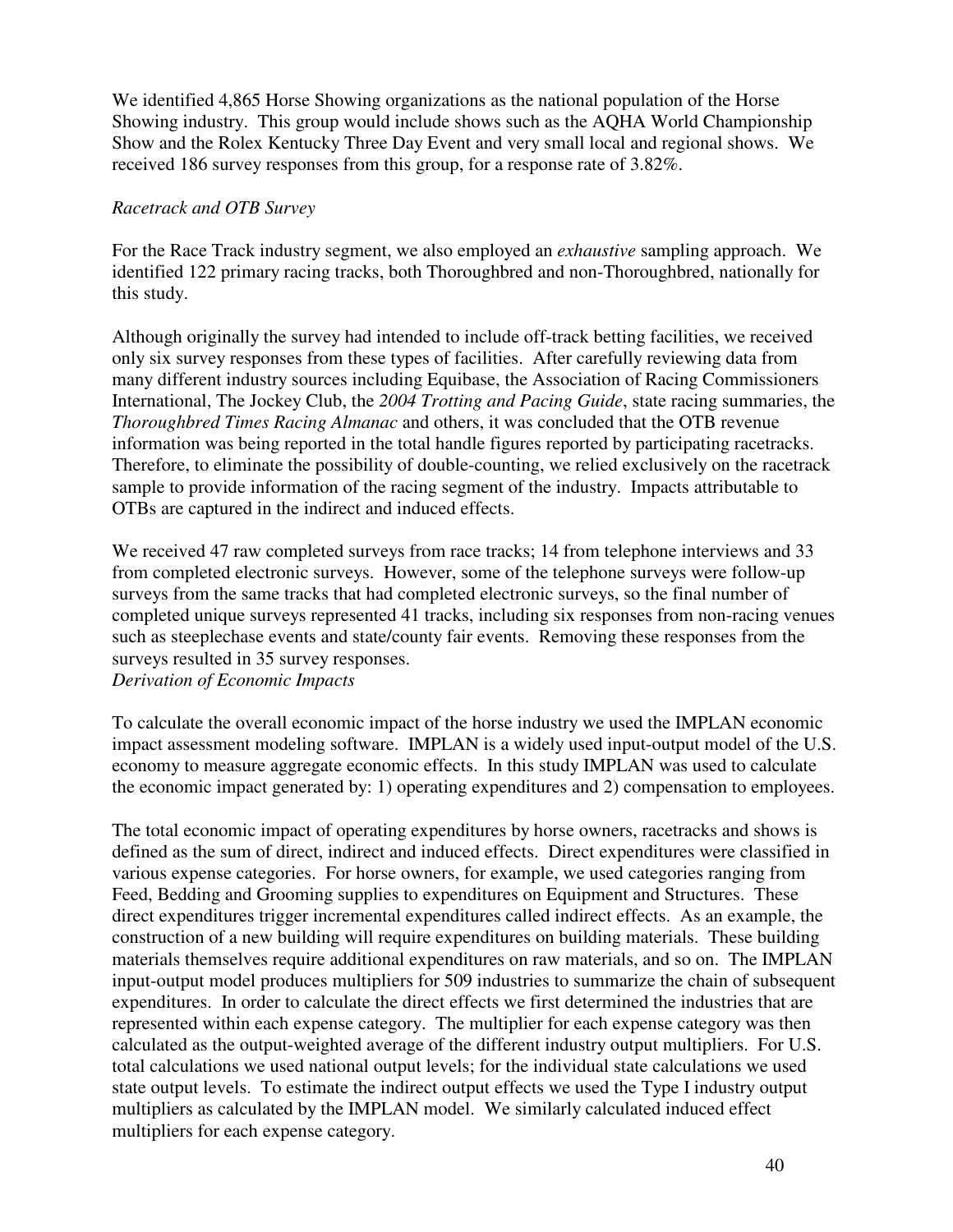Induced effects are caused by the additional expenditures received by the employees at each stage in the chain of subsequent expenditures caused by the initial direct expenditures. To estimate the induced output effects we used the Type N industry output multipliers as calculated by the IMPLAN model. To calculate the impact of these expenditures on employment we used the employment multipliers as calculated by the IMPLAN model in a similar fashion.

To estimate the additional output impact caused by the direct employee compensation we calculated a weighted average output multiplier on the distribution of consumption expenditures across all IMPLAN industries. We similarly calculated the employment effect associated with direct employee compensation.

### *Handling of Taxes*

In estimating the total economic impact of the horse industry, we had to account for payments of taxes by horse industry participants. Taxes are deemed a "leakage" when estimating economic impacts, as the dollars paid in taxes do not induce spending or hiring in the private sector. In the horse owner/industry suppliers segment, employee compensation amounts are reduced by taxes to reflect the fact that employees of the horse industry spend only after-tax wages directly in the economy. As previously stated, profits are ignored for Horse owner/industry suppliers. In the Horse Show and Racing segments, we also reduced employee compensation amounts by estimated tax amounts. Profits from these segments are included, and profits are assumed to be distributed to owners, and then taxed at personal tax rates before being introduced into the economy to stimulate indirect and induced spending and economic activity.

We used a blended federal, state, and local personal income tax rate for each state, based on statistics from the Tax Foundation, and applied these rates when calculating indirect and induced economic activity.

## **Technical Appendix**

### **A. Introduction**

The primary data sources of the estimates presented in this report are derived from four broad surveys of horse industry participants—horse owner/industry suppliers, racetracks, off-track betting organizations, and horse show managers/organizers. This section describes the methodology used to implement the survey and generate economic impact estimates. The first subsection is an overview of the survey approach applicable to all four surveys. We then describe for each survey component (1) the sampling plan; (2) the survey implementation; (3) the survey data acquisition and data cleansing; (4) the imputation of missing data; and (5) the weighting of responses to a representative national estimate. After these steps, the methodology used to derive economic and employment impact estimates is discussed. This includes a discussion of the creation of composite variables used to estimate tiers of production, how taxes were handled, aggregation issues, and how economic multipliers were applied to estimate indirect and induced effects from the horse industry.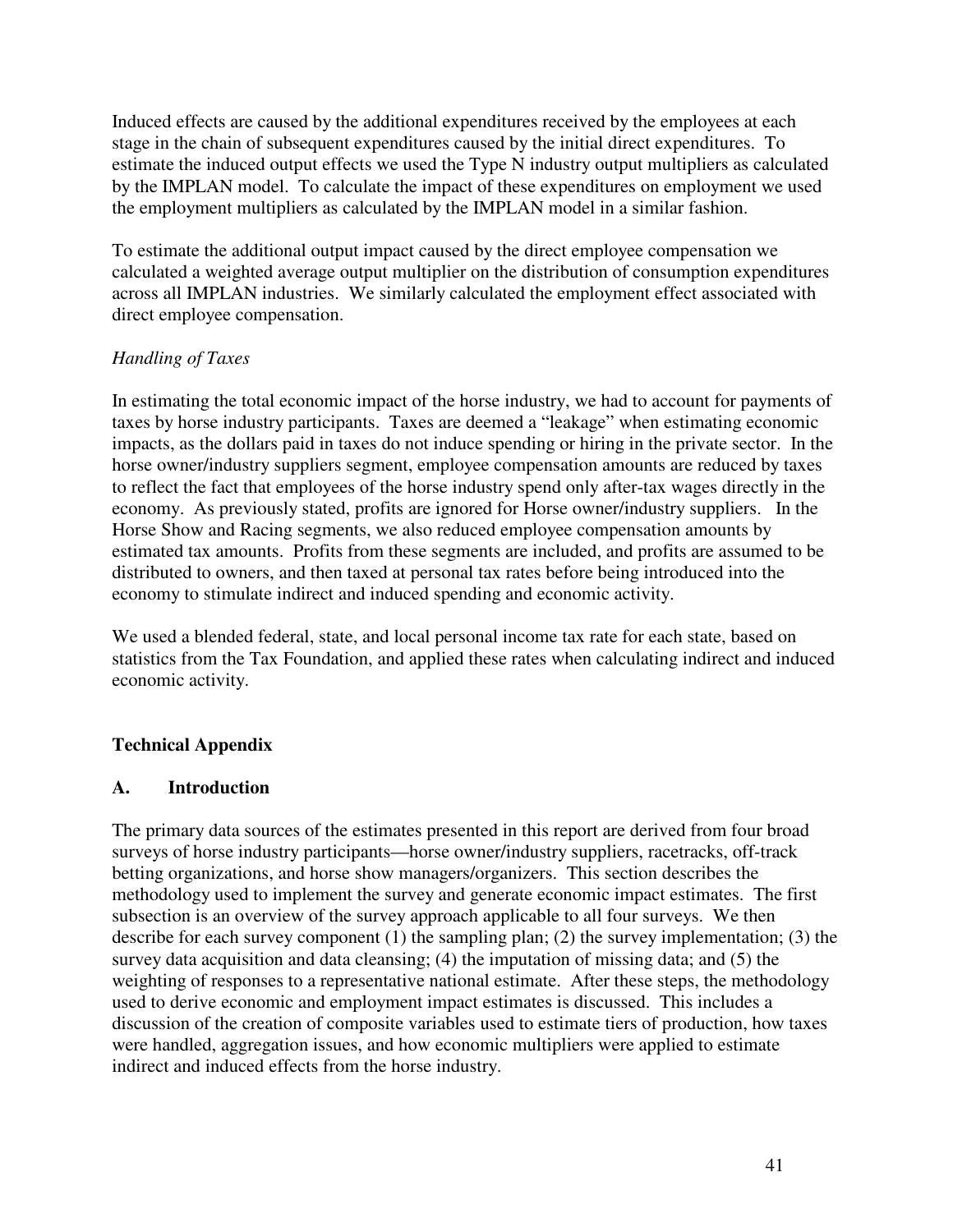### **B. Basic Approach**

All four surveys were fielded during the second half of 2004. Survey respondents were asked to report on calendar year 2003 information as respondents would likely have had the benefit of a 2003 tax return.

In general, participation in this study was relatively strong. For example, 27,951 horse owner/industry suppliers participated in the survey process, with 18,648 individuals providing complete and usable surveys. This represents an increase of approximately 400% from the total number of participants in 1996.

The 1996 study relied exclusively on the use of hard copy surveys to collect data from each of the four horse industry sub-segments (e.g. horse owner/industry suppliers, racetracks, off-track betting organizations, and horse show managers/organizers). For this project, the Project Steering Committee assessed opportunities to improve the process by which surveys were distributed and collected, as well as the actual survey instrument itself. After careful consideration, it was determined that the 2004 study would use an electronic-based surveying approach as its primary data collection mechanism. The primary mode of data collection was through an Internet Web site for which respondents were provided a pass code. The Project Steering Committee was, however, sensitive that all members of the sample population(s) may not have a readily available computer on which to complete the survey. Therefore, each person/organization in the survey sample was also provided with an opportunity to request a hard copy survey, complete the survey by hand, and return the survey in a business reply envelope or by facsimile.

### *Survey Content and Development*

The collection of meaningful primary data is a critical component of any economic impact analysis. The quality of data is, of course, dependent upon the quality of the tool used to collect the data. The 2004 survey(s) contained many of the same areas of focus as the 1996 surveys, while placing additional emphasis on areas such as survey length/convenience and respondent understanding. The development of the survey tools was a collaborative effort between Deloitte and the Project Steering Committee.

Each survey was designed to collect operating and financial information relevant to each of the four industry segments. For example, racetracks were asked to provide itemized revenue and expenses, on- and off-track handle, employees, type and number of races hosted, value of assets, capital expenditures taxes paid, and other pertinent financial/operational information. The OTB survey was similar in nature to the racetrack survey, without the questions pertinent to race-days and attendance.

The Horse Show Manager/Organizer survey focused on the operational characteristics of the horse show(s) the individual managed/organized. Questions focused on types of shows, number of employees, number of attendees, number of horses involved, taxes paid, as well as an itemized list of revenues and expenses.

The horse owner/industry supplier survery contained the most questions of the four surveys. This survey focused upon the respondent's primary role in the industry, the activities the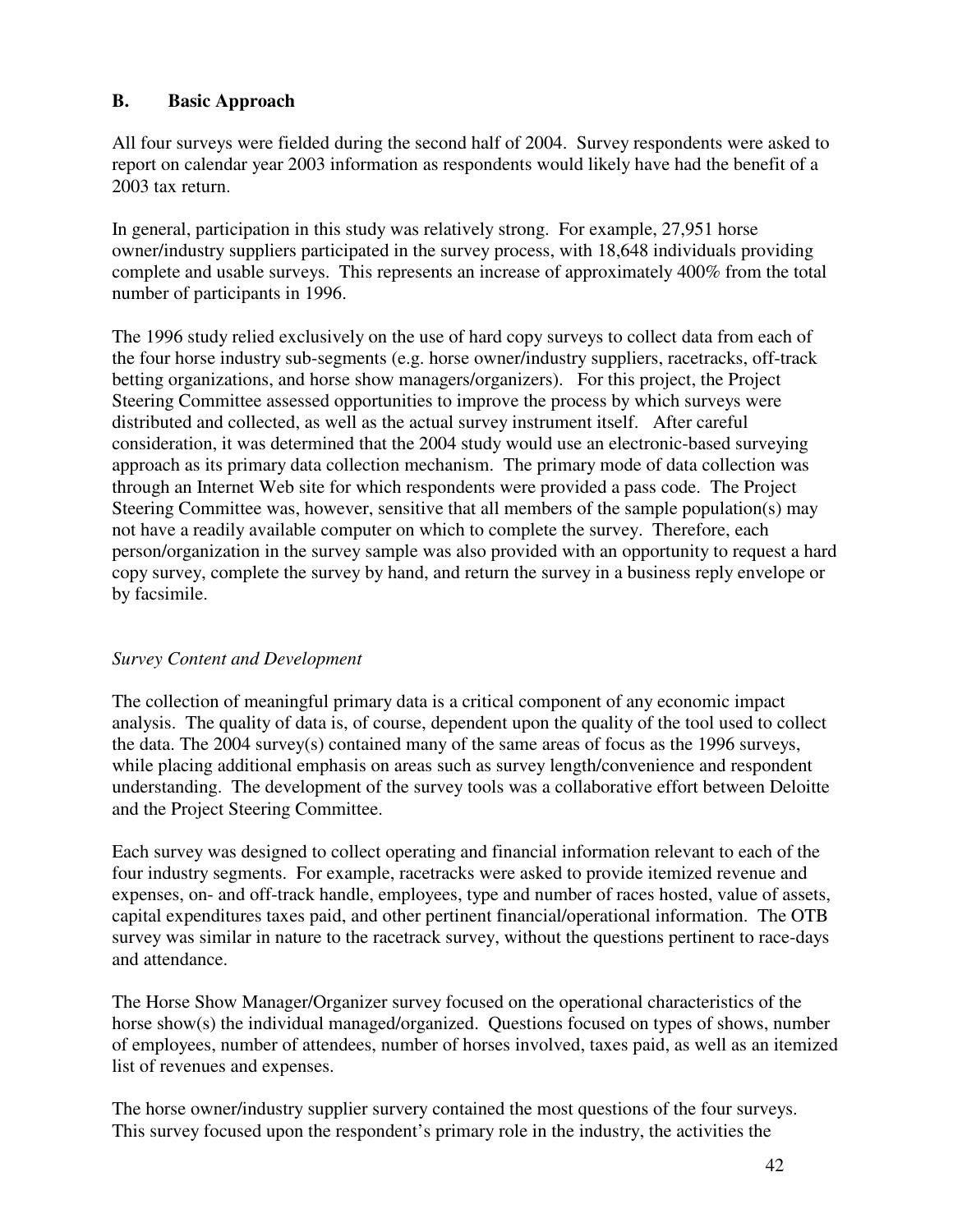owner/supplier engages in within the industry, the number and type of horses owned, their ownership status (sole versus shared ownership), horse-related capital expenses, number of employees, the primary use of their horses, taxes paid, as well as asking for an itemized list of revenues and expenses pertinent to all of their horse-related activities. This survey also asked a series of demographic questions useful in developing a profile of the horse owner/industry supplier segment.

All four of these hard copy survey tools are included at the conclusion of this Appendix.

### *Collecting Names for the Survey Sample*

An industry-wide list of names for each of the four industry segments did not exist, so Deloitte and the Project Steering Committee set out to create a comprehensive database of owner/supplier names based on the compilation of state and association membership lists.

Deloitte gathered membership information from approximately 80 different horse owner/industry supplier organizations and affiliates. This membership list collection process was considered successful, considering only 20 organizations participated in the 1996 study. In addition, the Horse Show list was generated from the combined lists of 13 different showing organizations. The OTB and Racetrack lists are more static (e.g. the number of racetracks and OTBs remains relatively consistent year-to-year) and were generated from information maintained by the Project Steering Committee and from Equibase.

Once a consolidated list of names and addresses was compiled from each of the respective lists, the information had to be cleaned and validated, including the removal of duplicate entries (as each database, particularly the horse owner/industry supplier database, was the compilation of many different membership lists, an individual or organization might belong to several different membership organizations making it likely than certain names might appear on more than one list).

Once the data cleaning/validation process was completed, including the removal of duplicate entries, each database contained the following number of usable names/addresses. Table A-1 presents the number of usable addresses obtained through this process. With the exception of the horse owner/industry supplier survey, each list was sampled in its entirety.

| Table A-1                                                         |
|-------------------------------------------------------------------|
| Number of Usable Addresses Before and After Removal of Duplicates |

| Survey                          | <b>Before</b> | After   |
|---------------------------------|---------------|---------|
| Horse Owners/Industry suppliers | 1,028,536     | 747,400 |
| <b>Horse Show Organizers</b>    |               | 4,865   |
| Race Tracks                     | <b>NA</b>     | 22      |
| <b>OTBs</b>                     | <b>NA</b>     | ??      |
| Not Applicable                  |               |         |

#### *The Postcard Invitation Approach*

Several different approaches to solicit participation from each industry segment were carefully considered. After weighing the potential options, the chosen approach included the usage of a postcard invitation. This postcard invitation served as the primary mechanism by which each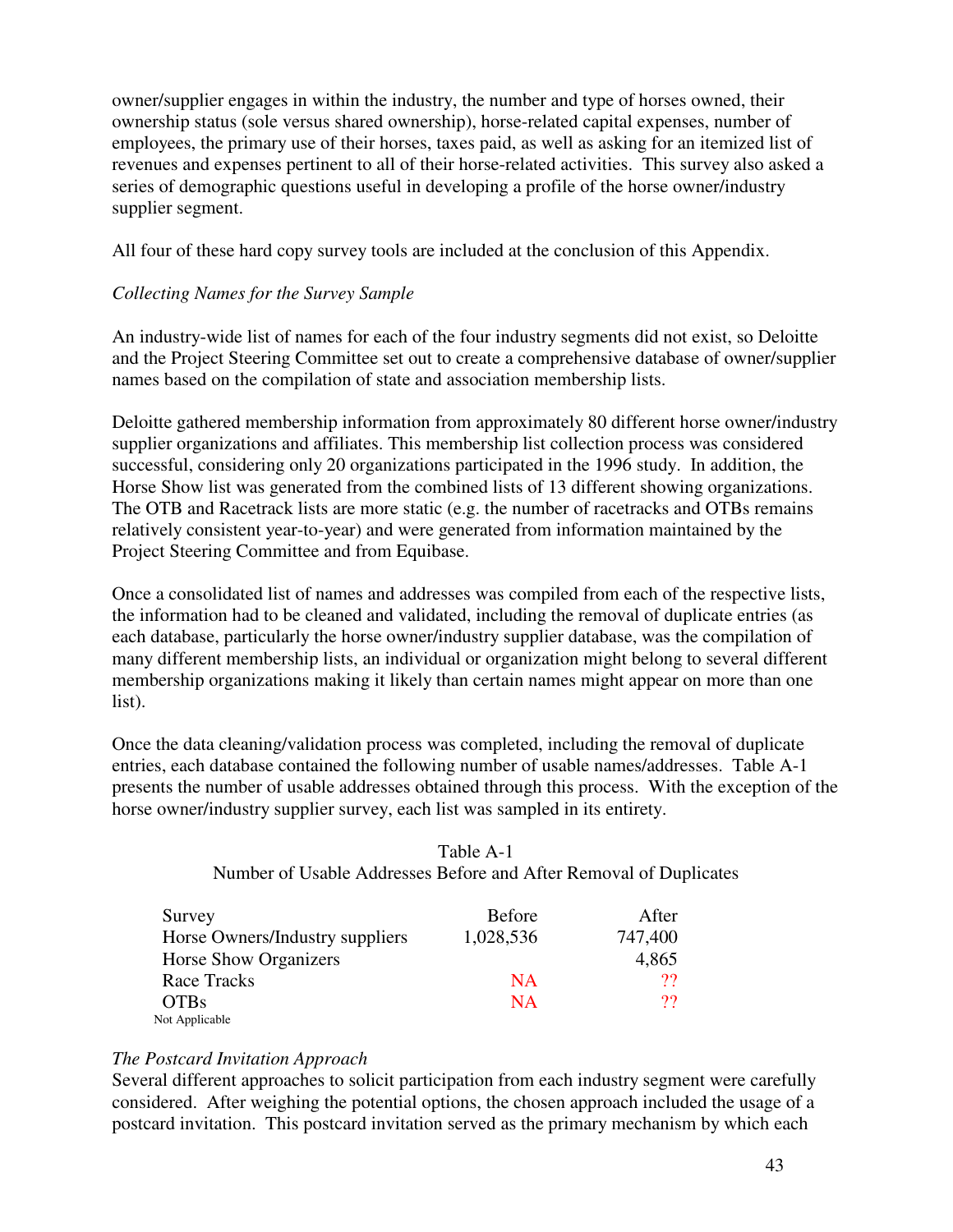individual/organization would be initially contacted and asked to participate in the study. For a portion of the horse owner/industry supplier sample an invitation was sent via e-mail. For several of the other survey components phone prompts were also made.

The following sections describe how these lists were then used to produce a representative sample from which to survey.

### **C. Horse Owners/Industry Suppliers**

### *(1) Sampling Plan*

For the horse owner/industry supplier segment, a *stratified random sample* was selected from the 747,400 names. We divided horse owners and industry participants into two basic groups: economically motivated owners/participants and recreational owners/participants. We assumed a comprehensive sampling frame for the economically motivated industry participants (i.e. we observed the entire population) and a representative sampling frame for the recreational participants. Our approach is comparable to the structure that was used in the 1996 study.

The individuals for both sampling frames came from the numerous association and commercial lists that were collected for this purpose. The economically motivated participants come from lists tied to specific breeds (e.g. American Quarter Horse Association) and from other horserelated associations (e.g. New Jersey Horse Council). The recreational owners are based on the lists that are associated with retail or commercial outlets (e.g. HorseCity.com). The methodology for determining the population of recreational owners is described below.

There were two issues that needed to be considered in preparing the lists for drawing the sample: the removal of duplicate names and the construction of sampling strata. The first issue was a matter of making a unique database from the various lists collected. The lists contained a number of duplicate names and addresses (i.e. the same individual appears on different lists) and we wanted to ensure that each individual selected received only one copy of the survey. The second issue was related to making meaningful statements for each of the specific breakout groups (breed and state). To facilitate this process, we broke out the overall sample into strata and select the sample based on these.

The lists are grouped into the following categories. The number to the left of the list type indicates reflects the hierarchy of how names were selected for the survey sample.

- 1) Thoroughbred Lists
- 2) Quarter Horse Lists
- 3) Other Breed Lists
- 4) Non-Breed Association Lists
- 5) Retail/Commercial Lists

The mapping of the individual lists to their specific group is shown in Table A-4. The removal of duplicate records was based on the hierarchy described above. For example, if an individual appears on both the Thoroughbred list and the Quarter Horse list, the name was only drawn from the Thoroughbred list stratum. This does not necessarily imply that the individual has a lower chance of being selected into the sample (it could actually be higher) or that the individual will not be asked about horses of all breeds. The order of the hierarchy was chosen to ensure that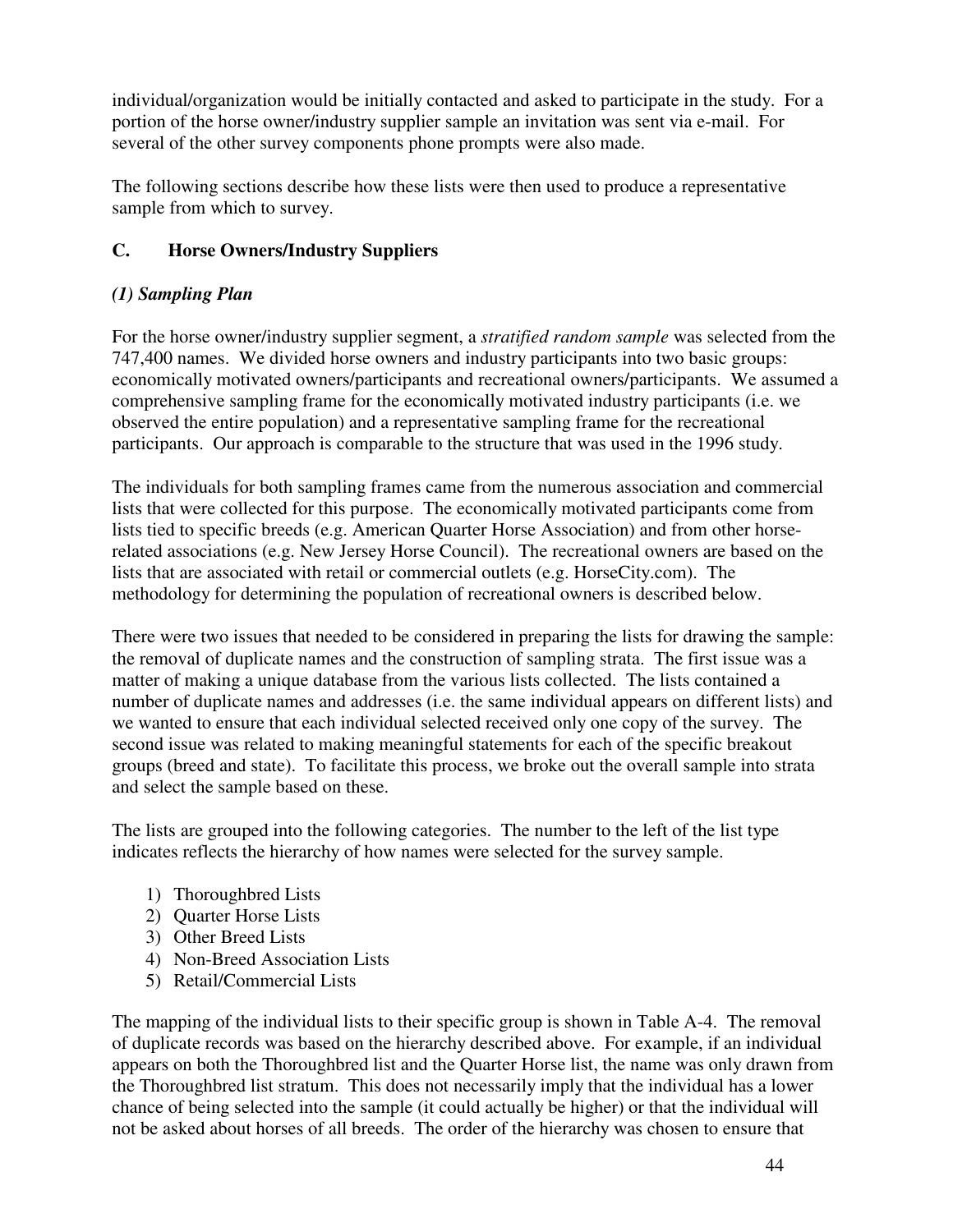adequate numbers of each breed was included in each stratum. For example, since the overall list of horse owners includes a comparatively small sample of participants from the Thoroughbred lists, it was important to put this list at the top of the hierarchy to ensure adequate representation of this group.

As noted above, we assumed that the association lists provided the full population of the economically motivated owners. Given the sampling scheme, we needed to estimate the population of the non-economically or recreational owners. To accomplish this we used assumptions similar to those used in the 1996 study. In particular, we took advantage of the fact that there was an overlap between the association lists and the retail lists. For example, individuals on the American Quarter Horse list were also found on the retail lists such a HorseCity.com. We assumed that non-economically motivated owners belonged to the retail lists in the same proportion as economically motivated owners. We allowed this proportion to vary by state. For example, if in one state we observed 25% of the economically motivated owners were also on a retail list, we assumed that the non-economically motivated owners on the retail list represented 25% of the total number of non-economically motivated owners. That is, to determine the relevant population for this group, we inflated the number of non-economically motivated owners observed on our lists by a factor of four.

### *(2) Survey Implementation*

To initiate the survey, postcard invitations were sent to every individual/organization in the sampling frame over the period of five days.

Several weeks following the initial postcard invitation distribution, it was determined that additional respondents were required. Unlike with the other survey segments, telephone followup was not a viable option due to the size of the Owner/Provider sample, and the number of additional responses desired. Therefore, for the horse owner/industry supplier sample, an email solicitation was initiated to a larger sample to generate additional response.

Prior to the email distribution, we confirmed that a sampling bias was not being introduced into the survey frame by excluding those horse owner/industry suppliers without an email record. Of the approximately 747,400 Owners/Suppliers, we had approximately 352,072 email records. In addition, the horse owner/industry suppliers that received a postcard invitation AND had an email address received an email follow-up/reminder to complete their survey.

This phase two approach was successful at stimulating additional response from the horse owner/industry supplier sample. The email solicitation increased the total number of responses from approximately 4,500 to approximately 18,648. The final number of participating horse owner/industry suppliers is approximately 400% greater than the total number of responses (4,759) received in the 1996 version of this study.

## *(3) Data acquisition and data cleansing*

The survey response data were captured electronically and combined to form our sample data. From the raw sample data, we identified and excluded incomplete and invalid response data to arrive at a useable horse owner/industry supplier data set. In addition, for a very limited number of surveys, we corrected certain contradictory responses where the intent of the respondent could be determined from the respondent's answers to other questions.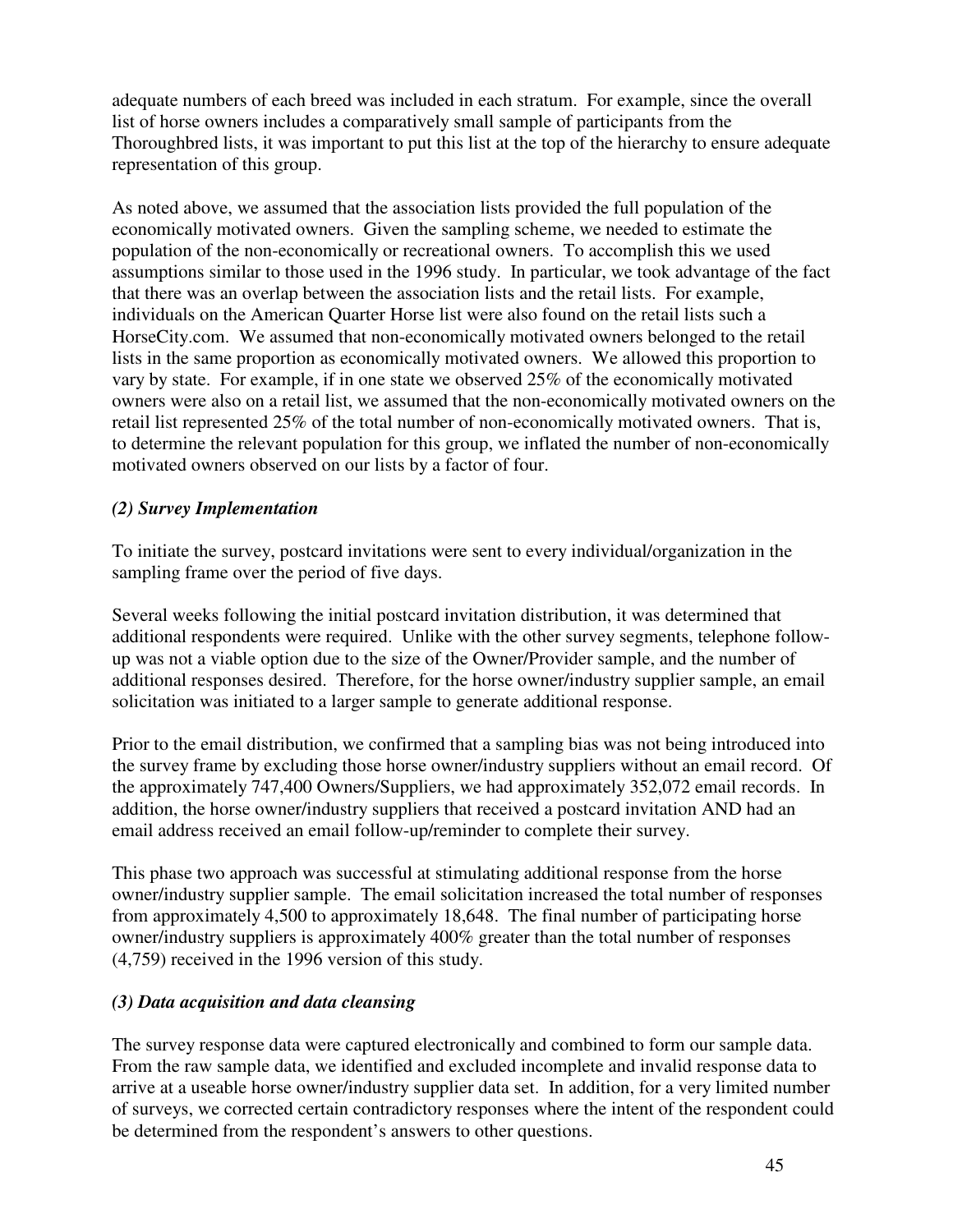We first removed incomplete survey responses. Specifically, we identified those respondents who did not fully complete the survey; of the original 27,951 responses received, there were 9,126 respondents who initiated the on-line survey, but "dropped off" prior to completion. In most of these cases, almost all of the survey was left incomplete. We removed these records in their entirety from the sample.

We also identified survey responses that, while complete, did not provide enough useful information to be included in the sample. This included, for example, cases in which all economic response data, including employment, were zero or NULL. We also identified six surveys that were invalid on their face, and removed them from the sample. These steps removed an additional 177 survey responses.

The removal of invalid or incomplete surveys from our raw sample yielded a usable total of 18,648 responses. With these responses, we then performed a limited number of steps to resolve internal inconsistencies in survey responses. For example, respondents report the number of horses owned both by breed and by use; for a small number of respondents these counts were not the same. As another example, some respondents reported they were not a horse owner, but then reported sole and/or partial ownership of horses later in the survey. In these instances, we determined a hierarchy of responses, then adjusted response data from lower hierarchies to conform to response data from higher hierarchies.

### *Removal of Revenue and Expense Outliers*

After the removal of obvious invalid or incomplete survey responses, we examined revenue and expense variables to determine whether the extreme (maximum) values observed in the survey responses were legitimate or whether they represented false data. The Project Steering Committee provided what "typical" revenue and expense values would be per horse across a range of uses, then assisted in the review of outlier responses in each revenue and expense category. This process was lengthy and iterative, as we examined the revenue and expense variables across a number of dimensions. We determined that the extreme values we observed were likely false responses, and excluded them using the following method.

To ensure that we did not bias our sample results downward by only excluding extreme maximum values, we also excluded an equal number of minimum value responses for each expense and revenue category, in other words, we removed the extreme "tails" of the distribution, of both high and low responses. We reviewed a number of descriptive statistics for each variable using a number of different exclusion thresholds, and with the guidance of the Project Steering Committee, decided to exclude the top 1% and the bottom 1% of the responses for each revenue and expense variable. These values were set to missing, and then were imputed (as described in the next section below) using other survey responses.

We removed outliers for the following variables: Revenues: purses, stud fees, horse sales, boarding, veterinary, and other. Expenses: feed, vitamins and medicine, tack and equipment, boarding, rider education, stud fees, shoeing/Ferrier, veterinary, other horse related, transport/trailering, other transport, entry fee, facilities, other business, salary and wage, state, Federal, and local tax expenses.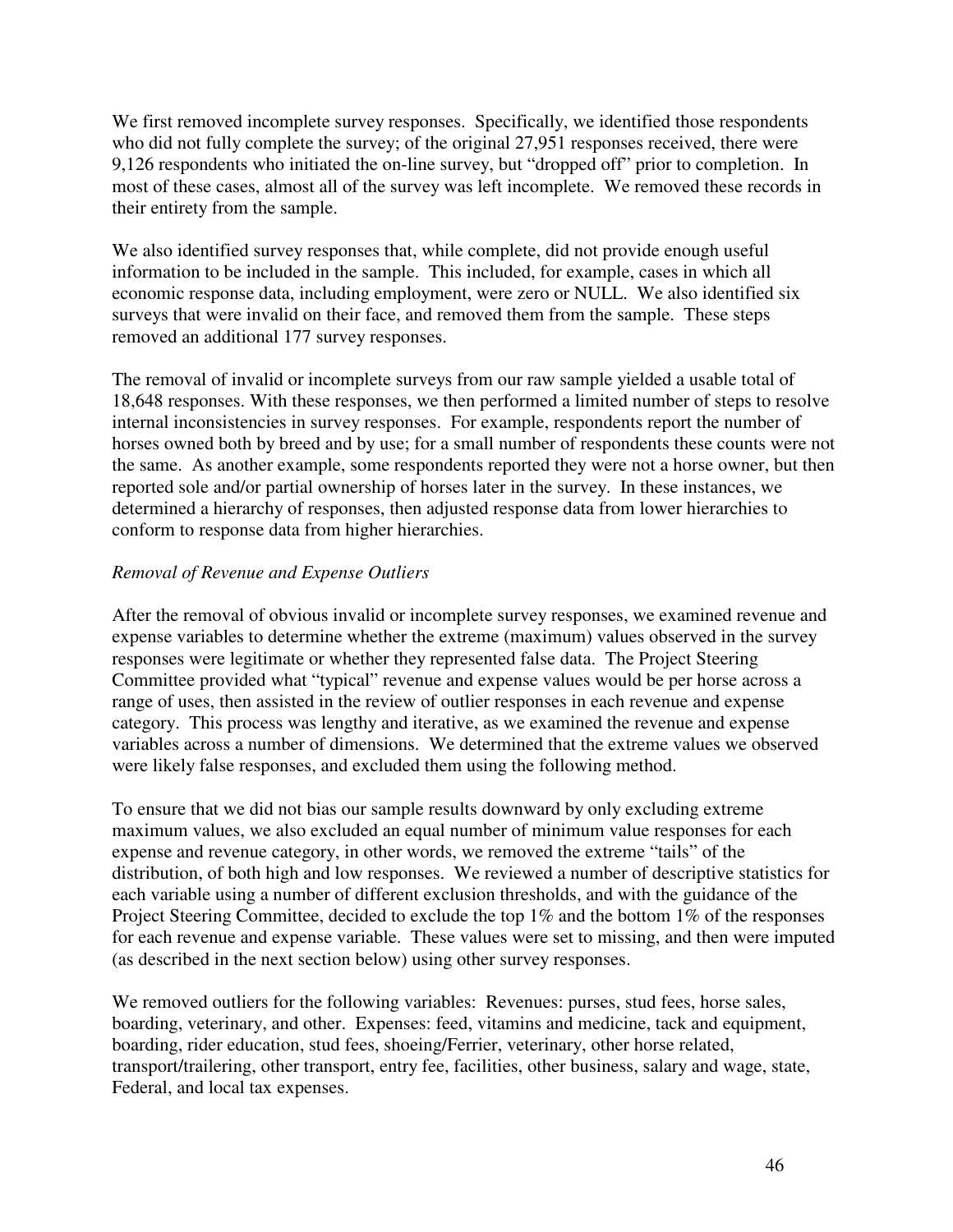#### *Handling of Invalid Capital Expenditure Responses*

It became apparent when examining the survey responses that several respondents did not properly understand two questions relating to their capital expenditures on land and equipment during the calendar year. Survey respondents were asked to list their horse industry-related calendar year 2003 capital spending on equipment and structures for one question, and their horse industry-related calendar year 2003 capital spending on land in a second question. Then respondents were then asked for the fair-market value of their horses in one question and the fairmarket value of their horse-related assets (excluding the fair market value of their horses) in a second question. For many respondents, the capital investment amounts for the calendar year were the same as the fair-market value of all of their horse related assets. We suspect that many survey respondents incorrectly provided their cumulative total capital spending rather than their capital spending for 2003 alone.

We reviewed a number of alternative methods for handling these invalid responses, including imputation. We were not satisfied, however, with the suitability of various statistical models in accurately imputing capital expenditure amounts. We therefore decided to identify records likely entered erroneously, then exclude them from the sample, and re-weight the sample (only for calculating weighted investment amounts) to account for fewer survey responses during grossup.

After consultation with accounting and horse-industry experts regarding typical capital expenditure levels across a broad range of ownership types, we determined to exclude from the sample (only for purposes of capital investment weighting) those survey responses where the sum of capital expenditures for calendar year 2003 exceeded 30% of the total fair market value of all horse related assets (excluding the value of the horses) owned by the respondent. This resulted in 5,065 capital expenditure responses being excluded from the sample, out of 18,648, or 27%. This left 13,583 valid responses for use in estimating land and equipment capital expenditures from horse owners and industry suppliers.

### **(4)** *Imputation of missing data*

While many survey respondents fully completed the survey, there were many surveys that required some form of imputation on questions that were skipped. Without imputation, a skipped question would have been treated as a response of "zero" when aggregating across all survey respondents. For some survey questions, such as horse counts by breed, it was reasonable to assume that if the question was skipped, then zero was the intended answer. However, for particular questions, such as grouped questions like those for revenues and expenses, it would have led to distortions in revenue, expense, and economic impact totals if the non-responses were treated as zeros. For these variables, we imputed responses, based upon a variety of statistical techniques, as described below.

### *Identifying Horse Counts by Breed*

As part of the survey process, horse owners were also asked to identify the primary use of their horse(s), with seven possible options (racing, showing, other competition, recreation, work, breeding and other). Owners were separately asked to identify the breed of the horses they owned (Thoroughbred, Quarter Horse and other breeds). In developing impact estimates it was determined that an insightful way of presenting the data would be by breed and use. Further, it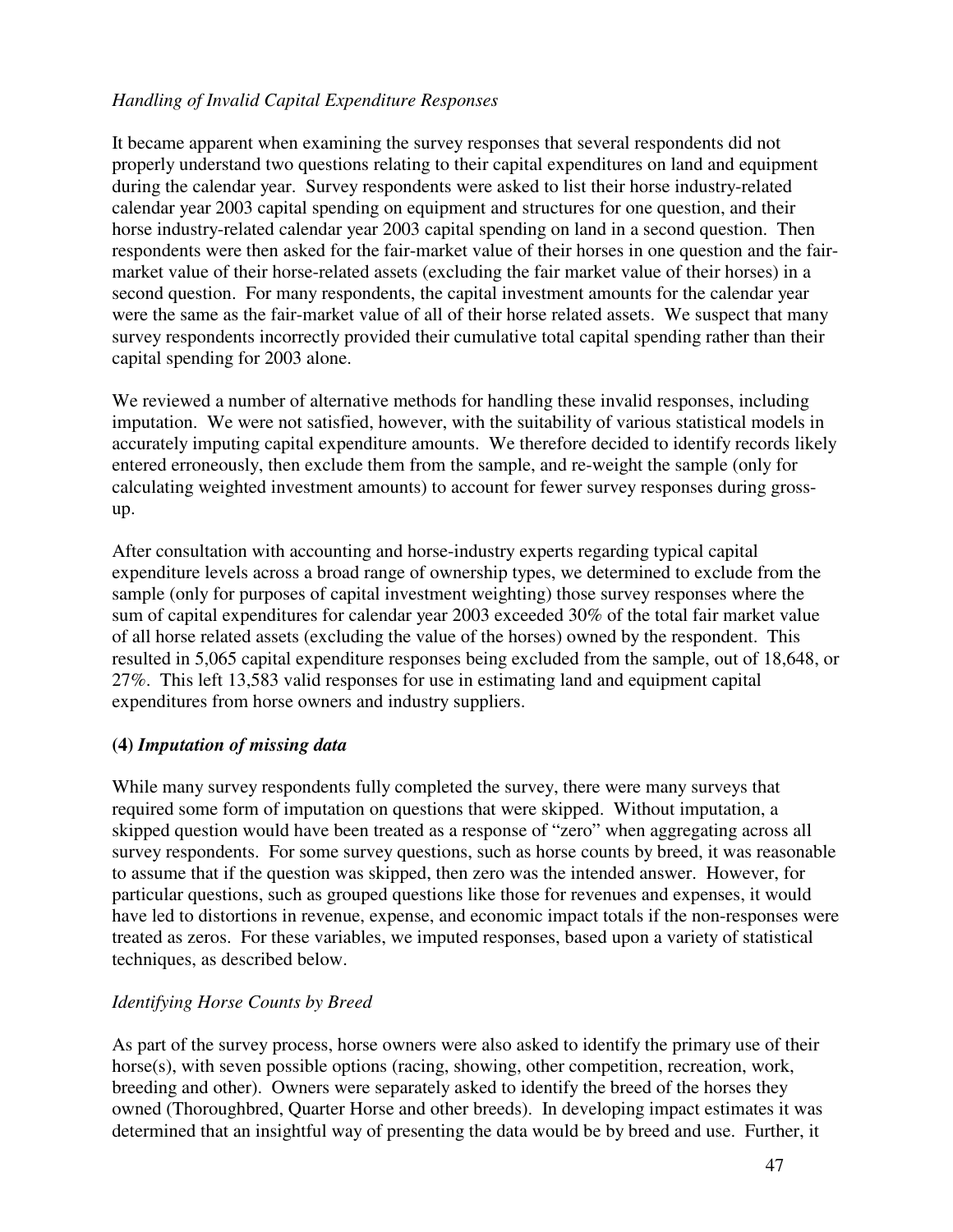was determined that the use categories should be collapsed to four primary activities (racing, showing, recreation, and other). For approximately one half of the sample, the breed and use could be uniquely determined based on the individual response. For example, the respondent may have reported having two Thoroughbreds. The same respondent may have also reported owning two race horses. Therefore, we concluded that this owner had two Thoroughbreds used in racing.

For respondents for which we could not uniquely determine the actual breed/use of each horse, we assigned each of the owner's horses to the breed/use cells in such a manner that restricted each of the rows and columns summed to the actual known responses. This methodology allowed for individual variation across breed and use. We followed a two step process. In the first step, we allocated the horses by breed counts to each of the seven original use categories, based upon the percentage of horses the respondent had in each use category. For example, if the respondent indicated that 50% of his/her horses were used for recreation, and 50% were used for breeding, and the respondent had 6 Quarter Horses and 6 other breeds, we assigned 3 Quarter Horses (50%) to recreation and 3 Quarter Horses to breeding (50%), and the same number each for Other Breeds.

After step 1, we had counts of horses by breed for each of the seven uses. In the second step, we then collapsed these seven use categories to the four categories represented throughout the report (Racing, Showing, Recreation, Other). Horse counts in the use category "Breeding" were divided amongst the other categories based upon consultation with industry experts - separate "factors" were established by breed in this process. For example, the percentage of Thoroughbreds used in breeding for Racing was obviously higher than the percentage of Quarter Horses used in Breeding for Racing. The reverse was true for Showing.

#### *Imputing Employee Hours*

A series of questions in the survey asked the respondent to quantify the number of persons who worked for the survey respondent on a full-time, part-time, seasonal, and volunteer basis. For part-time employee counts, the survey additionally asked how many hours per week and how many weeks per year those part-time employees worked. Similarly, for seasonal employees, the survey respondent was queried about the number of weeks the seasonal employees worked in 2003, and for volunteers, how many hours were donated in 2003. For a small number of surveys, respondents provided an employee count, but neglected to report the number of weeks and/or hours. We determined the most appropriate method to use to impute the number of hours and/or weeks for missing responses was to use a simple average from the set of non-missing responses for each type of employee. The frequency of imputation for each question is provided in table A-2: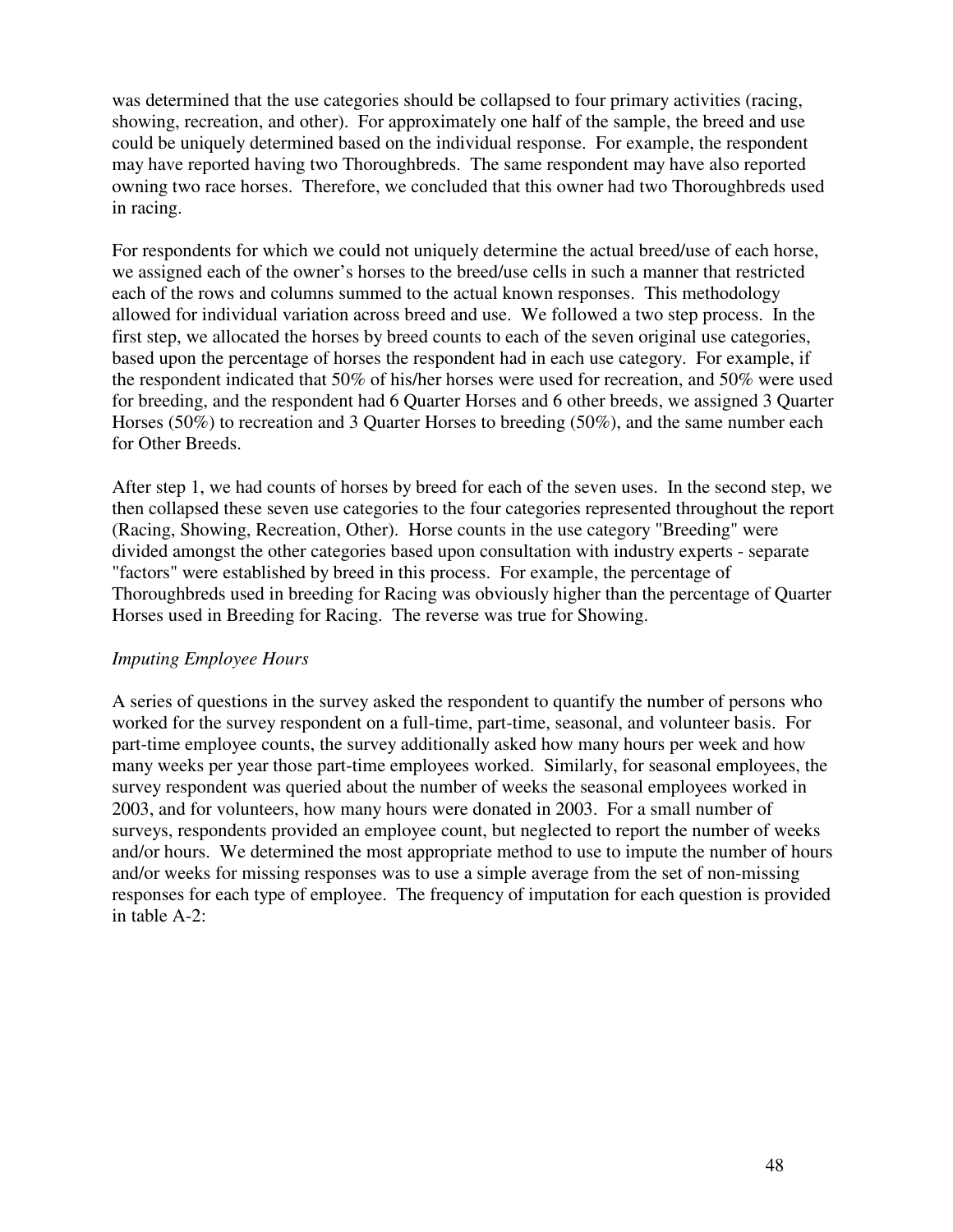|                        | Imputation of Employee / Volunteer Hours and Weeks |                 |           |           |  |
|------------------------|----------------------------------------------------|-----------------|-----------|-----------|--|
|                        | Average of Non-                                    | $#$ Non-Missing | # Missing | Fill Rate |  |
| Variable               | <b>Missing Responses</b>                           | Responses       | Responses | $(\%)$    |  |
| Part-Time Hours        | $17.45$ hrs/week                                   | 838             | 38        | $4.5\%$   |  |
| Part-Time Weeks        | 29.85 weeks                                        | 836             | 40        | 4.8%      |  |
| <b>Seasonal Weeks</b>  | $21.18$ weeks                                      | 562             | 27        | 4.8%      |  |
| <b>Volunteer Hours</b> | $185.24$ hours/yr                                  | 2995            | 94        | $3.1\%$   |  |

**Table A-2**

The employee counts were used to estimate total number of jobs in the industry. Hours and weeks were used to convert these employee participation counts into a full-time equivalent basis.

### *Imputing Revenues and Expenses*

If a survey respondent failed to answer all revenue and expense questions, but provided employee counts and otherwise completed the survey (e.g., reported owning horses), we imputed their responses based upon the primary activity of the respondent as a horse owner or industry supplier (competing, breeding, or other if an owner, and breeder, farm, goods, stabling, training, or veterinary if a industry supplier) and the number and use of the horses the respondent claimed to own (racing, showing, other competition, breeding, recreation, work, and other), using the responses from survey respondents who did provide this information as a base.

This was done using a multi-factor *Tobit* regression model for each revenue and expense variable, separately for owners and industry suppliers. The *Tobit* procedure is a regression model that is commonly used when the estimation (response) variable(s) are "censored" in some fashion—meaning that they cannot fall below or above a certain level. Purse revenue is a fitting example—purse revenue is zero for many horse owners, but does not fall below zero. The use of a Tobit procedure ensures the estimates do not fall below zero, while maintaining desirable statistical properties.

We decided to run separate regressions for horse owners and industry suppliers to capture distinctive revenue and expense patterns unique to each group, rather than combine and blend these groups together.

We imputed values for the following variables: Revenues: purses, stud fees, horse sales, boarding, veterinary, and other. Expenses: feed, vitamins and medicine, tack and equipment, boarding, rider education, stud fees, shoeing/farrier, veterinary, other horse related, transport/trailering, other transport, entry fee, facilities, other business, state, federal, and local tax expenses.

For purposes of determining the economic impact from salary and wage expense, we combined the responses from two questions: one on actual salaries, wages, and benefits paid to employees, and one on the estimated cash-value of non-cash compensation provided to employees (such as free housing or use of horse, etc.). With this aggregate variable, we then employed a Tobit regression to impute missing values, as described above, except we added three additional explanatory variables: the number of full-time employees, the number of part-time employees, and the number of seasonal employees.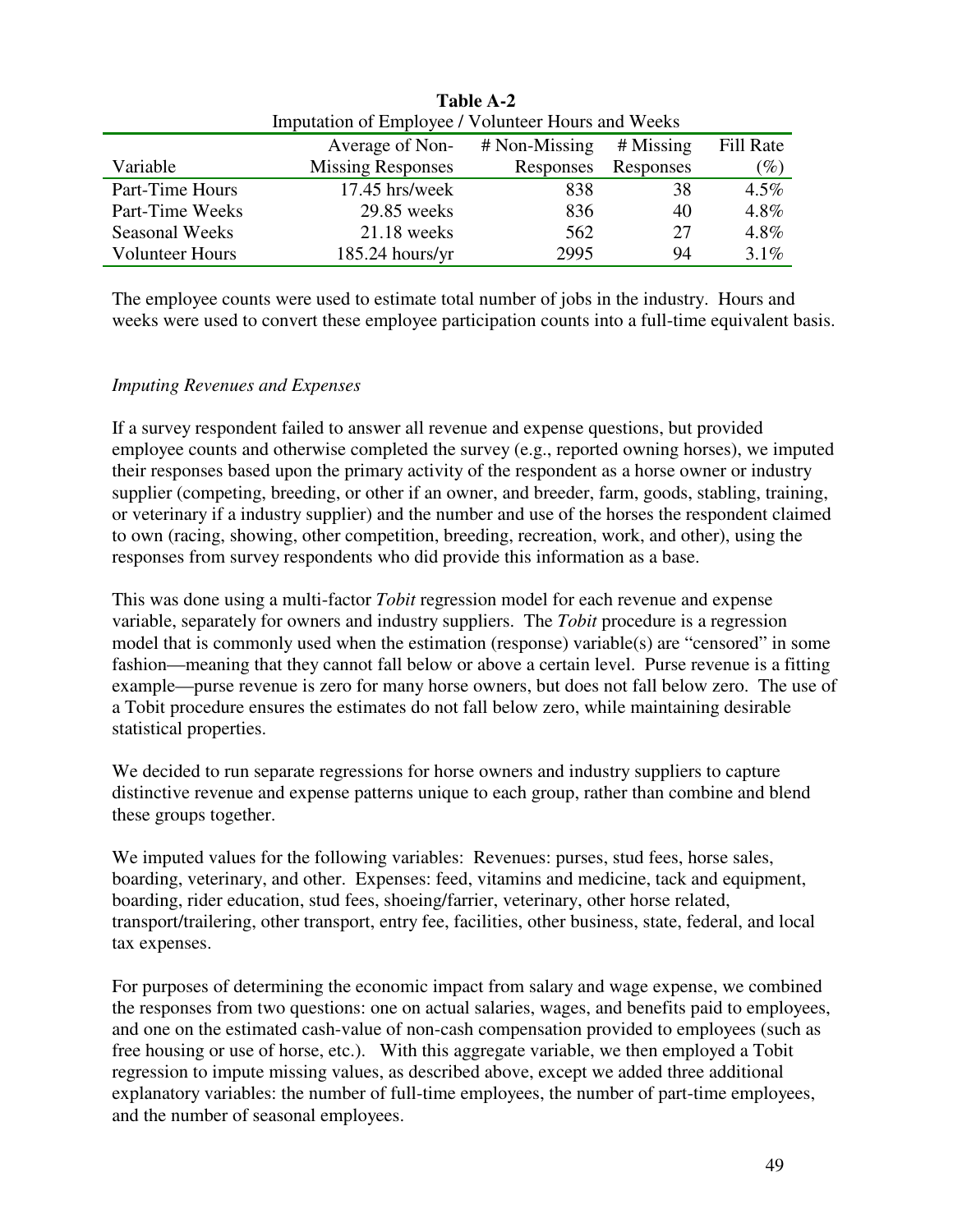The number of imputed values, for each variable, using a TOBIT regression is displayed in table A-3.

|                                      |        | Industry  |       | $%$ of                 |
|--------------------------------------|--------|-----------|-------|------------------------|
| Variable                             | Owners | suppliers | Total | Responses <sup>1</sup> |
| All Revenue & Expense Values Imputed | 985    | 99        | 1,084 | 6.1%                   |
| Revenue Variables (outlier count)    |        |           |       |                        |
| Purses                               | 191    | 9         | 200   | 1.1%                   |
| <b>Stud Fees</b>                     | 173    | 9         | 182   | 1.0%                   |
| <b>Horse Sales</b>                   | 197    | 11        | 208   | 1.2%                   |
| <b>Boarding</b>                      | 183    | 11        | 194   | 1.1%                   |
| Veterinary                           | 159    | 9         | 168   | 1.0%                   |
| <b>Other Revenue</b>                 | 173    | 11        | 184   | 1.0%                   |
| Expense Variables (outlier count)    |        |           |       |                        |
| Feed                                 | 289    | 15        | 304   | 1.7%                   |
| <b>Vitamins and Medicines</b>        | 275    | 15        | 290   | 1.6%                   |
| Equipment                            | 277    | 15        | 292   | 1.7%                   |
| <b>Boarding</b>                      | 229    | 11        | 240   | 1.4%                   |
| <b>Rider Education</b>               | 199    | 9         | 208   | 1.2%                   |
| <b>Stud Fees</b>                     | 189    | 9         | 198   | 1.1%                   |
| Shoeing / Ferrier                    | 283    | 15        | 298   | 1.7%                   |
| Veterinary                           | 279    | 15        | 294   | 1.7%                   |
| <b>Other Horse Related Expenses</b>  | 175    | 9         | 184   | 1.0%                   |
| <b>Transportation / Trailering</b>   | 219    | 11        | 230   | 1.3%                   |
| Transportation                       | 221    | 11        | 232   | 1.3%                   |
| <b>Entry Fees</b>                    | 227    | 11        | 238   | 1.3%                   |
| <b>Facility Expenses</b>             | 207    | 11        | 218   | 1.2%                   |
| <b>Other Business Expenses</b>       | 209    | 13        | 222   | 1.3%                   |
| <b>Federal Taxes</b>                 | 167    | 11        | 178   | 1.0%                   |
| <b>State Taxes</b>                   | 169    | 11        | 180   | 1.0%                   |
| <b>Local Taxes</b>                   | 165    | 9         | 174   | 1.0%                   |

**Table A-3** Imputation of Revenue and Expense variables

*1: There were 17,631 responses from owners & industry suppliers.*

#### *Calculating Profits*

Of the 16,671 respondents included in the economic impact calculation, 15,054 (90.3%) reported a loss or profits of zero. While some owners may participate in this industry with a goal of making a profit, we can not distinguish such owners in our sample. As such, we can not determine which owners own horses and incurring expenses purely for the simple joy of owning a horse. To be consistent with the 1996 study, we wanted to capture the non-cash value of horse ownership in the economic impact of the horse industry. In contrast to the 1996 study, however, we decided to take a more conservative approach in handling this issue. Whereas the 1996 study "added-back" losses (while keeping gains) to capture the non-cash economic value of horse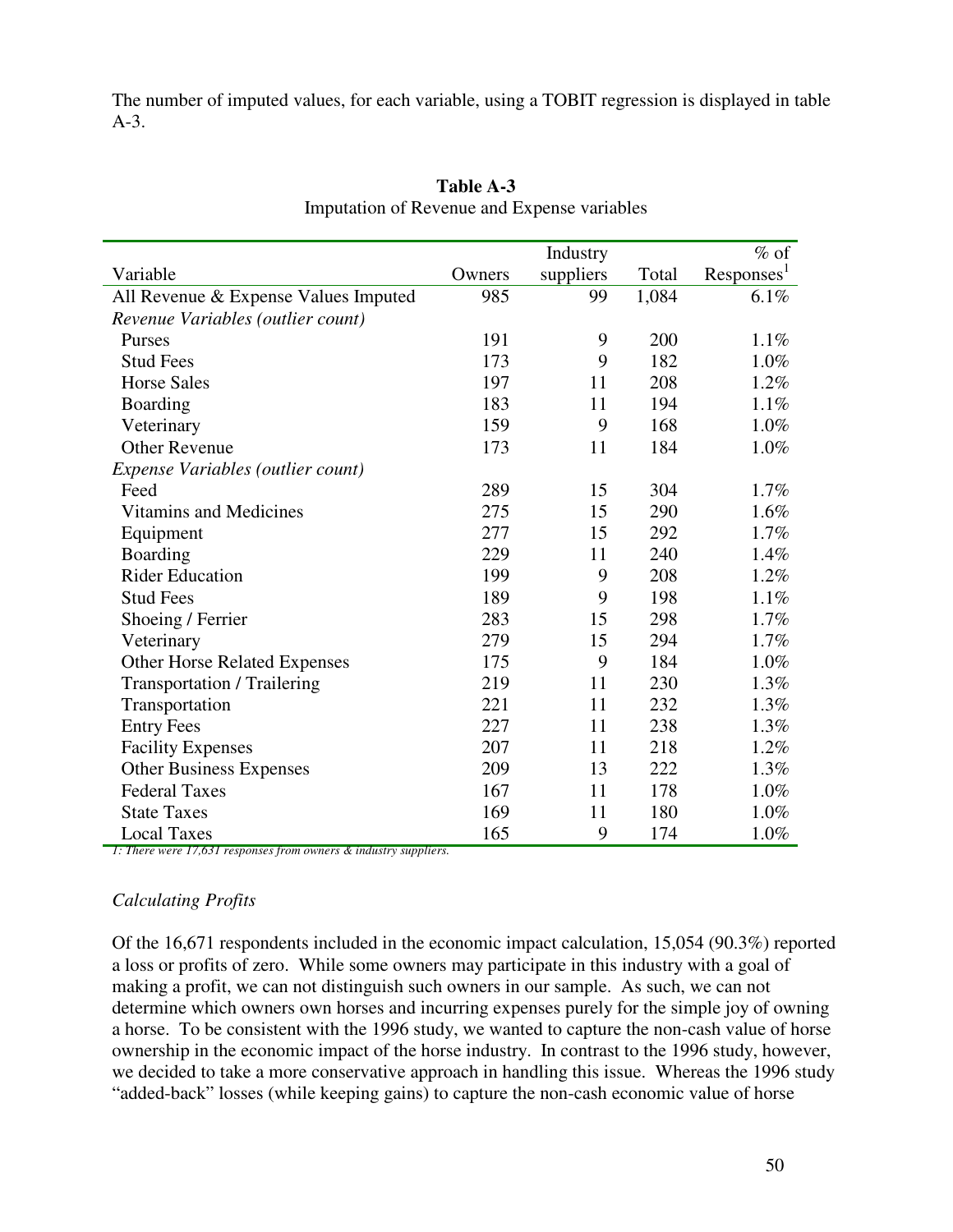ownership, we have removed all profits, both positive and negative, from our calculations of economic impact from horse owners.

#### **(5)** *Weighting of Responses to National and State Estimates*

#### *Overall*

In designing the sampling methodology, we estimated the total number of horse owners and industry suppliers both nationally and by state using the association and membership lists provided to us by the Project Steering Committee. This process was previously described. Based upon the number of responses we received from each state and stratum, we then extrapolated the responses from the survey both to national and state totals. For example, in California for category 3 (other breed lists), we identified 12,381 addresses. We had 262 useable responses from this state and stratum, or a 2.1% response rate. To extrapolate the survey results for this state and stratum, we weighted-up the responses from the 262 surveys to reflect the population they represent, the 12,381 in total for that state and stratum. In this case, each survey response is given a weight of 47.256 (or the 1 divided by 2.1%) to reflect its proportion of the total for California, non-breed association members. To generate a state total, we calculate weights separately in the same manner for the other four strata, then sum across all survey responses, weighting each response by its proportion of the total for its state and stratum. In the table below, we show the response rate for each state and stratum.

|           |                |                                        | #          | <b>Base</b>    | Response  | Base Weight  |
|-----------|----------------|----------------------------------------|------------|----------------|-----------|--------------|
| <b>ST</b> | #              | Group                                  | Addresses  | Responses      | Rate from |              |
|           |                |                                        |            |                | Sample    |              |
|           |                |                                        |            |                |           |              |
| АK        | 1              | Thoroughbred Association Lists         | 9.00       | $\mathbf{0}$   | $0.0\%$   | $\sharp N/A$ |
| AK        | 2              | Quarter Horse Association Lists        | 321.00     | 44             | 13.7%     | 7.30         |
| AK        | 3              | <b>Other Breed Association Lists</b>   | 213.00     | 27             | 12.7%     | 7.89         |
| AK        | 4              | Non-Breed Association Lists            | 199.00     | 11             | 5.5%      | 18.09        |
| AK        | 5              | Retail/Commercial Lists                | 4,739.63   | 46             | 1.0%      | 103.04       |
| AL        | $\mathbf{1}$   | Thoroughbred Association Lists         | 184.00     | 8              | 4.3%      | 23.00        |
| AL        | $\overline{2}$ | Quarter Horse Association Lists        | 4,574.00   | 169            | 3.7%      | 27.07        |
| AL        | 3              | <b>Other Breed Association Lists</b>   | 2,754.00   | 55             | 2.0%      | 50.07        |
| AL        | 4              | Non-Breed Association Lists            | 1,353.00   | 58             | 4.3%      | 23.33        |
| AL        | 5              | Retail/Commercial Lists                | 24,027.32  | 39             | 0.2%      | 616.09       |
| <b>AR</b> | $\mathbf{1}$   | Thoroughbred Association Lists         | 613.00     | 9              | 1.5%      | 68.11        |
| <b>AR</b> | $\overline{c}$ | <b>Ouarter Horse Association Lists</b> | 5,064.00   | 113            | 2.2%      | 44.81        |
| <b>AR</b> | 3              | <b>Other Breed Association Lists</b>   | 1,860.00   | 38             | 2.0%      | 48.95        |
| <b>AR</b> | $\overline{4}$ | Non-Breed Association Lists            | 638.00     | $\overline{4}$ | 0.6%      | 159.50       |
| AR        | 5              | Retail/Commercial Lists                | 21,972.60  | 38             | 0.2%      | 578.23       |
| AZ        | $\mathbf{1}$   | Thoroughbred Association Lists         | 846.00     | 17             | 2.0%      | 49.76        |
| AZ        | 2              | <b>Quarter Horse Association Lists</b> | 5,694.00   | 204            | 3.6%      | 27.91        |
| AZ        | 3              | Other Breed Association Lists          | 3,401.00   | 60             | 1.8%      | 56.68        |
| AZ        | 4              | Non-Breed Association Lists            | 1,234.00   | 19             | 1.5%      | 64.95        |
| AZ        | 5              | Retail/Commercial Lists                | 43,511.03  | 78             | 0.2%      | 557.83       |
| <b>CA</b> | $\mathbf{1}$   | Thoroughbred Association Lists         | 6,151.00   | 45             | 0.7%      | 136.69       |
| CA        | 2              | <b>Ouarter Horse Association Lists</b> | 17,565.00  | 665            | 3.8%      | 26.41        |
| CA        | 3              | <b>Other Breed Association Lists</b>   | 12,381.00  | 262            | 2.1%      | 47.26        |
| CA        | 4              | Non-Breed Association Lists            | 9,333.00   | 62             | 0.7%      | 150.53       |
| CA        | 5              | Retail/Commercial Lists                | 136,833.21 | 268            | 0.2%      | 510.57       |
| CO        | $\mathbf{1}$   | Thoroughbred Association Lists         | 479.00     | 15             | 3.1%      | 31.93        |
| CO        | $\overline{2}$ | <b>Ouarter Horse Association Lists</b> | 8,584.00   | 342            | 4.0%      | 25.10        |
| CO        | 3              | Other Breed Association Lists          | 4,472.00   | 112            | 2.5%      | 39.93        |
|           |                |                                        |            |                |           |              |

**Table A-4** State / Stratum Population counts, Response counts, and Base Weights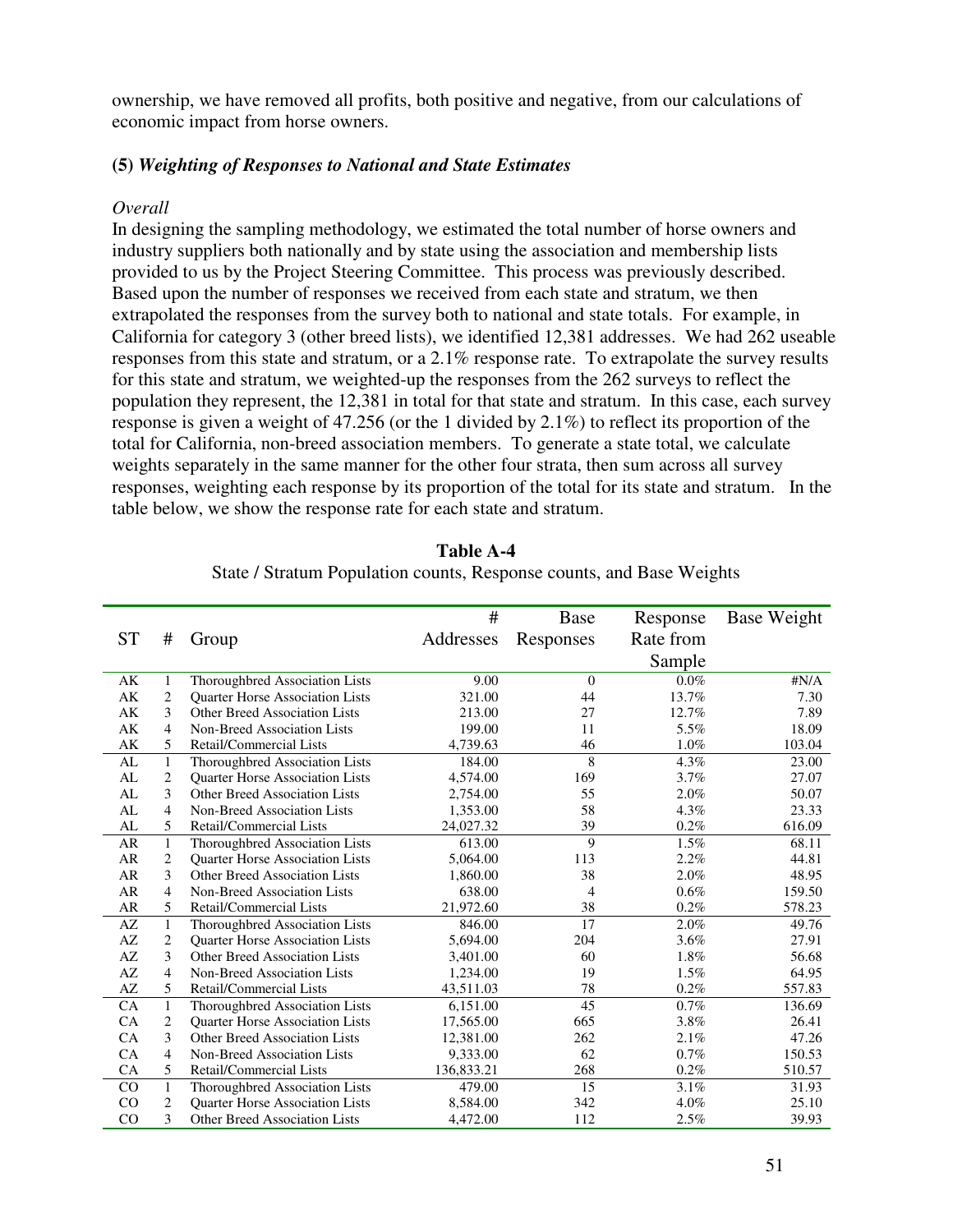|                                  |                         |                                                                   | #                     | <b>Base</b>                                | Response             | <b>Base Weight</b> |
|----------------------------------|-------------------------|-------------------------------------------------------------------|-----------------------|--------------------------------------------|----------------------|--------------------|
| <b>ST</b>                        | #                       | Group                                                             | Addresses             | Responses                                  | Rate from            |                    |
|                                  |                         |                                                                   |                       |                                            | Sample               |                    |
| $\rm CO$                         | 4                       | Non-Breed Association Lists                                       | 2,817.00              | 36                                         | 1.3%                 | 78.25              |
| CO                               | 5                       | Retail/Commercial Lists                                           | 45,726.78             | 101                                        | 0.2%                 | 452.74             |
| CT                               | $\mathbf{1}$            | Thoroughbred Association Lists                                    | 211.00                | 8                                          | 3.8%                 | 26.38              |
| <b>CT</b><br><b>CT</b>           | $\overline{c}$<br>3     | Quarter Horse Association Lists                                   | 858.00                | $80\,$<br>51                               | 9.3%<br>5.7%         | 10.73              |
| <b>CT</b>                        | 4                       | Other Breed Association Lists<br>Non-Breed Association Lists      | 900.00<br>1,220.00    | 15                                         | 1.2%                 | 17.65<br>81.33     |
| CT                               | 5                       | Retail/Commercial Lists                                           | 8,968.77              | 56                                         | $0.6\%$              | 160.16             |
| $\rm DC$                         | $\mathbf{1}$            | Thoroughbred Association Lists                                    | 1.00                  | $\,1\,$                                    | $100.0\%$            | 1.00               |
| DC                               | $\overline{c}$          | Quarter Horse Association Lists                                   | 22.00                 | $\begin{smallmatrix}2\\1\end{smallmatrix}$ | 9.1%                 | 11.00              |
| DC                               | 3                       | Other Breed Association Lists                                     |                       |                                            | #DIV/0!              | $\#\rm N/A$        |
| DC                               | 4                       | Non-Breed Association Lists                                       | 418.00                | $\boldsymbol{0}$                           | $0.0\%$              | #N/A               |
| DC<br>DE                         | 5<br>$\mathbf{1}$       | Retail/Commercial Lists<br>Thoroughbred Association Lists         | 2.00<br>125.00        | $\overline{c}$<br>$\mathbf{1}$             | $100.0\%$<br>$0.8\%$ | 1.00<br>125.00     |
| DE                               | $\mathbf{2}$            | Quarter Horse Association Lists                                   | 221.00                | 19                                         | 8.6%                 | 11.63              |
| DE                               | 3                       | Other Breed Association Lists                                     | 264.00                | 19                                         | 7.2%                 | 13.89              |
| DE                               | 4                       | Non-Breed Association Lists                                       | 164.00                | $\boldsymbol{7}$                           | 4.3%                 | 23.43              |
| DE                               | 5                       | Retail/Commercial Lists                                           | 3,529.07              | 22                                         | 0.6%                 | 160.41             |
| FL                               | $\mathbf{1}$            | Thoroughbred Association Lists                                    | 5,263.00              | $\overline{41}$                            | $0.8\%$              | 128.37             |
| FL                               | $\overline{c}$          | Quarter Horse Association Lists                                   | 6,994.00              | 283                                        | 4.0%                 | 24.71              |
| FL<br>FL                         | 3<br>4                  | Other Breed Association Lists                                     | 6,442.00              | 128<br>38                                  | 2.0%                 | 50.33<br>151.53    |
| FL                               | 5                       | Non-Breed Association Lists<br>Retail/Commercial Lists            | 5,758.00<br>94,654.00 | 130                                        | 0.7%<br>0.1%         | 728.11             |
| GA                               | $\mathbf{1}$            | Thoroughbred Association Lists                                    | 327.00                | 6                                          | $1.8\%$              | 54.50              |
| GA                               | 2                       | Quarter Horse Association Lists                                   | 5,156.00              | 252                                        | 4.9%                 | 20.46              |
| GA                               | 3                       | Other Breed Association Lists                                     | 3,525.00              | 83                                         | 2.4%                 | 42.47              |
| <b>GA</b>                        | 4                       | Non-Breed Association Lists                                       | 3,142.00              | 88                                         | $2.8\%$              | 35.70              |
| GA                               | 5                       | Retail/Commercial Lists                                           | 38,259.02             | 84                                         | $0.2\%$              | 455.46             |
| H                                | $\mathbf{1}$            | Thoroughbred Association Lists                                    | 9.00                  | $\boldsymbol{0}$                           | $0.0\%$              | $\sharp N/A$       |
| H <sub>I</sub><br>H <sub>I</sub> | 2<br>3                  | Quarter Horse Association Lists<br>Other Breed Association Lists  | 417.00<br>151.00      | 28<br>8                                    | 6.7%<br>5.3%         | 14.89<br>18.88     |
| H <sub>I</sub>                   | 4                       | Non-Breed Association Lists                                       | 121.00                | 7                                          | $5.8\%$              | 17.29              |
| H <sub>I</sub>                   | 5                       | Retail/Commercial Lists                                           | 3,885.25              | 11                                         | 0.3%                 | 353.20             |
| IA                               | $\mathbf{1}$            | Thoroughbred Association Lists                                    | 428.00                | 12                                         | 2.8%                 | 35.67              |
| IA                               | $\overline{c}$          | Quarter Horse Association Lists                                   | 6,269.00              | 196                                        | 3.1%                 | 31.98              |
| IA                               | 3                       | Other Breed Association Lists                                     | 2,774.00              | 64                                         | $2.3\%$              | 43.34              |
| IA                               | 4                       | Non-Breed Association Lists                                       | 1,514.00              | 27                                         | $1.8\%$              | 56.07              |
| IA                               | 5                       | Retail/Commercial Lists                                           | 24,325.34             | 50<br>12                                   | $0.2\%$              | 486.51             |
| ID<br>ID                         | $\,1$<br>$\overline{c}$ | Thoroughbred Association Lists<br>Quarter Horse Association Lists | 407.00<br>4,881.00    | 179                                        | $2.9\%$<br>3.7%      | 33.92<br>27.27     |
| ID                               | 3                       | Other Breed Association Lists                                     | 1,680.00              | 55                                         | 3.3%                 | 30.55              |
| ID                               | 4                       | Non-Breed Association Lists                                       | 1,315.00              | 19                                         | $1.4\%$              | 69.21              |
| ID                               | 5                       | Retail/Commercial Lists                                           | 22,868.93             | 41                                         | 0.2%                 | 557.78             |
| ${\rm IL}$                       | $\mathbf{1}$            | Thoroughbred Association Lists                                    | 1,343.00              | 27                                         | $2.0\%$              | 49.74              |
| IL                               | 2                       | Quarter Horse Association Lists                                   | 5,763.00              | 247                                        | 4.3%                 | 23.33              |
| $\rm IL$                         | 3                       | Other Breed Association Lists                                     | 3,488.00              | 104                                        | $3.0\%$              | 33.54              |
| IL<br>IL                         | 4<br>5                  | Non-Breed Association Lists<br>Retail/Commercial Lists            | 2,278.00<br>42,389.33 | 48<br>83                                   | 2.1%<br>0.2%         | 47.46<br>510.71    |
| IN                               | $\mathbf{1}$            | Thoroughbred Association Lists                                    | 817.00                | 19                                         | $2.3\%$              | 43.00              |
| IN                               | $\overline{c}$          | <b>Ouarter Horse Association Lists</b>                            | 5,802.00              | 267                                        | 4.6%                 | 21.73              |
| IN                               | 3                       | Other Breed Association Lists                                     | 3,883.00              | 71                                         | $1.8\%$              | 54.69              |
| IN                               | 4                       | Non-Breed Association Lists                                       | 1,198.00              | 16                                         | $1.3\%$              | 74.88              |
| IN                               | 5                       | Retail/Commercial Lists                                           | 34,257.54             | 92                                         | $0.3\%$              | 372.36             |
| KS                               | $\mathbf{1}$            | Thoroughbred Association Lists                                    | 260.00                | 14                                         | 5.4%                 | 18.57              |
| KS                               | 2                       | Quarter Horse Association Lists                                   | 6,463.00              | 211<br>74                                  | 3.3%                 | 30.63              |
| KS<br>KS                         | 3<br>4                  | Other Breed Association Lists<br>Non-Breed Association Lists      | 1,753.00<br>1,446.00  | 17                                         | 4.2%<br>1.2%         | 23.69<br>85.06     |
| KS                               | 5                       | Retail/Commercial Lists                                           | 24,364.08             | 54                                         | 0.2%                 | 451.19             |
| KY                               | $\mathbf{1}$            | Thoroughbred Association Lists                                    | 7,085.00              | 67                                         | $0.9\%$              | 105.75             |
| KY                               | 2                       | Quarter Horse Association Lists                                   | 3,958.00              | 148                                        | 3.7%                 | 26.74              |
| KY                               | 3                       | Other Breed Association Lists                                     | 4,428.00              | 59                                         | 1.3%                 | 75.05              |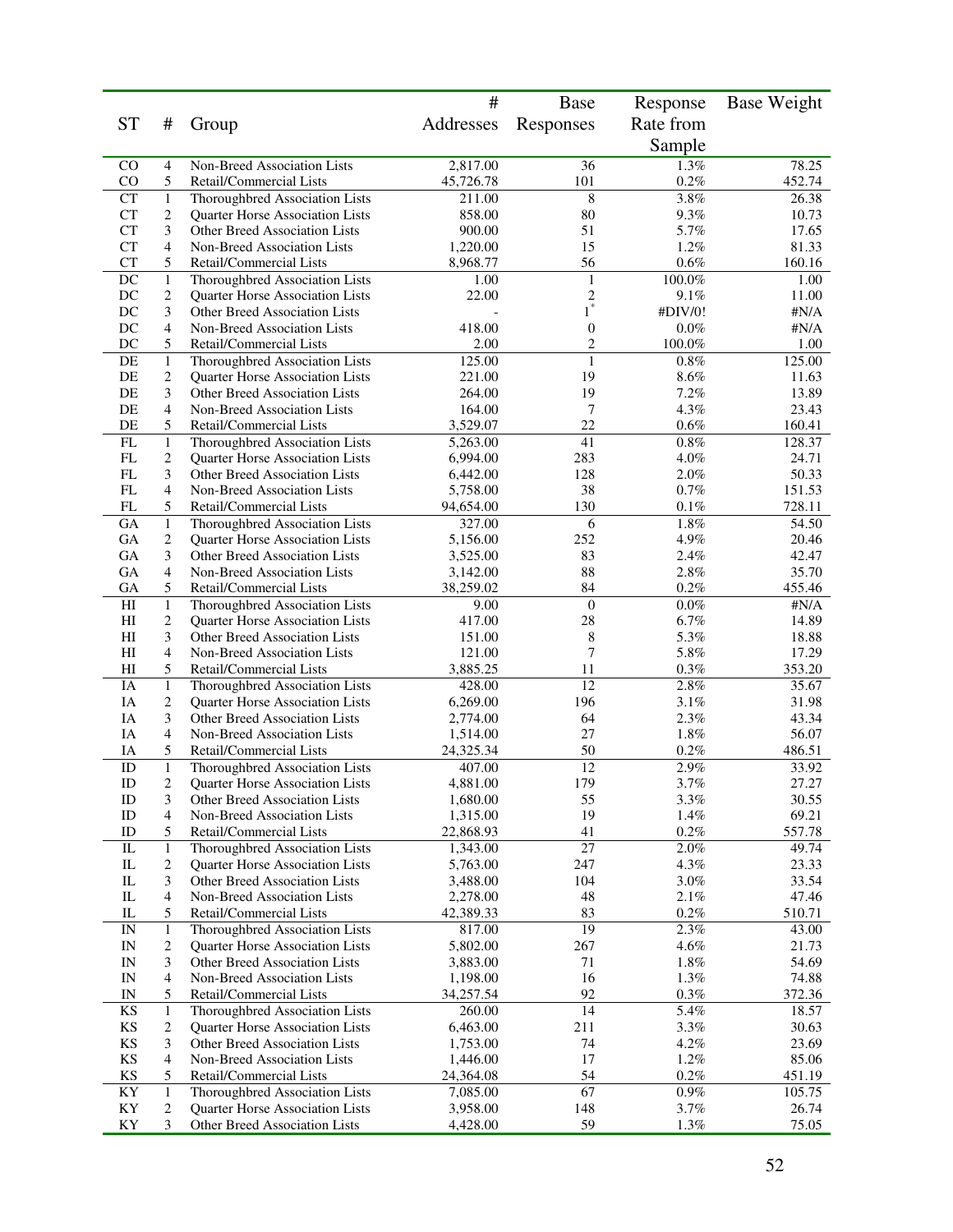|                 |                            |                                                                   | #                     | Base           | Response        | <b>Base Weight</b> |
|-----------------|----------------------------|-------------------------------------------------------------------|-----------------------|----------------|-----------------|--------------------|
| <b>ST</b>       | #                          | Group                                                             | Addresses             | Responses      | Rate from       |                    |
|                 |                            |                                                                   |                       |                | Sample          |                    |
| KY              | $\overline{4}$             | Non-Breed Association Lists                                       | 1,422.00              | 21             | 1.5%            | 67.71              |
| ΚY              | 5                          | Retail/Commercial Lists                                           | 40,892.12             | 101            | 0.2%            | 404.87             |
| LA              | $\mathbf{1}$               | Thoroughbred Association Lists                                    | 1,793.00              | 16             | $0.9\%$         | 112.06             |
| LA              | $\overline{c}$             | Quarter Horse Association Lists                                   | 5,327.00              | 142            | 2.7%            | 37.51              |
| LA              | 3                          | Other Breed Association Lists                                     | 1,843.00              | 43             | 2.3%            | 42.86              |
| LA<br>LA        | $\overline{4}$<br>5        | Non-Breed Association Lists<br>Retail/Commercial Lists            | 939.00<br>22,354.64   | 5<br>37        | $0.5\%$<br>0.2% | 187.80<br>604.18   |
| MA              | $\mathbf{1}$               | Thoroughbred Association Lists                                    | 418.00                | 10             | 2.4%            | 41.80              |
| MA              | $\sqrt{2}$                 | Quarter Horse Association Lists                                   | 874.00                | 89             | 10.2%           | 9.82               |
| MA              | 3                          | <b>Other Breed Association Lists</b>                              | 1,385.00              | 52             | $3.8\%$         | 26.63              |
| MA              | $\overline{4}$             | Non-Breed Association Lists                                       | 2,096.00              | 62             | 3.0%            | 33.81              |
| MA              | 5                          | Retail/Commercial Lists                                           | 14,194.56             | 53             | $0.4\%$         | 267.82             |
| MD              | $\mathbf{1}$               | Thoroughbred Association Lists                                    | 1,585.00              | 34             | 2.1%            | 46.62              |
| MD              | $\sqrt{2}$                 | Quarter Horse Association Lists                                   | 1,446.00              | 102            | $7.1\%$         | 14.18              |
| MD<br>MD        | 3<br>$\overline{4}$        | Other Breed Association Lists<br>Non-Breed Association Lists      | 1,511.00              | 85<br>23       | 5.6%<br>1.4%    | 17.78<br>72.52     |
| MD              | 5                          | Retail/Commercial Lists                                           | 1,668.00<br>23,214.41 | 77             | 0.3%            | 301.49             |
| <b>ME</b>       | $\mathbf{1}$               | Thoroughbred Association Lists                                    | 19.00                 | $\overline{0}$ | $0.0\%$         | $\#\rm{N}/\rm{A}$  |
| MЕ              | $\mathbf{2}$               | Quarter Horse Association Lists                                   | 574.00                | 50             | 8.7%            | 11.48              |
| <b>ME</b>       | 3                          | Other Breed Association Lists                                     | 665.00                | 49             | 7.4%            | 13.57              |
| <b>ME</b>       | 4                          | Non-Breed Association Lists                                       | 252.00                | 8              | 3.2%            | 31.50              |
| ME              | 5                          | Retail/Commercial Lists                                           | 7,359.01              | 52             | $0.7\%$         | 141.52             |
| MI              | $\mathbf{1}$               | Thoroughbred Association Lists                                    | 617.00                | 12             | 1.9%            | 51.42              |
| MI              | $\overline{c}$             | Quarter Horse Association Lists                                   | 4,799.00              | 259            | 5.4%            | 18.53              |
| MI              | 3                          | <b>Other Breed Association Lists</b>                              | 5,365.00              | 108            | 2.0%            | 49.68              |
| MI              | $\overline{4}$             | Non-Breed Association Lists                                       | 1,794.00              | 21             | 1.2%            | 85.43              |
| MI              | 5                          | Retail/Commercial Lists                                           | 49,993.29             | 131            | $0.3\%$<br>1.8% | 381.63             |
| MN<br><b>MN</b> | $\mathbf{1}$<br>$\sqrt{2}$ | Thoroughbred Association Lists<br>Quarter Horse Association Lists | 450.00<br>5,363.00    | 8<br>237       | 4.4%            | 56.25<br>22.63     |
| <b>MN</b>       | 3                          | Other Breed Association Lists                                     | 3,654.00              | 102            | 2.8%            | 35.82              |
| MN              | $\overline{4}$             | Non-Breed Association Lists                                       | 1,232.00              | 22             | 1.8%            | 56.00              |
| MN              | 5                          | Retail/Commercial Lists                                           | 32,141.58             | 87             | 0.3%            | 369.44             |
| MO              | $\mathbf{1}$               | Thoroughbred Association Lists                                    | 376.00                | 5              | $1.3\%$         | 75.20              |
| MO              | $\sqrt{2}$                 | Quarter Horse Association Lists                                   | 9,084.00              | 282            | 3.1%            | 32.21              |
| MO              | 3                          | Other Breed Association Lists                                     | 3,839.00              | 80             | 2.1%            | 47.99              |
| M <sub>O</sub>  | $\overline{4}$             | Non-Breed Association Lists                                       | 1,432.00              | 41             | 2.9%            | 34.93              |
| MO              | 5                          | Retail/Commercial Lists                                           | 44,021.04             | 89             | $0.2\%$         | 494.62             |
| MS              | $\mathbf{1}$               | Thoroughbred Association Lists                                    | 163.00                | $\overline{4}$ | 2.5%            | 40.75              |
| MS              | $\overline{c}$             | Quarter Horse Association Lists<br>Other Breed Association Lists  | 4,211.00              | 97             | 2.3%            | 43.41              |
| MS<br>MS        | 3<br>4                     | Non-Breed Association Lists                                       | 2,011.00<br>672.00    | 31<br>10       | 1.5%<br>1.5%    | 64.87<br>67.20     |
| MS              | 5                          | Retail/Commercial Lists                                           | 16,594.98             | 42             | 0.3%            | 395.12             |
| MT              | $\mathbf{1}$               | Thoroughbred Association Lists                                    | 285.00                | $\,$ 8 $\,$    | $2.8\%$         | 35.63              |
| MT              | $\boldsymbol{2}$           | Quarter Horse Association Lists                                   | 5,246.00              | 124            | 2.4%            | 42.31              |
| MT              | 3                          | Other Breed Association Lists                                     | 1,447.00              | 45             | 3.1%            | 32.16              |
| MT              | 4                          | Non-Breed Association Lists                                       | 1,215.00              | 9              | 0.7%            | 135.00             |
| MT              | 5                          | Retail/Commercial Lists                                           | 22,151.44             | 25             | $0.1\%$         | 886.06             |
| NC              | $\mathbf{1}$               | Thoroughbred Association Lists                                    | 299.00                | 10             | 3.3%            | 29.90              |
| NC              | $\overline{c}$             | <b>Ouarter Horse Association Lists</b>                            | 5,318.00              | 211            | 4.0%            | 25.20              |
| $\rm NC$        | 3                          | Other Breed Association Lists                                     | 4,321.00              | 123            | $2.8\%$         | 35.13              |
| <b>NC</b><br>NC | $\overline{4}$<br>5        | Non-Breed Association Lists<br>Retail/Commercial Lists            | 4,679.00<br>50,452.23 | 113<br>92      | 2.4%<br>$0.2\%$ | 41.41<br>548.39    |
| <b>ND</b>       | $\mathbf{1}$               | Thoroughbred Association Lists                                    | 121.00                | $\mathfrak{Z}$ | 2.5%            | 40.33              |
| ND              | $\overline{c}$             | <b>Quarter Horse Association Lists</b>                            | 2,274.00              | 84             | 3.7%            | 27.07              |
| <b>ND</b>       | 3                          | Other Breed Association Lists                                     | 551.00                | 36             | $6.5\%$         | 15.31              |
| ND              | 4                          | Non-Breed Association Lists                                       | 161.00                | $\overline{4}$ | $2.5\%$         | 40.25              |
| ND              | 5                          | Retail/Commercial Lists                                           | 7,686.23              | 21             | $0.3\%$         | 366.01             |
| NE              | $\mathbf{1}$               | Thoroughbred Association Lists                                    | 390.00                | 16             | 4.1%            | 24.38              |
| <b>NE</b>       | $\sqrt{2}$                 | Quarter Horse Association Lists                                   | 5,687.00              | 147            | 2.6%            | 38.69              |
| <b>NE</b>       | 3                          | Other Breed Association Lists                                     | 995.00                | $44\,$         | 4.4%            | 22.61              |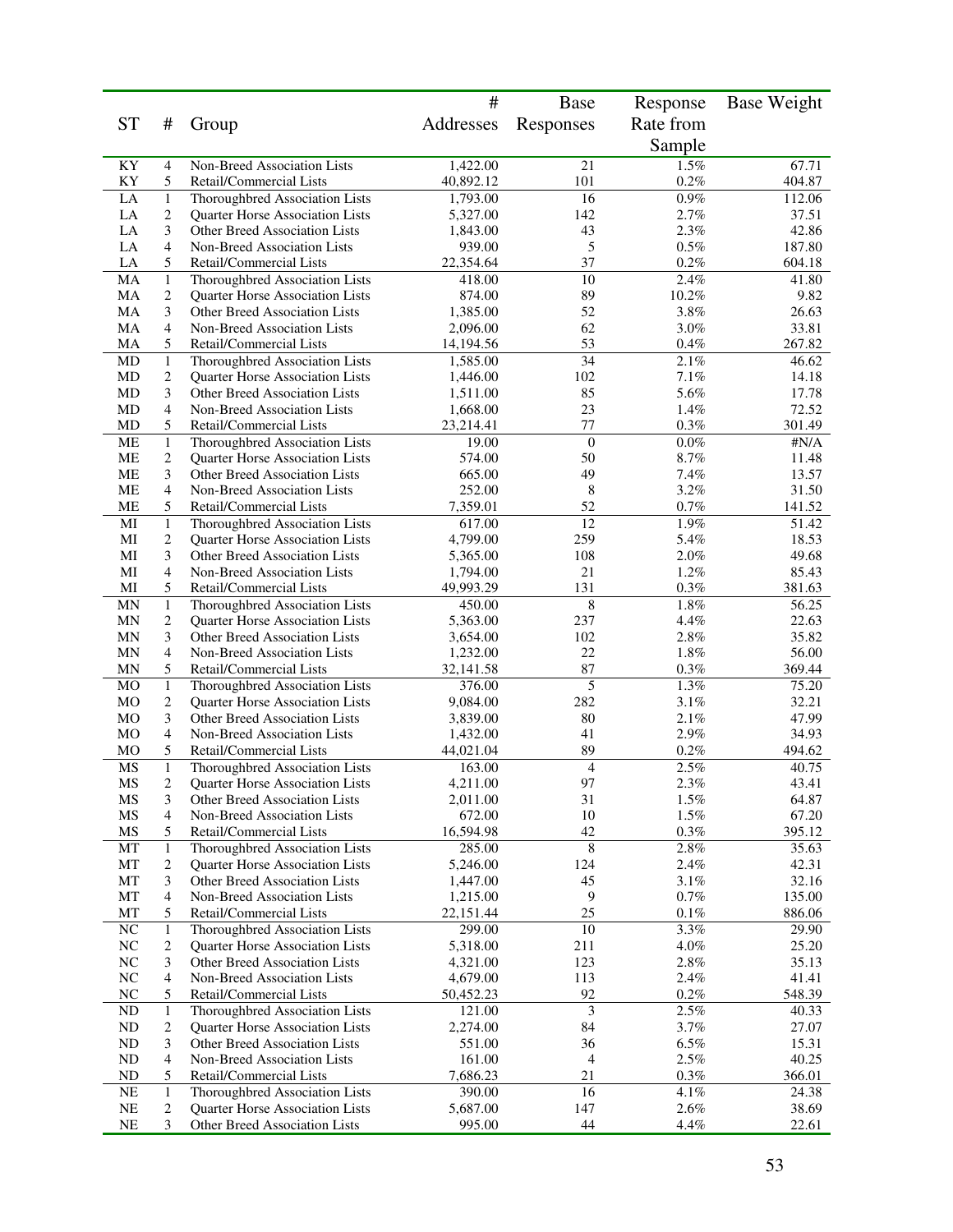|                            |                                |                                                                   | #                     | <b>Base</b>              | Response        | <b>Base Weight</b> |
|----------------------------|--------------------------------|-------------------------------------------------------------------|-----------------------|--------------------------|-----------------|--------------------|
| <b>ST</b>                  | #                              | Group                                                             | Addresses             | Responses                | Rate from       |                    |
|                            |                                |                                                                   |                       |                          | Sample          |                    |
| NE                         | 4                              | Non-Breed Association Lists                                       | 653.00                | 8                        | 1.2%            | 81.63              |
| NE                         | 5                              | Retail/Commercial Lists                                           | 18,979.53             | 34                       | 0.2%            | 558.22             |
| <b>NH</b>                  | $\mathbf{1}$                   | Thoroughbred Association Lists                                    | 102.00                | $\overline{4}$           | 3.9%            | 25.50              |
| NH<br><b>NH</b>            | 2<br>3                         | Quarter Horse Association Lists                                   | 457.00                | 52<br>57                 | 11.4%<br>7.3%   | 8.79               |
| <b>NH</b>                  | 4                              | Other Breed Association Lists<br>Non-Breed Association Lists      | 784.00<br>454.00      | 12                       | 2.6%            | 13.75<br>37.83     |
| NH                         | 5                              | Retail/Commercial Lists                                           | 6,623.83              | 55                       | 0.8%            | 120.43             |
| NJ                         | $\mathbf{1}$                   | Thoroughbred Association Lists                                    | 1,174.00              | $\overline{22}$          | 1.9%            | 53.36              |
| NJ                         | $\overline{c}$                 | Quarter Horse Association Lists                                   | 1,397.00              | 98                       | $7.0\%$         | 14.26              |
| <b>NJ</b>                  | 3                              | Other Breed Association Lists                                     | 1,230.00              | 53                       | 4.3%            | 23.21              |
| NJ                         | 4                              | Non-Breed Association Lists                                       | 2,407.00              | 37                       | 1.5%            | 65.05              |
| NJ                         | 5                              | Retail/Commercial Lists                                           | 26,489.17             | 88                       | 0.3%            | 301.01             |
| <b>NM</b><br><b>NM</b>     | $\mathbf{1}$<br>$\overline{c}$ | Thoroughbred Association Lists<br>Quarter Horse Association Lists | 704.00<br>4,029.00    | 13<br>106                | $1.8\%$<br>2.6% | 54.15<br>38.01     |
| NM                         | 3                              | Other Breed Association Lists                                     | 1,403.00              | 53                       | 3.8%            | 26.47              |
| <b>NM</b>                  | 4                              | Non-Breed Association Lists                                       | 950.00                | 15                       | 1.6%            | 63.33              |
| NM                         | 5                              | Retail/Commercial Lists                                           | 24,704.87             | 33                       | $0.1\%$         | 748.63             |
| ${\rm NV}$                 | $\mathbf{1}$                   | Thoroughbred Association Lists                                    | $\overline{206.00}$   | $\mathbf{1}$             | $0.5\%$         | 206.00             |
| NV                         | $\overline{\mathbf{c}}$        | Quarter Horse Association Lists                                   | 2,139.00              | 95                       | 4.4%            | 22.52              |
| NV                         | 3                              | Other Breed Association Lists                                     | 1,222.00              | 41                       | 3.4%            | 29.80              |
| <b>NV</b>                  | 4<br>5                         | Non-Breed Association Lists<br>Retail/Commercial Lists            | 412.00<br>13,107.64   | 6<br>41                  | 1.5%<br>0.3%    | 68.67<br>319.70    |
| NV<br>${\rm NY}$           | $\mathbf{1}$                   | Thoroughbred Association Lists                                    | 2,362.00              | 27                       | $1.1\%$         | 87.48              |
| NY                         | $\overline{\mathbf{c}}$        | Quarter Horse Association Lists                                   | 3,654.00              | 203                      | 5.6%            | 18.00              |
| ${\rm NY}$                 | 3                              | Other Breed Association Lists                                     | 3,430.00              | 110                      | 3.2%            | 31.18              |
| <b>NY</b>                  | 4                              | Non-Breed Association Lists                                       | 4,115.00              | 26                       | 0.6%            | 158.27             |
| NY                         | 5                              | Retail/Commercial Lists                                           | 54,667.47             | 145                      | $0.3\%$         | 377.02             |
| <b>OH</b>                  | $\mathbf{1}$                   | Thoroughbred Association Lists                                    | 1,177.00              | 31                       | 2.6%            | 37.97              |
| OH                         | 2                              | <b>Quarter Horse Association Lists</b>                            | 7,883.00              | 343                      | 4.4%            | 22.98              |
| <b>OH</b>                  | 3                              | Other Breed Association Lists                                     | 5,295.00              | 112                      | 2.1%            | 47.28              |
| <b>OH</b><br>OH            | 4<br>5                         | Non-Breed Association Lists<br>Retail/Commercial Lists            | 2,391.00<br>57,120.16 | 43<br>139                | $1.8\%$<br>0.2% | 55.60<br>410.94    |
| OK                         | $\,1$                          | Thoroughbred Association Lists                                    | 1,542.00              | $\overline{25}$          | $1.6\%$         | 61.68              |
| OK                         | $\overline{c}$                 | Quarter Horse Association Lists                                   | 12,265.00             | 276                      | 2.3%            | 44.44              |
| OK                         | 3                              | Other Breed Association Lists                                     | 4,385.00              | 56                       | 1.3%            | 78.30              |
| OK                         | 4                              | Non-Breed Association Lists                                       | 1,248.00              | 15                       | 1.2%            | 83.20              |
| OK                         | 5                              | Retail/Commercial Lists                                           | 47,598.00             | 60                       | 0.1%            | 793.30             |
| <b>OR</b>                  | $\,1$                          | Thoroughbred Association Lists                                    | 586.00                | 19                       | 3.2%            | 30.84              |
| <b>OR</b>                  | $\overline{c}$                 | Quarter Horse Association Lists                                   | 5,458.00              | 199                      | 3.6%            | 27.43              |
| <b>OR</b><br><b>OR</b>     | 3<br>4                         | Other Breed Association Lists<br>Non-Breed Association Lists      | 3,590.00<br>1,506.00  | 82<br>26                 | $2.3\%$<br>1.7% | 43.78<br>57.92     |
| <b>OR</b>                  | 5                              | Retail/Commercial Lists                                           | 34,521.13             | 67                       | $0.2\%$         | 515.24             |
| PA                         | $\mathbf{1}$                   | Thoroughbred Association Lists                                    | 1,222.00              | 15                       | 1.2%            | 81.47              |
| PA                         | 2                              | Quarter Horse Association Lists                                   | 5,059.00              | 245                      | 4.8%            | 20.65              |
| PA                         | 3                              | Other Breed Association Lists                                     | 4,134.00              | 106                      | $2.6\%$         | 39.00              |
| PA                         | 4                              | Non-Breed Association Lists                                       | 4,294.00              | 49                       | 1.1%            | 87.63              |
| PA                         | 5                              | Retail/Commercial Lists                                           | 58,466.38             | 139                      | 0.2%            | 420.62             |
| RI                         | $\mathbf{1}$                   | Thoroughbred Association Lists                                    | 40.00                 | $\overline{c}$           | $5.0\%$         | 20.00              |
| RI                         | $\overline{c}$<br>3            | Quarter Horse Association Lists<br>Other Breed Association Lists  | 169.00                | $22\,$<br>7              | 13.0%<br>4.9%   | 7.68               |
| <b>RI</b><br>RI            | 4                              | Non-Breed Association Lists                                       | 144.00<br>254.00      | 12                       | 4.7%            | 20.57<br>21.17     |
| RI                         | 5                              | Retail/Commercial Lists                                           | 1,898.99              | 30                       | 1.6%            | 63.30              |
| $\ensuremath{\mathbf{SC}}$ | $\mathbf{1}$                   | Thoroughbred Association Lists                                    | 257.00                | 12                       | 4.7%            | 21.42              |
| SC                         | 2                              | <b>Quarter Horse Association Lists</b>                            | 2,277.00              | 113                      | $5.0\%$         | 20.15              |
| SC                         | 3                              | Other Breed Association Lists                                     | 1,982.00              | 55                       | $2.8\%$         | 36.04              |
| SC                         | 4                              | Non-Breed Association Lists                                       | 741.00                | 16                       | $2.2\%$         | 46.31              |
| SC                         | 5                              | Retail/Commercial Lists                                           | 18,224.27             | 86                       | $0.5\%$         | 211.91             |
| <b>SD</b>                  | $\mathbf{1}$                   | Thoroughbred Association Lists                                    | 107.00                | $\overline{\mathcal{L}}$ | 3.7%            | 26.75              |
| SD<br><b>SD</b>            | 2<br>3                         | Quarter Horse Association Lists<br>Other Breed Association Lists  | 3,914.00<br>912.00    | 115<br>24                | 2.9%<br>2.6%    | 34.03<br>38.00     |
|                            |                                |                                                                   |                       |                          |                 |                    |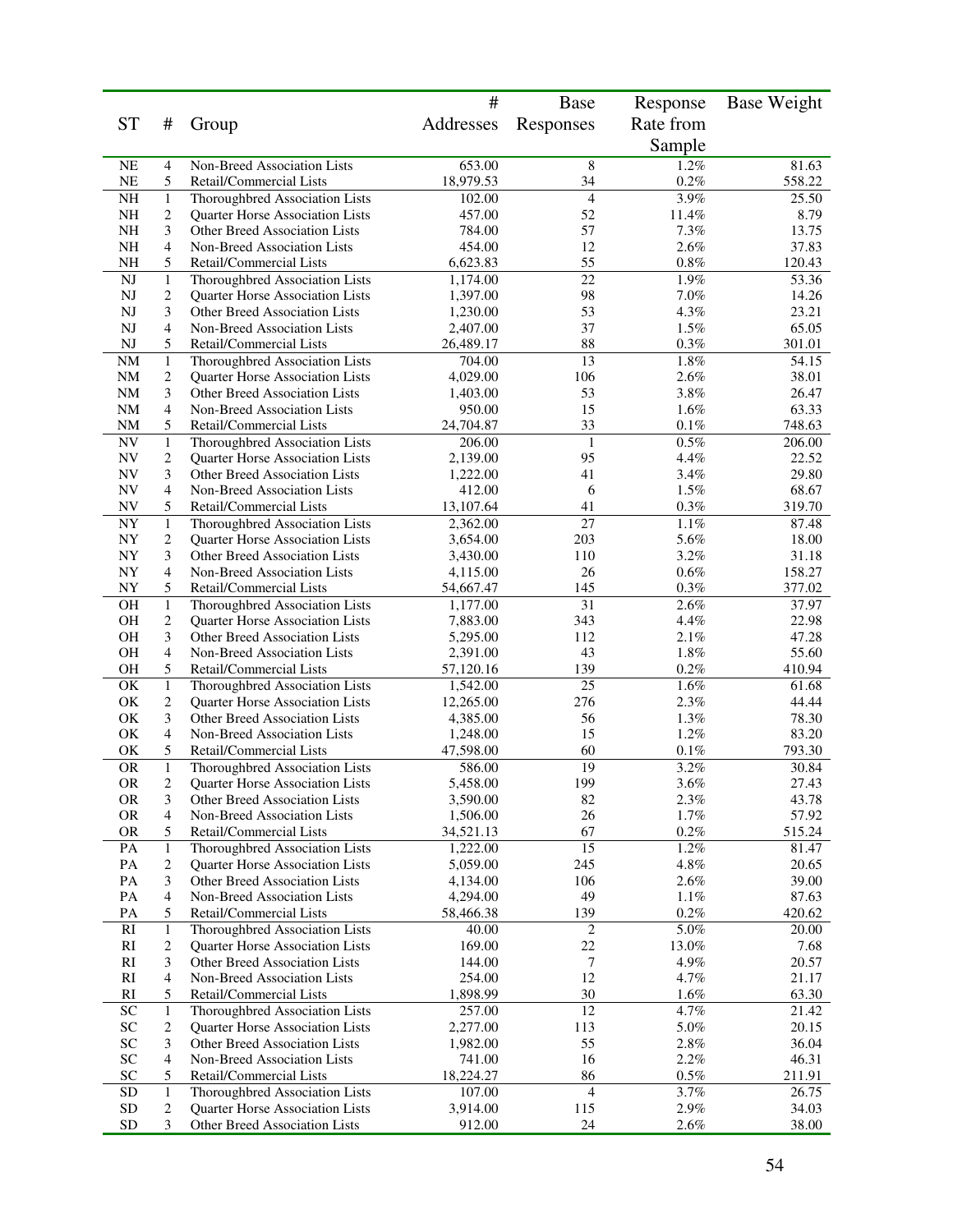|                 |                         |                                        | #          | <b>Base</b>              | Response  | <b>Base Weight</b> |
|-----------------|-------------------------|----------------------------------------|------------|--------------------------|-----------|--------------------|
| <b>ST</b>       | #                       | Group                                  | Addresses  | Responses                | Rate from |                    |
|                 |                         |                                        |            |                          | Sample    |                    |
| <b>SD</b>       | 4                       | Non-Breed Association Lists            | 255.00     | $\mathbf{1}$             | 0.4%      | 255.00             |
| SD              | 5                       | Retail/Commercial Lists                | 10,827.98  | 27                       | 0.2%      | 401.04             |
| <b>TN</b>       | $\,1$                   | Thoroughbred Association Lists         | 260.00     | 3                        | 1.2%      | 86.67              |
| <b>TN</b>       | 2                       | Quarter Horse Association Lists        | 5,194.00   | 201                      | 3.9%      | 25.84              |
| <b>TN</b>       | 3                       | Other Breed Association Lists          | 5,558.00   | 73                       | 1.3%      | 76.14              |
| <b>TN</b>       | 4                       | Non-Breed Association Lists            | 1,175.00   | 17                       | 1.4%      | 69.12              |
| <b>TN</b>       | 5                       | Retail/Commercial Lists                | 36,705.58  | 66                       | $0.2\%$   | 556.15             |
| TX              | $\mathbf{1}$            | Thoroughbred Association Lists         | 4,227.00   | 50                       | 1.2%      | 84.54              |
| TX              | $\overline{\mathbf{c}}$ | Quarter Horse Association Lists        | 34,433.00  | 887                      | 2.6%      | 38.82              |
| TX              | 3                       | <b>Other Breed Association Lists</b>   | 11,448.00  | 171                      | 1.5%      | 66.95              |
| TX              | 4                       | Non-Breed Association Lists            | 5,718.00   | 30                       | 0.5%      | 190.60             |
| TX              | 5                       | Retail/Commercial Lists                | 146,205.71 | 189                      | 0.1%      | 773.58             |
| UT              | $\mathbf{1}$            | Thoroughbred Association Lists         | 350.00     | 10                       | 2.9%      | 35.00              |
| UT              | 2                       | Quarter Horse Association Lists        | 4,335.00   | 146                      | 3.4%      | 29.69              |
| $_{\rm UT}$     | 3                       | Other Breed Association Lists          | 1,549.00   | 59                       | 3.8%      | 26.25              |
| UT              | 4                       | Non-Breed Association Lists            | 784.00     | 7                        | $0.9\%$   | 112.00             |
| UT              | 5                       | Retail/Commercial Lists                | 21,625.38  | 39                       | $0.2\%$   | 554.50             |
| $\overline{VA}$ | $\mathbf{1}$            | Thoroughbred Association Lists         | 1,672.00   | $\overline{34}$          | 2.0%      | 49.18              |
| <b>VA</b>       | $\mathbf{2}$            | <b>Ouarter Horse Association Lists</b> | 3,342.00   | 169                      | 5.1%      | 19.78              |
| VA              | 3                       | Other Breed Association Lists          | 3,199.00   | 85                       | 2.7%      | 37.64              |
| VA              | 4                       | Non-Breed Association Lists            | 2,184.00   | 23                       | $1.1\%$   | 94.96              |
| VA              | 5                       | Retail/Commercial Lists                | 42,113.75  | 111                      | $0.3\%$   | 379.40             |
| VT <sup>\</sup> | $\mathbf{1}$            | Thoroughbred Association Lists         | 22.00      | $\boldsymbol{0}$         | $0.0\%$   | $\sharp N/A$       |
| <b>VT</b>       | 2                       | Quarter Horse Association Lists        | 480.00     | 38                       | 7.9%      | 12.63              |
| VT              | 3                       | Other Breed Association Lists          | 581.00     | 38                       | 6.5%      | 15.29              |
| <b>VT</b>       | 4                       | Non-Breed Association Lists            | 594.00     | 32                       | 5.4%      | 18.56              |
| VT              | 5                       | Retail/Commercial Lists                | 5,898.92   | 52                       | 0.9%      | 113.44             |
| WA              | $\mathbf{1}$            | Thoroughbred Association Lists         | 1,803.00   | 29                       | 1.6%      | 62.17              |
| <b>WA</b>       | $\overline{c}$          | Quarter Horse Association Lists        | 6,064.00   | 294                      | 4.8%      | 20.63              |
| WA              | 3                       | Other Breed Association Lists          | 4,887.00   | 123                      | 2.5%      | 39.73              |
| <b>WA</b>       | 4                       | Non-Breed Association Lists            | 3,660.00   | 22                       | 0.6%      | 166.36             |
| WA              | 5                       | Retail/Commercial Lists                | 52,799.29  | 114                      | $0.2\%$   | 463.15             |
| WI              | $\mathbf{1}$            | Thoroughbred Association Lists         | 149.00     | 7                        | 4.7%      | 21.29              |
| WI              | 2                       | Quarter Horse Association Lists        | 4,685.00   | 277                      | 5.9%      | 16.91              |
| WI              | 3                       | Other Breed Association Lists          | 3,965.00   | 112                      | 2.8%      | 35.40              |
| WI              | 4                       | Non-Breed Association Lists            | 1,570.00   | 60                       | 3.8%      | 26.17              |
| WI              | 5                       | Retail/Commercial Lists                | 35,153.24  | 108                      | 0.3%      | 325.49             |
| WV              | $\,1$                   | Thoroughbred Association Lists         | 391.00     | $\overline{\mathcal{L}}$ | 1.0%      | 97.75              |
| WV              | $\overline{\mathbf{c}}$ | Quarter Horse Association Lists        | 1,251.00   | 58                       | 4.6%      | 21.57              |
| WV              | 3                       | Other Breed Association Lists          | 1,092.00   | 37                       | 3.4%      | 29.51              |
| WV              | 4                       | Non-Breed Association Lists            | 394.00     | $\sqrt{5}$               | 1.3%      | 78.80              |
| WV              | 5                       | Retail/Commercial Lists                | 14,898.55  | 47                       | 0.3%      | 316.99             |
| WY              | $\,1$                   | Thoroughbred Association Lists         | 75.00      | $\overline{\mathbf{3}}$  | $4.0\%$   | 25.00              |
| WY              | $\overline{\mathbf{c}}$ | Quarter Horse Association Lists        | 3,520.00   | 108                      | 3.1%      | 32.59              |
| WY              | 3                       | Other Breed Association Lists          | 915.00     | 41                       | 4.5%      | 22.32              |
| WY              | 4                       | Non-Breed Association Lists            | 611.00     | 6                        | 1.0%      | 101.83             |
| WY              | 5                       | Retail/Commercial Lists                | 13,253.32  | 32                       | $0.2\%$   | 414.17             |

\* One survey respondent listed Puerto Rico as the home state on the association list, but responded to the survey with an address in DC. This *survey response was excluded from the calculations.*

The total number of responses reported in the list above is 18,608. In addition to these responses, we also separately surveyed 40 large farm operations to ensure that horse counts, economic impacts, and employment figures for this important group were all fully captured. Each of these survey responses received a weight of one, since collectively they represented the full population of this group.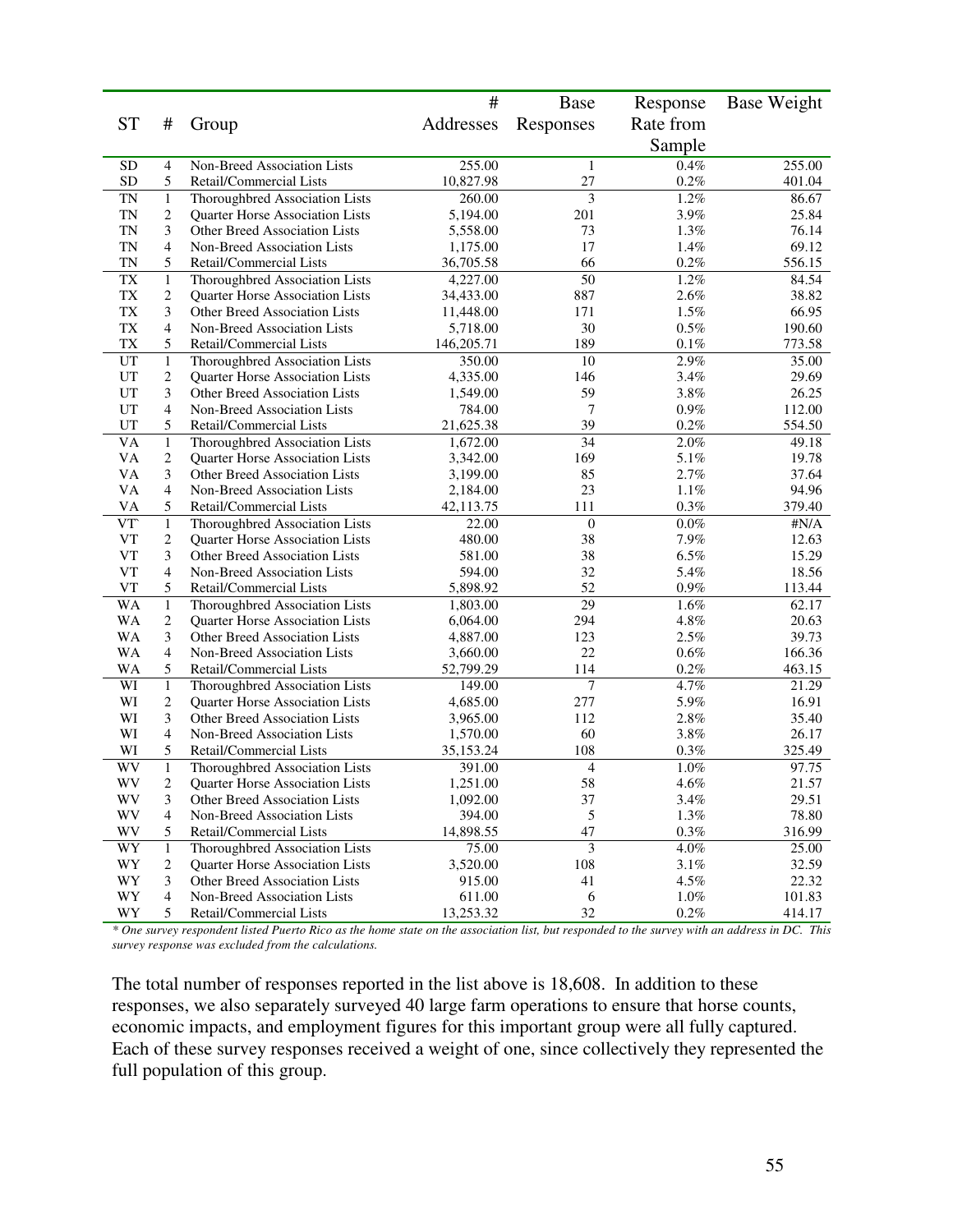### *Re-weighting for Capital Expenditures*

As discussed above, we adjusted these weights when estimating state and national totals for capital expenditures. In essence, for the purposes of weighting up reported capital expenditure figures, we excluded survey responses and re-calculated a weight specifically for this calculation, again by state and stratum, with the new weights based on only the responses we did not exclude.

#### *Re-weighting for Economic Impacts*

Since the survey reached industry participants that were primarily horse owners as well as industry participants that were primarily industry suppliers (a self-reported question on the survey), expenditures of the Owners group were also captured (i.e., "double-counted") as the revenues of the Industry Supplier group. To avoid double-counting the economic impact of these dollars, we had to choose which point in the stream of dollars upon which we would base the economic impact estimates—the direct spending of the horse owners, or at the second-tier of the spending stream, from the industry suppliers. We chose to select the most direct, first tier of spending, where the dollars are introduced into the economy, i.e., the spending figures of the horse owners.

We excluded revenues and expenses of industry participants who completed the survey and responded that their primary activity in the horse industry was as an industry supplier (industry supplier revenues would have already been counted as expenses from their horse-owning customers, and industry supplier expenses would be counted as indirect expenses of the original expenses from their customers.) We excluded from the economic impact analysis the horse owners who identified themselves as primarily industry suppliers since it was unclear whether their revenue and expenses related only to their horse owner activities or to their industry supplier activities. To account for the fact that we excluded a number of surveys in the calculation of the economic impact, we re-weighted the sample to reflect the smaller base of surveys from which we were extrapolating.

The effect of excluding industry suppliers from the economic impact calculations was to reduce the overall size of the sample for economic impact and job creation purposes to 16,436 survey responses.

### **C. Horse Shows**

### *(1) Sampling Plan*

For the Horse Show industry segment, we employed an *exhaustive* sampling approach. In an exhaustive sampling approach, every name/organization included in the database receives a solicitation to participate. This approach could be used in this instance because this segment has a relatively small number of names/organizations when compared to the Owner/Supplier sample, and therefore the associated postage, printing and distribution costs were within the project budget. The total number of horse shows in the sample was 4,865.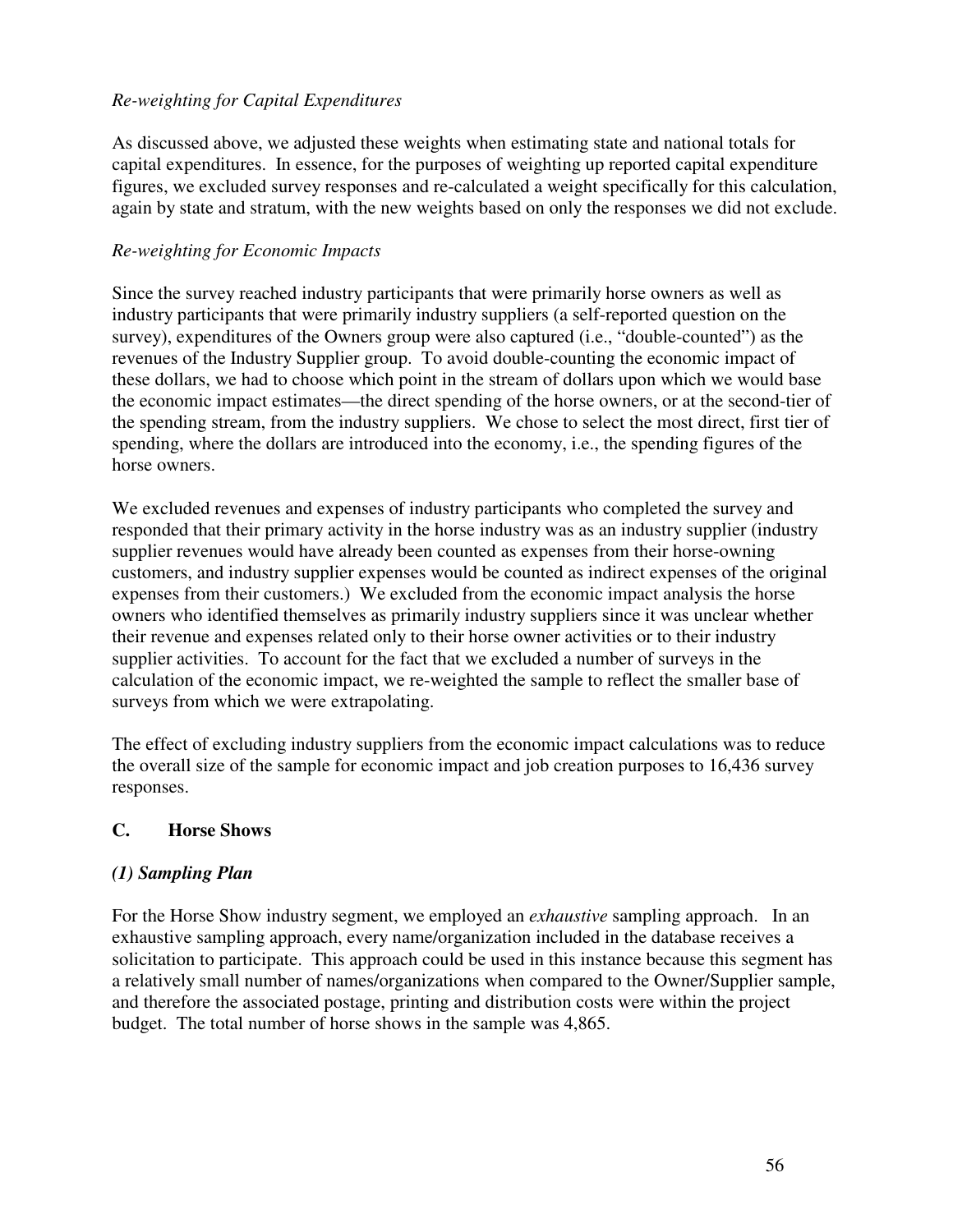### *(2) Survey Implementation*

### *Survey Distribution and Follow-Up*

Postcard invitations were sent to every individual/organization in the sampling frame over the period of five days. An on-line reporting tool was developed to monitor survey returns, with electronic surveys being tabulated instantaneously once submitted through the Internet.

Several weeks following the initial postcard invitation distribution, it was determined that additional responses were needed. It was determined that administering the survey over the telephone was going to be the most direct and aggressive approach to stimulate survey response. Every Horse Show for which we had a phone number received at least one phone call in an attempt to secure their participation.

We identified 4,865 Horse Showing organizations as the national population of the Horse Showing industry. This group included larger shows such as the AQHA World Championship Show and the Rolex Kentucky Three Day Event andd small local and regional shows. We received 192 survey responses from this group, for a response rate of 3.82%.

### *(3) Data Acquisition and Data Cleansing*

We collected 192 survey responses from the Horse Show industry segment, from both the electronic surveys and the telephone surveys. These data were combined to form our sample data.

In general, there were few data corrections or imputations required in the Horse Show response data. We suspect this fact owes itself to the lower level of complexity of the survey instrument vis-à-vis the horse owner/industry supplier survey instrument, and due to the high proportion of telephone survey responses.

From the raw sample data, we identified and excluded one invalid survey response and five duplicate surveys (we acquired telephone surveys from five participants who then also submitted electronic surveys) to arrive at 186 useable survey responses.

## **(4)** *Imputation of missing data*

### *Imputing Employee Hours*

As with the Horse Owner/Industry Supplier survey, the Horse Show survey posed a series of questions relating to the number of persons who worked for the survey respondent on a full-time, part-time, seasonal, and volunteer basis. For a small number of surveys, respondents provided an employee count, but neglected to report the number of weeks and/or hours. As with the Horse Owner / Industry Supplier survey, we used the simple average hours or weeks from the set of non-missing responses for each type of employee. The frequency of imputation for each question is provided in the table below.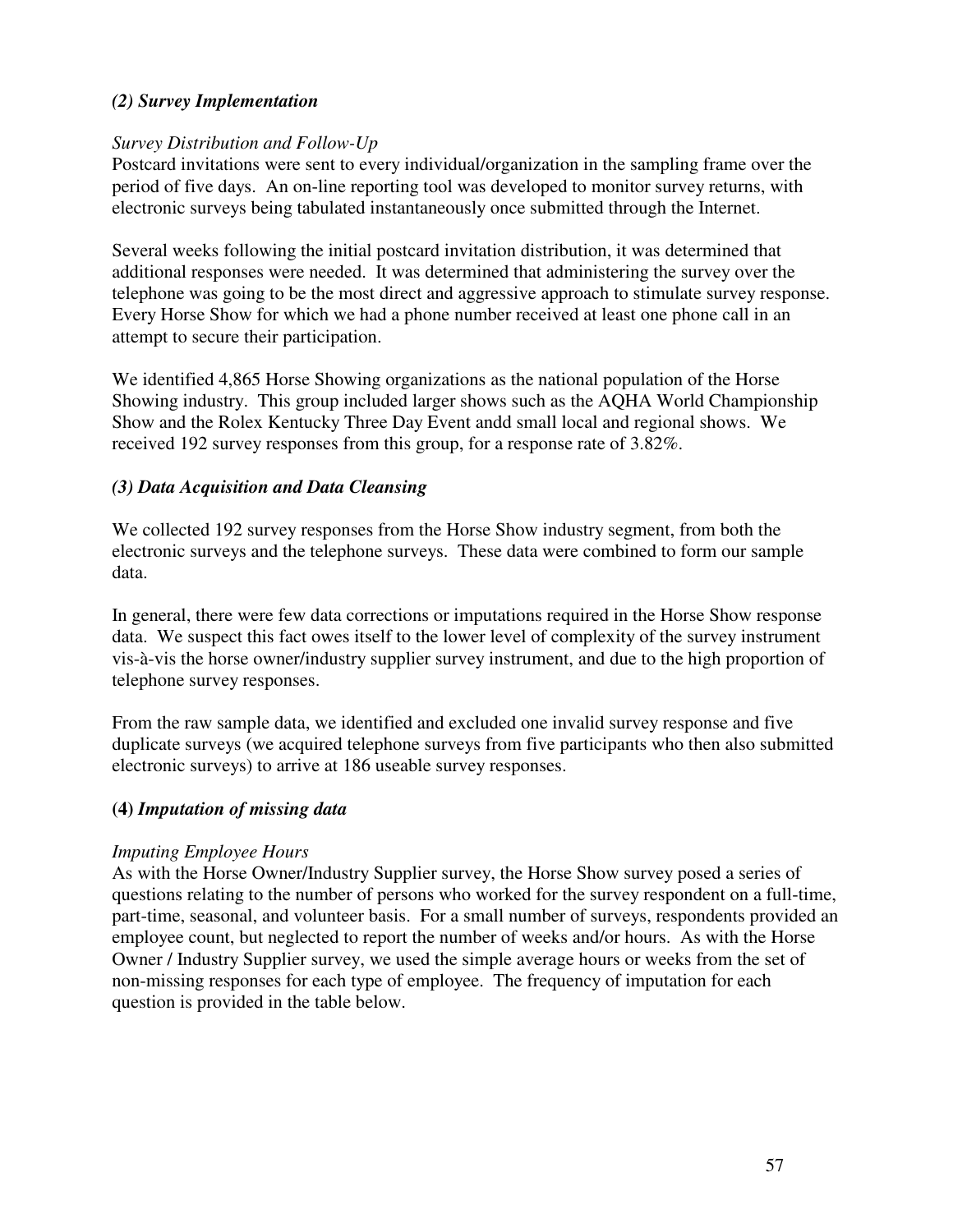|                        | Imputation of Employee / Volunteer Hours and Weeks |                 |           |           |  |
|------------------------|----------------------------------------------------|-----------------|-----------|-----------|--|
|                        | Average of Non-                                    | $#$ Non-Missing | # Missing | Fill Rate |  |
| Variable               | <b>Missing Responses</b>                           | Responses       | Responses | $(\%)$    |  |
| Part-Time Hours        | $23.43$ hrs/week                                   | 37              |           | $7.5\%$   |  |
| Part-Time Weeks        | $13.72$ weeks                                      | 36              |           | 10.0%     |  |
| <b>Seasonal Weeks</b>  | 6.79 weeks                                         | 53              |           | $1.9\%$   |  |
| <b>Volunteer Hours</b> | $96.12$ hours/yr                                   | 169             | 4         | $2.4\%$   |  |

**Table A-5**

The employee counts were used to estimate total number of jobs in the industry. Hours and weeks were used to convert these employee participation counts into a full-time equivalent basis.

### *Imputing Revenues and Expenses*

In five instances, a survey respondent provided employee counts, but failed to answer the questions concerning annual employee compensation. A survey respondent's employee compensation was determined from two survey questions, as with the Horse Owners/Industry Suppliers survey—it is the combination of actual salaries, wages, and benefits paid to employees, and the estimated cash-value of non-cash compensation provided to employees (such as free housing or use of horse, etc.).

We imputed their responses using a multi-factor *Tobit* regression model, identical in form to the one used in the Horse Owner/Industry Supplier survey described above. As explanatory variables, we used in the regression the number of AQHA shows they managed, the number of non-AQHA shows they managed, and the number of full-time, part-time, and seasonal employees.

|           |                | Responses    |           |
|-----------|----------------|--------------|-----------|
|           | Responses with | with NULL    | $\%$ of   |
| Total     | Employee       | Employee     | Responses |
| Responses | Compensation   | Compensation | Imputed   |
| 186       | 116            |              | 4.13%     |
|           |                |              |           |

#### **Table A-6** Imputation of Employee Compensation

### **(5)** *Weighting of Responses to National and State Estimates*

For national estimates of the Horse Showing segment of the horse industry, we simply weighted each response by the inverse of the ratio of survey respondents to the full population we sampled from, as was done for horse counts in the Horse Owner / Industry supplier survey. Thus, with 186 survey responses from a population of 4,865 Horse Show organizations, we have a response rate of 3.82% (186/4,865). The weight then is simply the inverse of this ratio (4,865/186), or 26.156.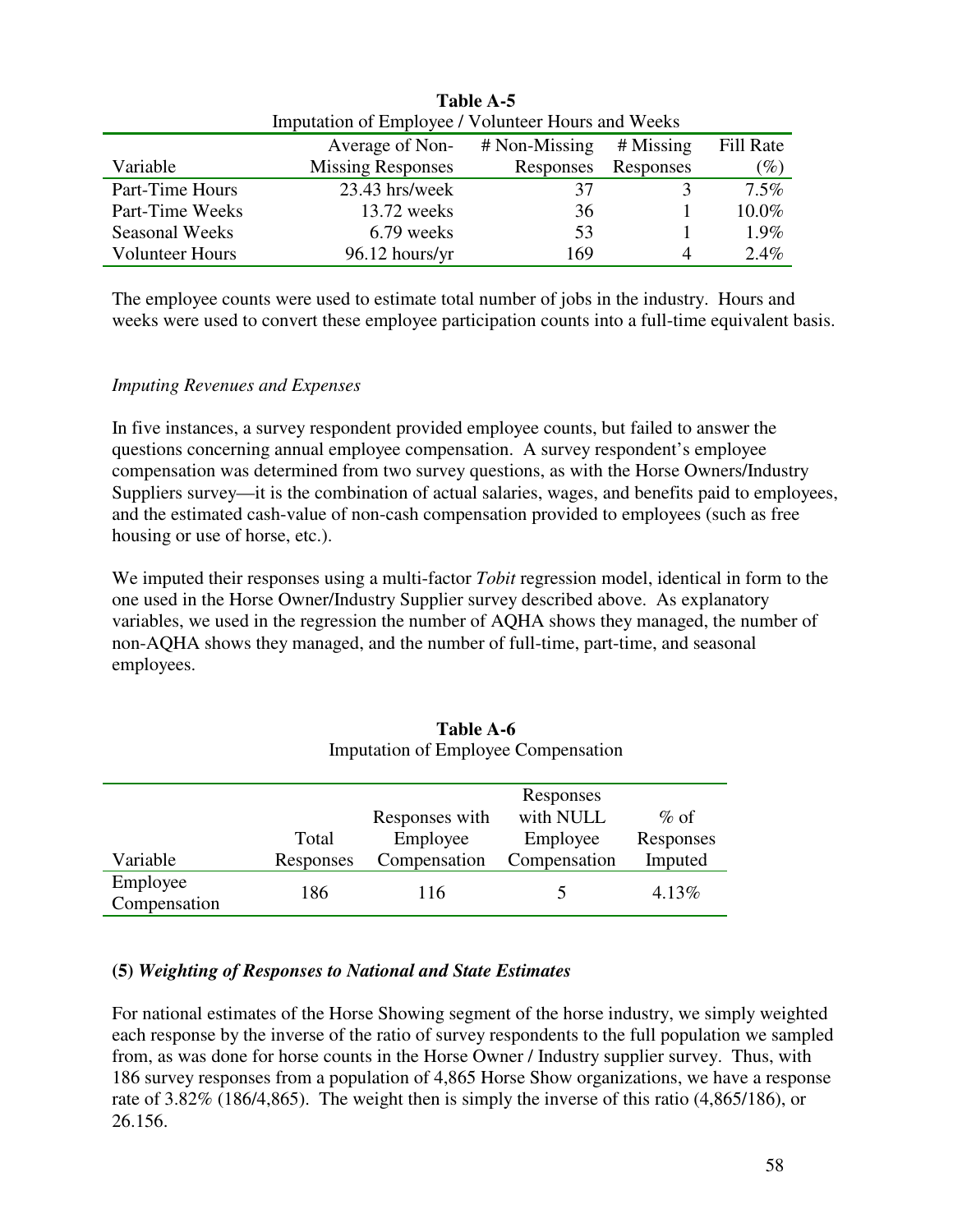For state estimates, we could not use the same technique, because of the clustering of survey responses in some states and the relative paucity of responses in others. For example, we received only two responses from Horse Shows in Florida, an important break-out state with a large horse showing industry. Extrapolating the responses from those two surveys would not necessarily be representative of the horse showing segment in Florida as a whole. Similarly, we received no responses for some states, and thus had to devise a method for estimating the economic impact in those states.

Using information provided by the Project Steering Committee and the American Quarter Horse Association, we tabulated the number of sanctioned and unsanctioned horse shows in 2003 for each state. We then allocated the national totals to each state based upon its share of the number of shows nationally. The table below shows the number of horse shows for each state for calendar year 2003 which were used in allocating national totals to each state:

| Table A-7               |            |                                   |  |  |  |
|-------------------------|------------|-----------------------------------|--|--|--|
|                         |            | Horse Show State Weighting Schema |  |  |  |
| <b>STATE</b>            | # of Shows | % of Total                        |  |  |  |
| AL                      | 46         | 2.2%                              |  |  |  |
| AK                      | 14         | 0.7%                              |  |  |  |
| AZ                      | 42         | $2.0\%$                           |  |  |  |
| <b>AR</b>               | 22         | 1.1%                              |  |  |  |
| CA                      | 106        | 5.1%                              |  |  |  |
| CO                      | 58         | 2.8%                              |  |  |  |
| CT                      | 17         | 0.8%                              |  |  |  |
| DE                      | 15         | 0.7%                              |  |  |  |
| FL                      | 85         | 4.1%                              |  |  |  |
| GA                      | 49         | 2.4%                              |  |  |  |
| H1                      | 5          | 0.2%                              |  |  |  |
| ID                      | 27         | 1.3%                              |  |  |  |
| IL                      | 54         | 2.6%                              |  |  |  |
| $\overline{\mathbb{N}}$ | 47         | 2.3%                              |  |  |  |
| IA                      | 49         | 2.4%                              |  |  |  |
| <b>KS</b>               | 28         | 1.4%                              |  |  |  |
| KY                      | 61         | 3.0%                              |  |  |  |
| LA                      | 34         | 1.6%                              |  |  |  |
| <b>ME</b>               | 12         | 0.6%                              |  |  |  |
| MD                      | 11         | 0.5%                              |  |  |  |
| MA                      | 13         | 0.6%                              |  |  |  |
| MI                      | 63         | 3.1%                              |  |  |  |
| <b>MN</b>               | 44         | 2.1%                              |  |  |  |
| M <sub>O</sub>          | 51         | 2.5%                              |  |  |  |
| MS                      | 46         | 2.2%                              |  |  |  |
| MT                      | 23         | $1.1\%$                           |  |  |  |
| NC                      | 59         | 2.9%                              |  |  |  |
| NE                      | 43         | 2.1%                              |  |  |  |
| NV                      | 13         | 0.6%                              |  |  |  |
| NH                      | 9          | 0.4%                              |  |  |  |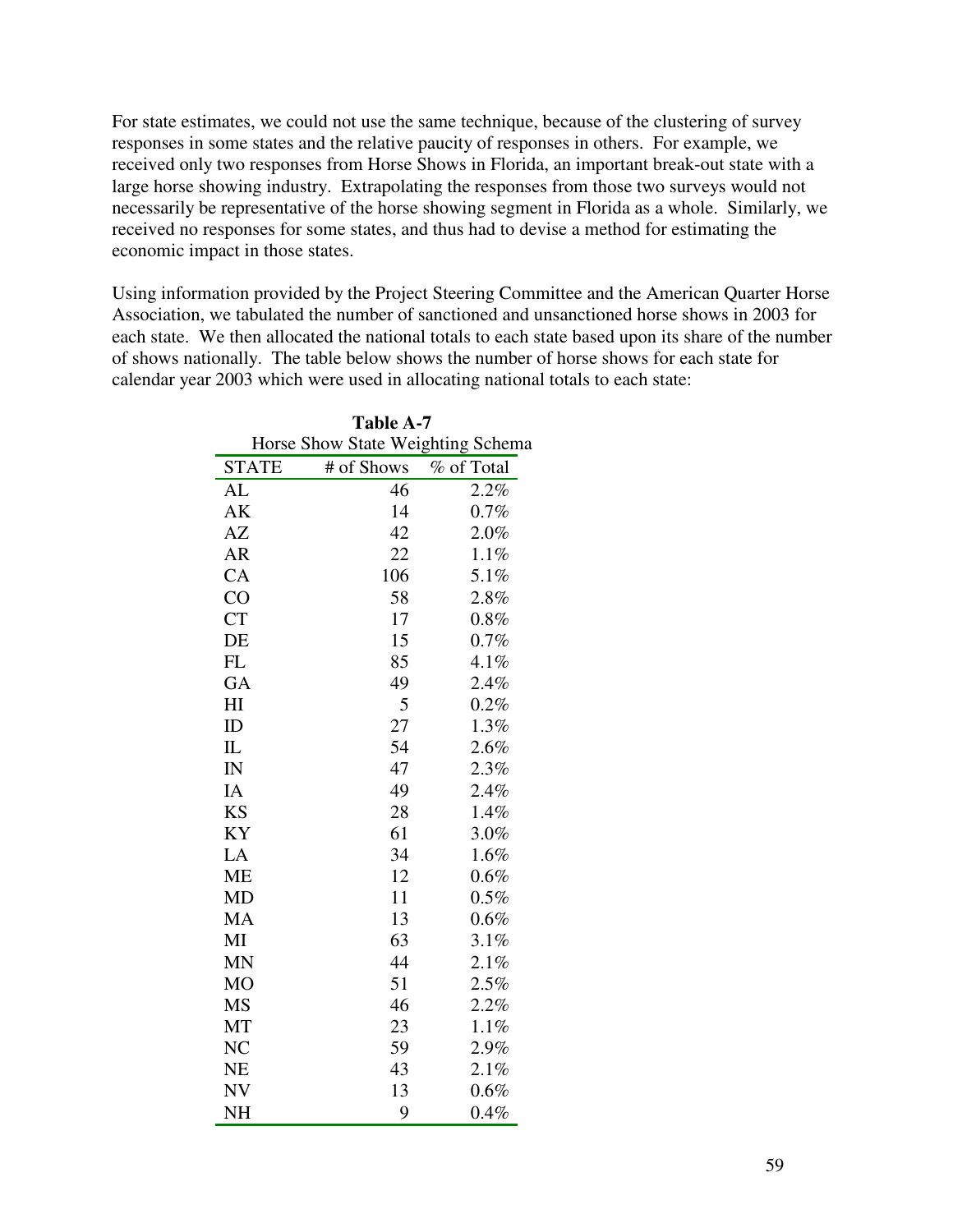| <b>STATE</b> | # of Shows | % of Total |
|--------------|------------|------------|
| NJ           | 26         | 1.3%       |
| NM           | 35         | 1.7%       |
| <b>NY</b>    | 71         | 3.4%       |
| <b>ND</b>    | 28         | 1.4%       |
| <b>OH</b>    | 65         | 3.2%       |
| OK           | 63         | 3.1%       |
| <b>OR</b>    | 34         | 1.6%       |
| PA           | 58         | 2.8%       |
| RI           | 0          | $0.0\%$    |
| <b>SD</b>    | 22         | 1.1%       |
| <b>SC</b>    | 41         | 2.0%       |
| TN           | 77         | 3.7%       |
| TX           | 180        | 8.7%       |
| UT           | 30         | 1.5%       |
| VA           | 41         | 2.0%       |
| <b>VT</b>    | 1          | $0.0\%$    |
| WA           | 54         | $2.6\%$    |
| WV           | 43         | 2.1%       |
| WI           | 36         | 1.7%       |
| WY           | 11         | $0.5\%$    |
| Total        | 2062       | 100.0%     |

#### **D. Survey Sampling Approach for Racetrack and OTB facilities**

#### *(1) Sampling Plan*

For the Race Track industry segment, we also employed an exhaustive sampling approach. We identified 122 primary racing tracks, both Thoroughbred and non-Thoroughbred, nationally for this study. These tracks all had a significant number of race days and also wagering components. Included in our original examination of potential tracks, we considered tracks with limited race days (fewer than 10 or 15 days per year, including limited Thoroughbred, Quarter Horse, other breed, harness racing, etc.), county fair racing (with wagering), steeplechase events, hunt club events, carnivals and rodeo events, and fairs without racing. However, these secondary events were not included in the racetrack sample as it was determined that the racing activity did not contain a sanctioned wagering component of a material size.

Although originally the survey had intended to include off-track betting facilities, we received only six survey responses from these types of facilities. After carefully reviewing many data from many different industry sources including Equibase, Association of Racing Commissioners International, The Jockey Club, racing summaries published by state governments, *Thoroughbred Times Racing Almanac, 2004 U.S. Trotting and Pacing Guide* and others, it was concluded that the OTB revenue information was being reported in the total handle figures reported by participating racetracks. OTB impacts are captured in the indirect and induced impact categories, but were not included in the primary data sample as OTB revenues could not be discretely separated and segmented from the information that the racetracks were providing,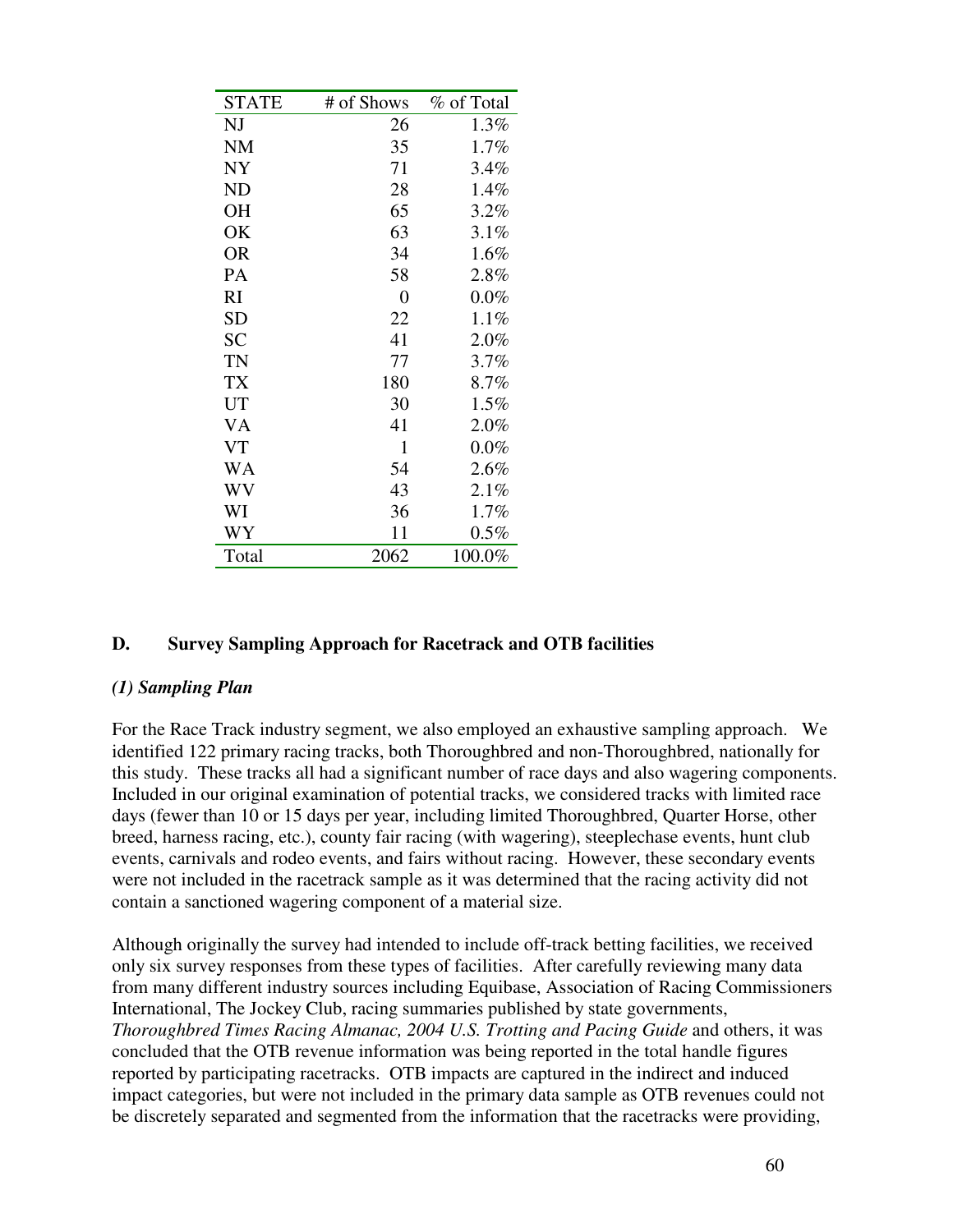in addition to the fact that the participating sample was too small to make meaningful statements. Therefore, OTB information was excluded to eliminate the possibility of redundant information being included in the estimates.

### *(2) Survey Implementation*

### *Survey Distribution and Follow-Up*

As with the Horse Show survey instrument, responses to the original survey instrument were instigated from postcard invitations that were sent to every organization in the sampling frame over the period of five days. In similar fashion to the other survey responses, an on-line reporting tool was developed to monitor survey returns, with electronic surveys being tabulated instantaneously once submitted through the Internet.

During the review of the initial survey response returns, we noticed that not only were additional responses needed, but also some survey respondents appeared to be confused as to how to report handle—whether gross or net of certain (or all) expenses. In an effort to understand and clarify the information reported on racetrack surveys, additional follow-up was required. Deloitte contacted each participating racetrack, primarily by phone, to discuss the information that was reported. This process was not initiated in any way to change or influence the information that was reported. It was conducted exclusively for the purpose of facilitating an understanding of exactly what revenues were being reflected in the participant's answers.

### *(3) Data acquisition and data cleansing*

We received 47 raw completed surveys from race tracks; 14 from telephone interviews and 33 from completed electronic surveys. However, some of the telephone surveys were follow-up surveys from the same tracks that had completed electronic surveys, so the final number of completed unique surveys represented 41 tracks, including six from non-racing venues such as steeplechase events and state/county fair events. Removing these responses from the surveys resulted in 35 survey responses.

## **(4)** *Imputation of missing data*

### *Imputing Employee Hours*

As with the other survey instruments, a small number of survey respondents provided an employee count, but neglected to report the number of weeks and/or hours of those employees. We again used the simple average hours or weeks from the set of non-missing responses for each type of employee. The frequency of imputation for each question is provided in the table below:

|                       | Table A-8                |                                                    |           |           |  |  |
|-----------------------|--------------------------|----------------------------------------------------|-----------|-----------|--|--|
|                       |                          | Imputation of Employee / Volunteer Hours and Weeks |           |           |  |  |
|                       | Average of Non-          | $# \text{Non-Missing}$ # Missing                   |           | Fill Rate |  |  |
| Variable              | <b>Missing Responses</b> | Responses                                          | Responses | $(\%)$    |  |  |
| Part-Time Hours       | 23.31 hrs/week           | 29                                                 |           | 3.3%      |  |  |
| Part-Time Weeks       | 35.18 weeks              | 28                                                 |           | 10.0%     |  |  |
| <b>Seasonal Weeks</b> | N/A                      | 34                                                 |           | $0.0\%$   |  |  |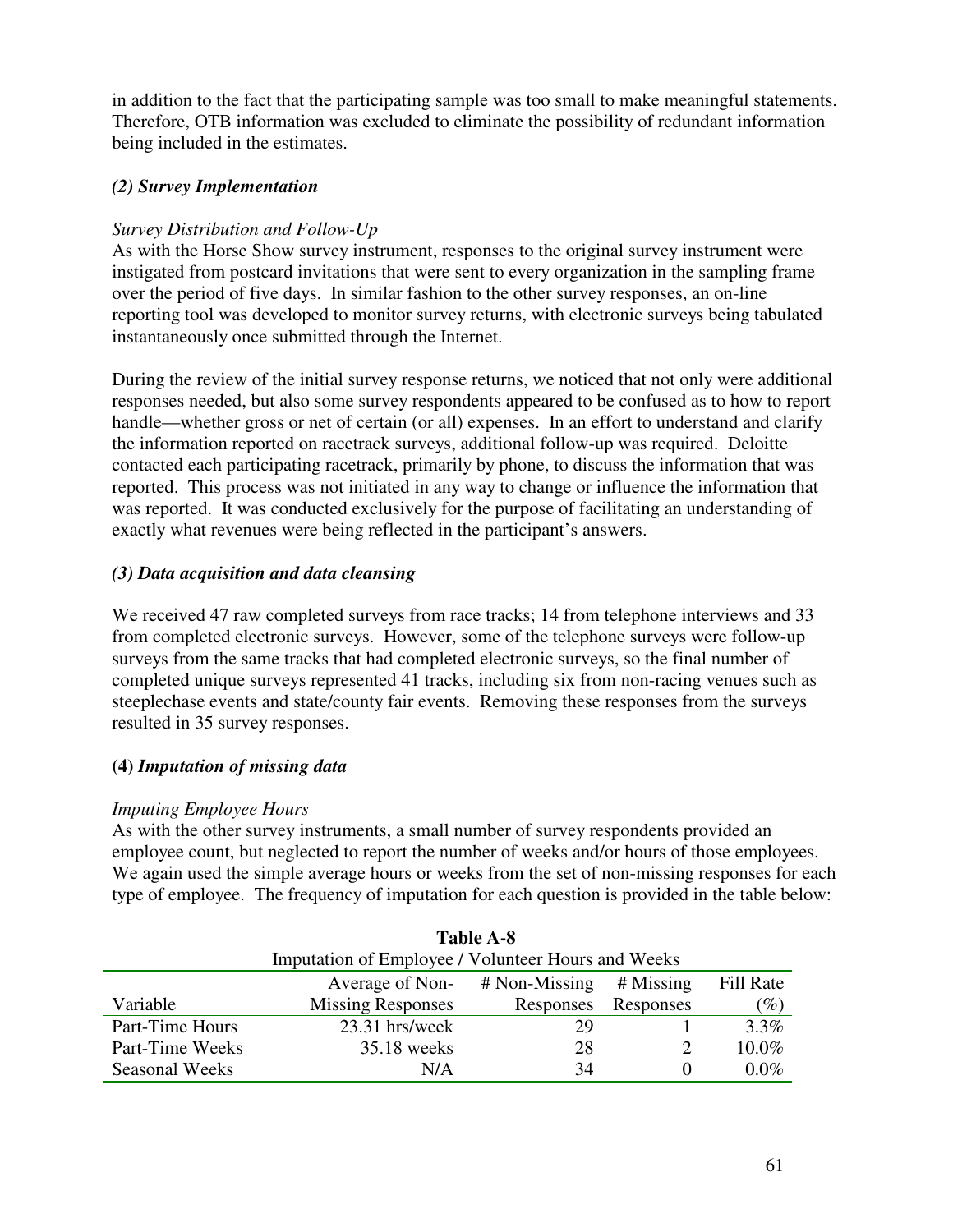The employee counts were used to estimate total number of jobs in the industry. Hours and weeks were used to convert these employee participation counts into a full-time equivalent basis.

#### *Imputing Employee Compensation*

In seven instances, a survey respondent provided employee counts, but failed to answer the questions concerning annual employee compensation. Race tracks were asked to provide annual employee compensation expense directly.

To ensure predicting non-negative compensation values, we again imputed their responses using a multi-factor *Tobit* regression model. As explanatory variables, we used in the regression the number of Thoroughbred race days, Quarter Horse race days, and other breed race days (e.g., Standardbred) and the number of full-time, part-time, and seasonal employees. There were 28 survey responses used in the model, as shown in the table below:

|                          |           | Responses      |              |           |
|--------------------------|-----------|----------------|--------------|-----------|
|                          |           | Responses with | with NULL    | $\%$ of   |
|                          | Total     | Employee       | Employee     | Responses |
| Variable                 | Responses | Compensation   | Compensation | Imputed   |
| Employee<br>Compensation | 35        | 28             |              | 20.0%     |

**Table A-9** Imputation of Employee Compensation

### *Imputing Data for Non-Reporting Race Tracks*

The 35 responses received from racetracks would not have been enough information to provide state-specific economic and employment impacts for a number of states, so the survey information was supplemented with additional data collection. We obtained total handle reported for each of the 122 racetracks, using Equibase and ARCI statistical information for Thoroughbred and Quarter Horse facilities and the 2004 Trotting and Pacing Guide (published by the U.S. Trotting Association) for Standardbred tracks.

After analyzing the handle information for the non-reporting tracks, we determined that weighting the observed sample responses to national estimates would have misrepresented the national population of racetracks—the racetracks that did not respond to the survey were smaller tracks in general than those that did respond. However, both groups of tracks—those that reported and those that did not—reflected a range of small, medium, and large tracks. As such, we determined that we could obtain the best national and state-specific estimates by imputing the non-reporting tracks using survey responses from those that did respond.

We imputed revenue, expense, and employment information for 57 Equibase racetracks and 28 non-Equibase racetracks. We did this by using the observed relationship between the reported handle from each track and each revenue, expense, and employment survey response from the 35 reporting tracks. For example, we assumed that the relationship between reported handle and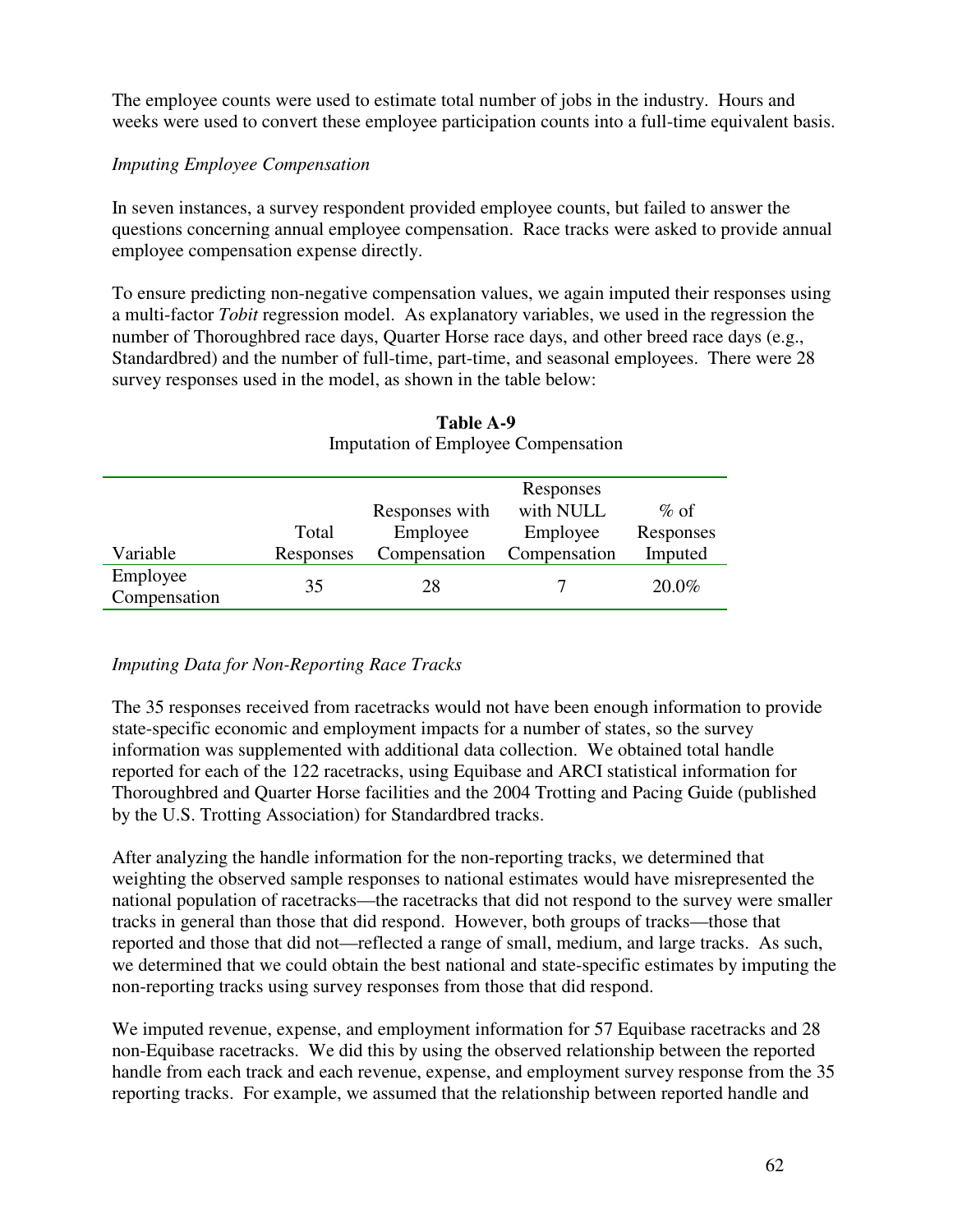admissions, concessions, parking, and programs revenue would be the same for non-reporting tracks as reporting tracks.

The nature of the relationship between any given revenue, expense, or employment (wages) category was extensively tested to provide the most accurate estimate for each item we imputed. As such, we used different imputation algorithms for each category, depending upon which method was most reasonable and provided the best "fit" to the observed survey responses. Table XI-4-3 summarizes the imputation algorithm used for each category:

| Item / Category                                                | Method Used              |
|----------------------------------------------------------------|--------------------------|
| Admissions, concessions, parking, and programs revenue         | <b>TOBIT</b>             |
| All other revenue                                              | <b>TOBIT</b>             |
| Veterinary services                                            | <b>TOBIT</b>             |
| Facilities maintenance                                         | <b>TOBIT</b>             |
| Equipment, vehicle and facility rental                         | <b>TOBIT</b>             |
| All other business expenses (e.g., utilities, insurance, etc.) | <b>TOBIT</b>             |
| Capital investment in equipment                                | <b>TOBIT</b>             |
| Capital investment in land                                     | <b>TOBIT</b>             |
| Federal taxes                                                  | <b>TOBIT</b>             |
| State taxes                                                    | <b>TOBIT</b>             |
| Local taxes                                                    | <b>TOBIT</b>             |
| Salary and wage expenses                                       | <b>OLS</b> , No Constant |
| Total wagering <sup>1</sup> revenue                            | OLS, No Constant         |
| # of Employees (total)                                         | <b>OLS</b>               |
| # of Employees (Full-time equivalent)                          | <b>OLS</b>               |
| 1 Total Wagering here represented.                             |                          |

| <b>Table A-10</b>                                                        |
|--------------------------------------------------------------------------|
| Imputation Methods for Revenues and Expenses of Non-Reporting Racetracks |

In general, the fit characteristics of the models we employed for imputation were excellent, with highly significant coefficients and strong correlations.

### **(5)** *Weighting of Responses to National and State Estimates*

As mentioned above, the set of 122 racetracks we collected and imputed data for represented the full population of racetracks used extensively during the year for horse racing nationally. As such, we did not need to weight the responses up to arrive at national or state-specific totals.

When estimating economic and jobs impacts by breed, we allocated the total economic and jobs impact to each breed group (Thoroughbreds, Quarter Horses, and other breeds) as follows:

• For racetracks that responded to the survey, the share of each racetracks economic impact was equal to its share of wagering revenue on that breed—thus if a racetrack reported that 90% of its wagering revenue came from thoroughbred racing, then 90% of the employees and 90% of the economic impact generated from that racetrack was assigned to the Thoroughbred breed's impact.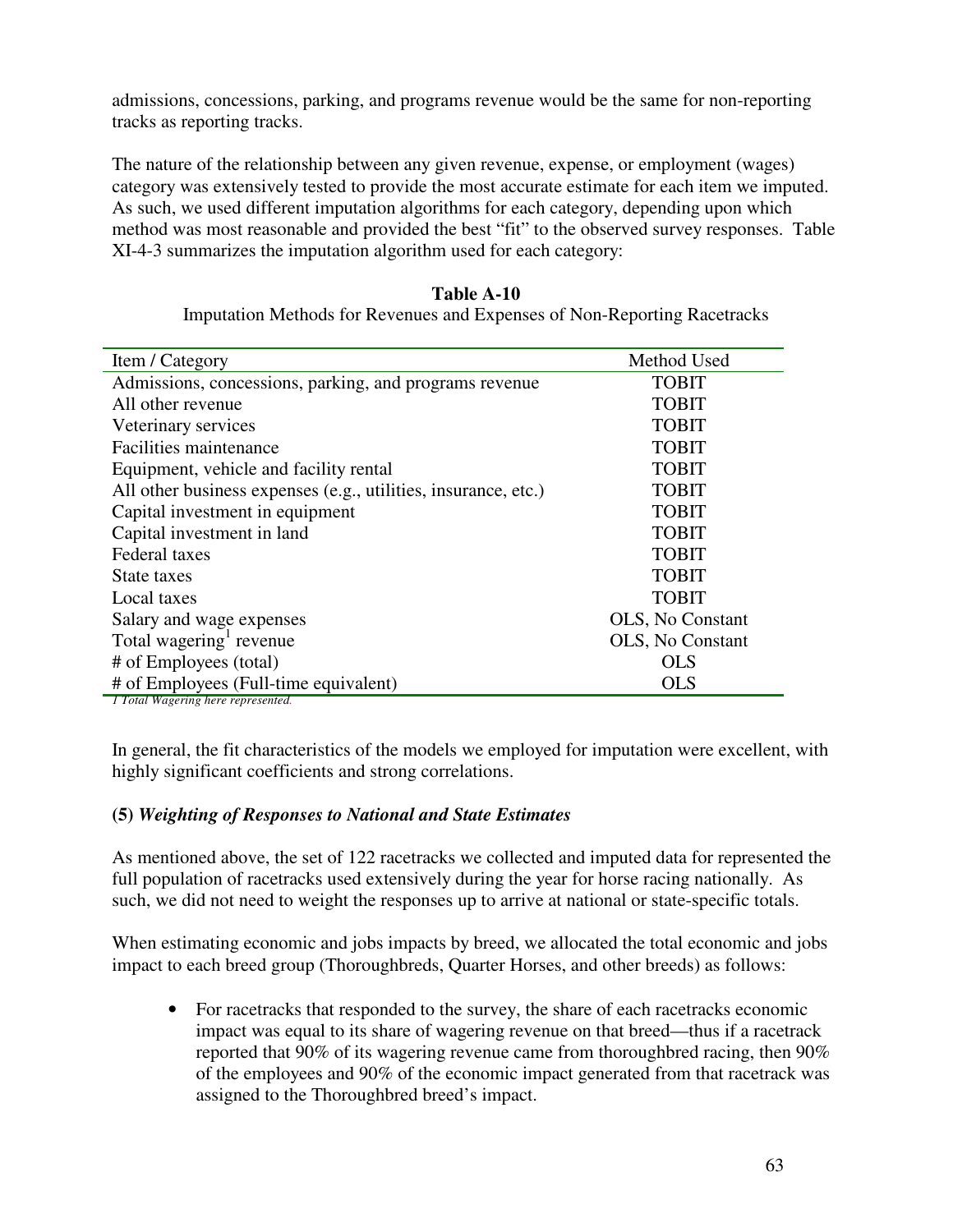- For racetracks that did not respond to the survey, but were included in the Equibase database, we allocated 89% of the racetrack's economic impact to Thoroughbreds, and 5.5% each to Quarter Horse and other breeds (primarily Standardbred in most states). These proportions were developed in consultation with Equibase officials and the Project Steering Committee.
- For racetracks that did not respond to the survey and also were not included in any of our primary databases, we assumed that all of the economic impact was attributable to other breeds.

## **E. Handling of Taxes**

In estimating the total economic impact of the horse industry, we had to account for payments of taxes by horse industry participants. Taxes are deemed a "leakage" when estimating economic impacts, as the dollars paid in taxes do not induce spending or hiring in the private sector. In the horse owner/industry suppliers segment, employee compensation amounts are reduced by taxes to reflect the fact that employees of the horse industry spend only after-tax wages directly in the economy. As previously stated, profits are ignored for Horse owner/industry suppliers. In the Horse Show and Racing segments, we also reduced employee compensation amounts by estimated tax amounts. Profits from these segments are included, and profits are assumed to be distributed to owners, and then taxed at personal tax rates before being introduced into the economy to stimulate indirect and induced spending and economic activity.

We used a blended federal, state, and local personal income tax rate for each state, based on statistics from the Tax Foundation, and applied these rates when calculating indirect and induced economic activity.

### **F. Aggregation / Tiers of Production**

Horse counts, economic impacts and employment estimates are also calculated by segment of the industry, by horse breed, and by the primary use of the horse. We calculate separate economic and employment effects nationally and by state for the following categories:

- By Breed (Thoroughbred, Quarter Horse, and Other Breeds).
- By Use (Racing, Showing, Recreation, and Other).

Breed, Use, and Breed-by-use splits can be directly calculated for the horse owner/industry supplier segment. As described above, we calculated for each respondent the share of that respondent's totals that relate to each breed, to each use, and to each breed and use combination. To generate a total for any given breed, use, or breed-and-use combination from the horse owner/industry supplier segment, we simply sum across all respondents the share of their totals for that breed, use, or breed-and-use combination.

Racetracks economic and employment impacts are all attributed to the Racing Use segment. As described in the Racing section above, the Racing segment's economic and employment impact totals were allocated across each breed segment based upon each track's share of wagering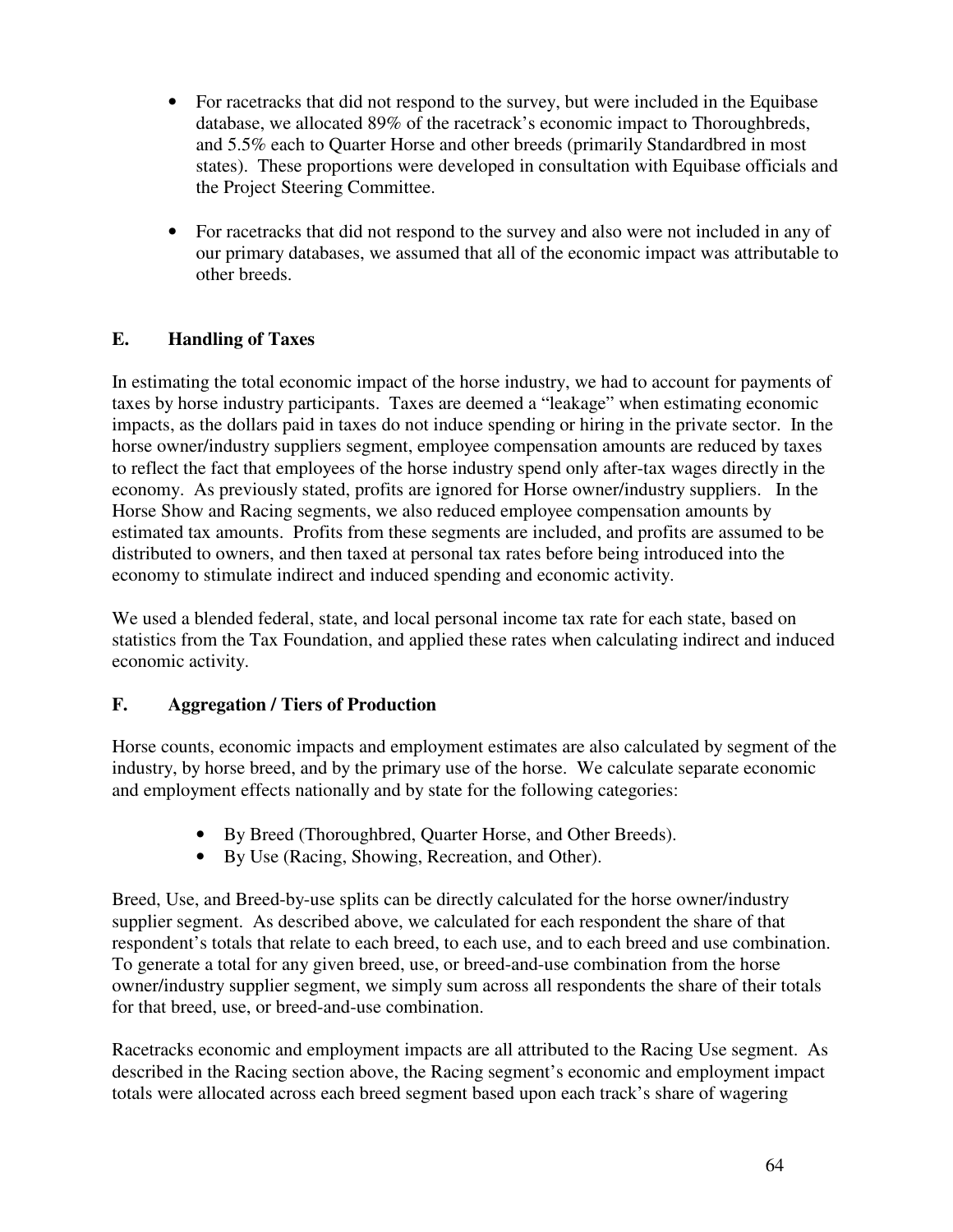revenue from each breed segment (tracks with predominantly Thoroughbred racing would be allocated predominantly to the Thoroughbred breed segment).

Horse Show economic and employment impacts are all attributed to the Showing Use segment. To allocate across the breed segments, we asked Horse Show survey respondents to provide the number of approved AQHA shows they managed and the number of other shows they managed. We allocated Horse Show impacts on a per-respondent basis according to their share of total shows managed that were AQHA approved and non-AQHA approved. We allocated to the Quarter Horse breed segment the share of a respondents totals equal to the share of the respondents total shows that were AQHA approved, and we allocated the balance of the survey respondent's totals to the Other breed segment.

### **G. Derivation of Economic Impacts**

To calculate the overall economic impact of the horse industry we used the IMPLAN economic impact assessment modeling software. IMPLAN is a widely used input-output model of the U.S. economy to measure aggregate economic effects. In this study IMPLAN was used to calculate the economic impact generated by: 1) operating expenditures and 2) compensation to employees.

The total economic impact of operating expenditures by horse owners, racetracks and shows is defined as the sum of direct, indirect and induced effects. Direct expenditures were classified in various expense categories. For horse owners, for example, we used categories ranging from Feed, Bedding and Grooming supplies to expenditures on Equipment and Structures. These direct expenditures trigger incremental expenditures called indirect effects. As an example, the construction of a new building will require expenditures on building materials. These building materials themselves require additional expenditures on raw materials, and so on. The IMPLAN input-output model produces multipliers for 509 industries to summarize the chain of subsequent expenditures. In order to calculate the direct effects we first determined the industries that are represented within each expense category. The multiplier for each expense category was then calculated as the output-weighted average of the different industry output multipliers. For U.S. total calculations we used national output levels; for the individual state calculations we used state output levels. To estimate the indirect output effects we used the Type I industry output multipliers as calculated by the IMPLAN model. We similarly calculated induced effect multipliers for each expense category.

Induced effects are caused by the additional expenditures received by the employees at each stage in the chain of subsequent expenditures caused by the initial direct expenditures. To estimate the induced output effects we used the Type N industry output multipliers as calculated by the IMPLAN model. To calculate the impact of these expenditures on employment we used the employment multipliers as calculated by the IMPLAN model in a similar fashion.

To estimate the additional output impact caused by the direct employee compensation we calculated a weighted average output multiplier on the distribution of consumption expenditures across all IMPLAN industries. We similarly calculated the employment effect associated with direct employee compensation.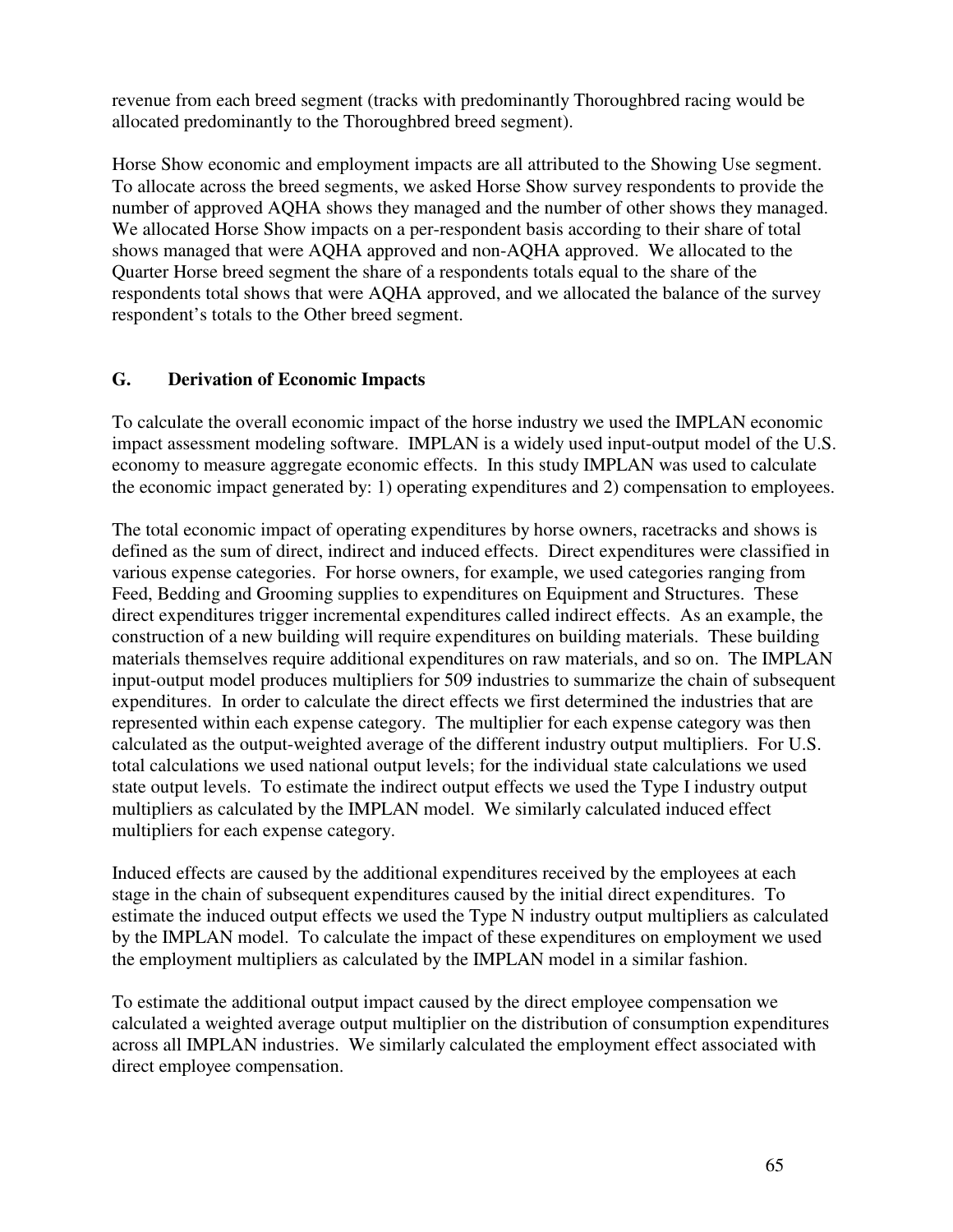#### **G. Confidence Intervals on Horse Counts**

A key part of this report is the calculation of the population of horses for the entire U.S. and for each state. As described above, these estimates are based on the responses provided to the horse owner/industry supplier survey and the corresponding sample weights. Table A-11 provides the 95% confidence intervals for our national and state estimates. For example, the 95% confidence interval around our estimate of 9,221,541 horses is  $\pm$  355,080 horses.

#### **Table A-11**

Confidence Intervals on Horse Count Estimates

|              |                   | 95% Confidence Interval |           |
|--------------|-------------------|-------------------------|-----------|
|              | Estimated         | Lower                   | Upper     |
| <b>State</b> | <b>Population</b> | Bound                   | Bound     |
| *US          | 9,221,541         | 8,866,461               | 9,576,621 |
| AΚ           | 11,561            | 9,696                   | 13,425    |
| AL           | 142,521           | 115,346                 | 169,695   |
| AR           | 173,744           | 138,560                 | 208,928   |
| AZ           | 175,877           | 151,219                 | 200,536   |
| CA           | 707,919           | 593,318                 | 822,520   |
| CO           | 246,980           | 208,118                 | 285,842   |
| CT           | 55,489            | 16,172                  | 94,807    |
| DC           | 35                | (7)                     | 77        |
| DE           | 9,690             | 6,681                   | 12,699    |
| FL           | 495,935           | 340,478                 | 651,393   |
| GА           | 176,808           | 145,645                 | 207,971   |
| ΗΙ           | 10,139            | 5,717                   | 14,562    |
| IA           | 203,566           | 152,714                 | 254,417   |
| ID           | 151,995           | 127,858                 | 176,132   |
| IL           | 187,593           | 144,416                 | 230,771   |
| IN           | 205,031           | 158,902                 | 251,161   |
| <b>KS</b>    | 174,763           | 148,440                 | 201,086   |
| ΚY           | 322,794           | 251,667                 | 393,921   |
| LA           | 161,495           | 126,586                 | 196,405   |
| MA           | 39,242            | 32,723                  | 45,761    |
| MD           | 154,522           | 99,507                  | 209,537   |
| MЕ           | 37,447            | 22,795                  | 52,098    |
| MI           | 233,367           | 188,843                 | 277,890   |
| MN           | 181,902           | 152,424                 | 211,380   |
| MО           | 281,966           | 230,045                 | 333,887   |
| MS           | 108,628           | 87,879                  | 129,378   |
| MТ           | 129,172           | 94,888                  | 163,456   |
| NC           | 258,506           | 194,642                 | 322,369   |
| ND           | 59,877            | 46,122                  | 73,632    |
| NE           | 148,627           | 109,582                 | 187,672   |
| NΗ           | 15,986            | 13,852                  | 18,121    |
| NJ           | 85,568            | 64,998                  | 106,139   |
| NΜ           | 139,364           | 109,451                 | 169,278   |
| <b>NV</b>    | 59,426            | 50,233                  | 68,620    |
| NY           | 203,464           | 173,498                 | 233,430   |